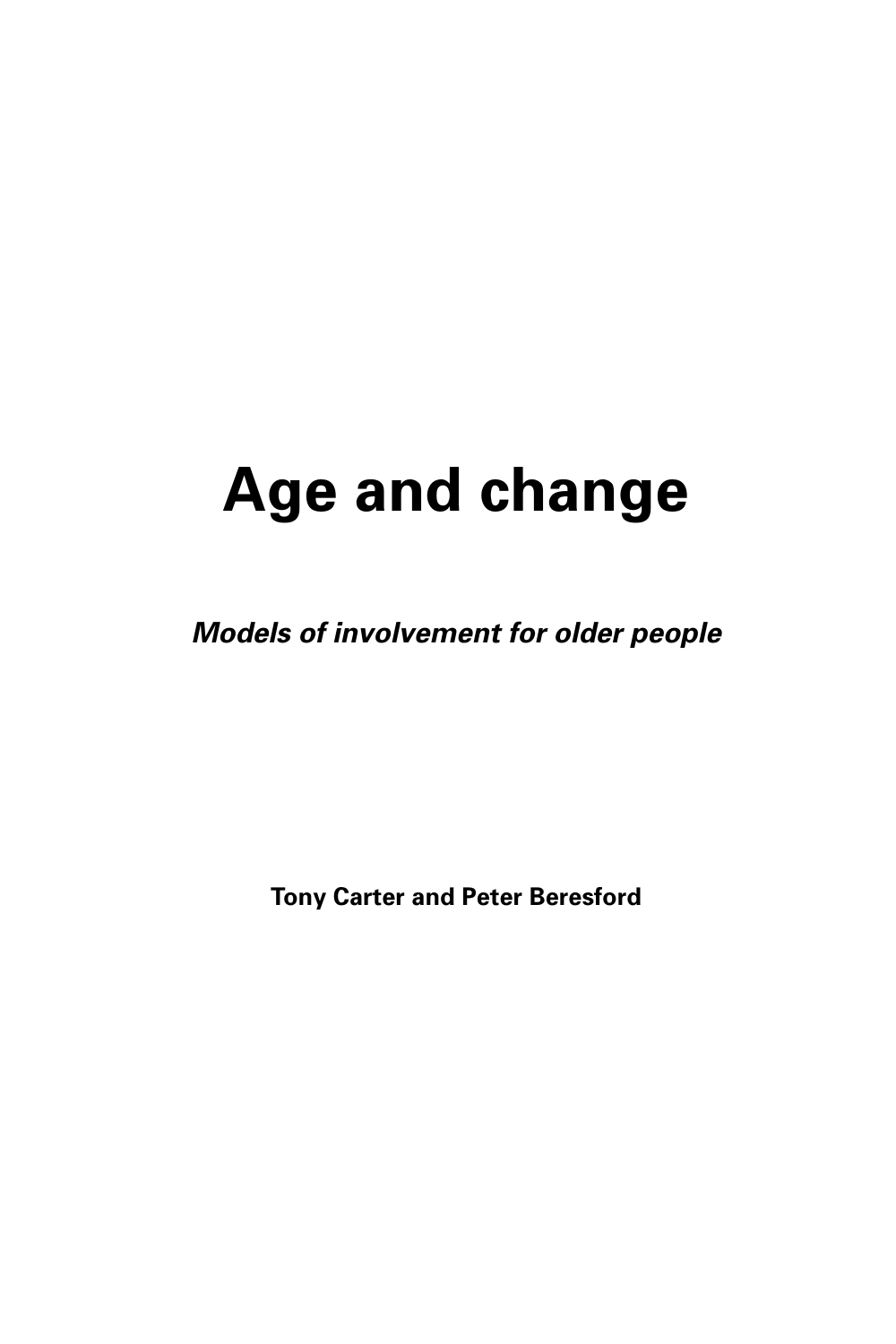The **Joseph Rowntree Foundation** has supported this project as part of its programme of research and innovative development projects, which it hopes will be of value to policy makers, practitioners and service users. The facts presented and views expressed in this report are, however, those of the authors and not necessarily those of the Foundation.

Peter Beresford works with Open Services Project, is Professor of Social Policy, Brunel University, and is an active member of the Psychiatric System Survivors' Movement.

Tony Carter is a convenor of the Senior Citizens' Forums Network, former chair of the Greater London Forum for the Elderly, and is a pensioner involved in a number of pensioners' organisations.

© Joseph Rowntree Foundation 2000

All rights reserved.

Published for the Joseph Rowntree Foundation by YPS

ISBN 1 902633 81 4

Cover design by Adkins Design

Prepared and printed by: York Publishing Services Ltd 64 Hallfield Road **Laverthorpe** York YO31 7ZQ Tel: 01904 430033 Fax: 01904 430868 Website: www.yps-publishing.co.uk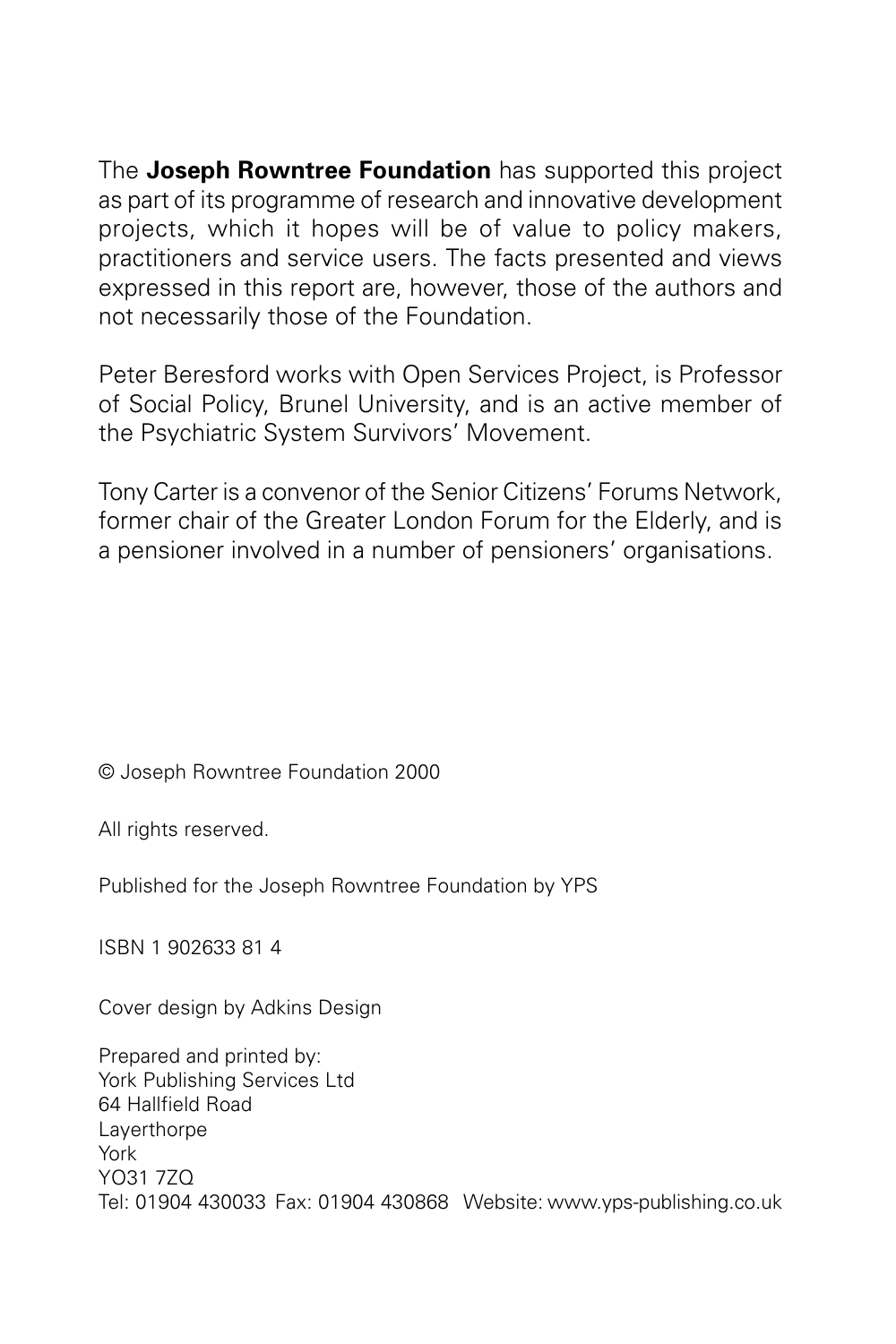There is no right way of involving the public. The choice of methods should be matched to the purpose and circumstances in which it takes place.

(Barker, Bullen, de Ville, 1999)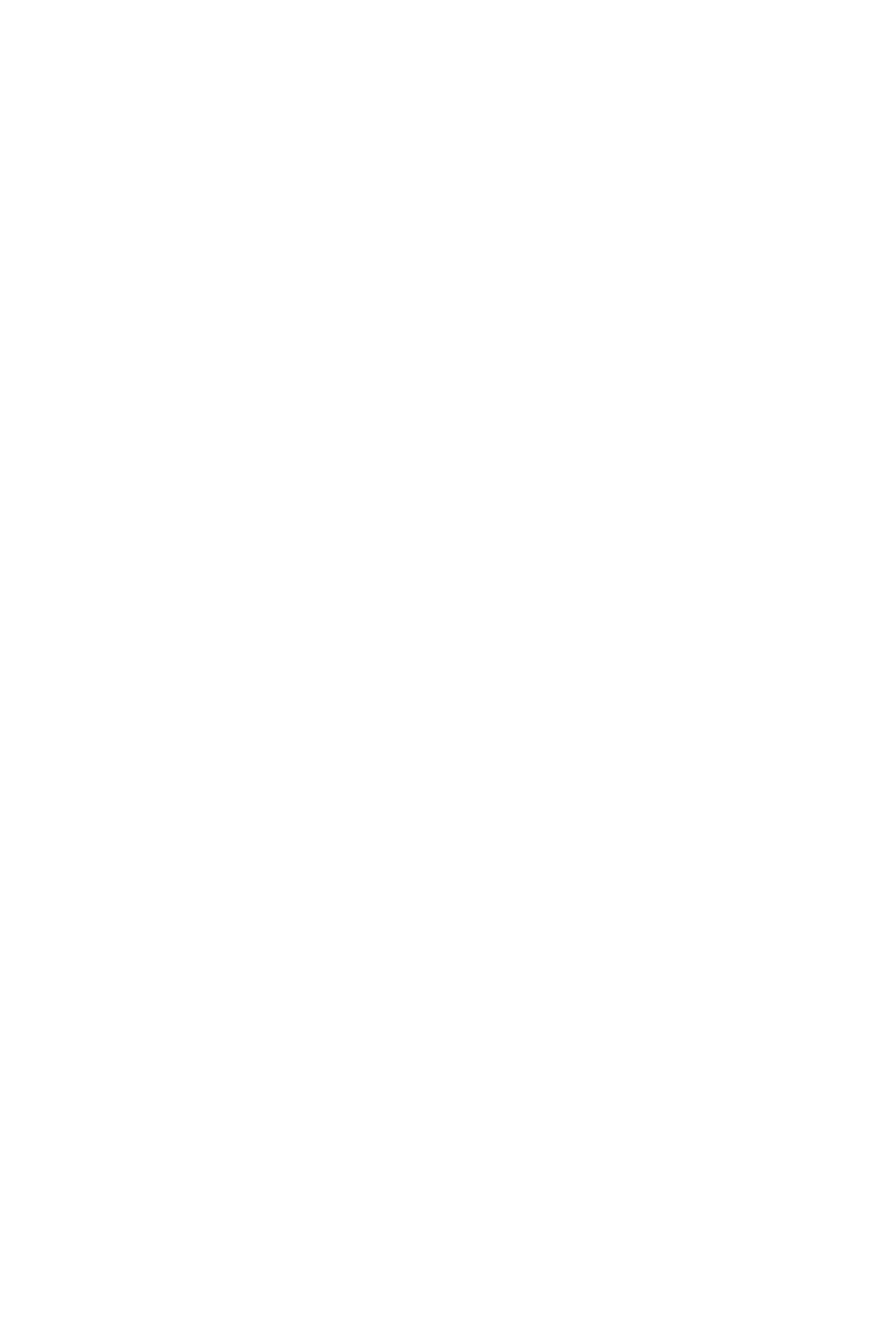## **CONTENTS**

| <b>Acknowledgements</b><br>V<br>vii<br><b>Summary</b><br><b>Introduction</b><br>1 |  |                                  |    |              |                                                                    |                                                                                                                                                                                                                                                                                                                                                                                                                               |                                                                  |
|-----------------------------------------------------------------------------------|--|----------------------------------|----|--------------|--------------------------------------------------------------------|-------------------------------------------------------------------------------------------------------------------------------------------------------------------------------------------------------------------------------------------------------------------------------------------------------------------------------------------------------------------------------------------------------------------------------|------------------------------------------------------------------|
|                                                                                   |  |                                  |    | 1            | 1<br>2<br>3<br>4<br>5<br>6<br>7<br>8<br>9<br>10 <sup>°</sup><br>11 | <b>Setting the scene</b><br>Putting older people's participation into context<br>Being clear about involvement<br>Other initiatives for older people<br>The background to involvement<br>Different approaches to involvement<br>Key components for involvement<br>Involvement for whom and what?<br>Involvement: who controls it?<br>What we should expect from participation<br>Issues of inclusion<br>Areas for involvement | 4<br>4<br>6<br>8<br>10<br>12<br>13<br>14<br>15<br>19<br>21<br>23 |
|                                                                                   |  |                                  |    | $\mathbf{2}$ | 1<br>2<br>3<br>4<br>5<br>6<br>7<br>8<br>10                         | <b>Models and forms of involvement</b><br>Advocacy and information<br>Forums<br>User panels<br>Consultation<br>User/pensioners' groups<br>User-led services<br>Direct payments<br><b>Networks</b><br>9 Campaigning and direct action<br>Initiatives in other countries                                                                                                                                                        | 24<br>24<br>27<br>31<br>32<br>33<br>35<br>36<br>37<br>39<br>41   |
|                                                                                   |  | 3 Issues for further exploration | 42 |              |                                                                    |                                                                                                                                                                                                                                                                                                                                                                                                                               |                                                                  |
| <b>Resources</b>                                                                  |  |                                  | 44 |              |                                                                    |                                                                                                                                                                                                                                                                                                                                                                                                                               |                                                                  |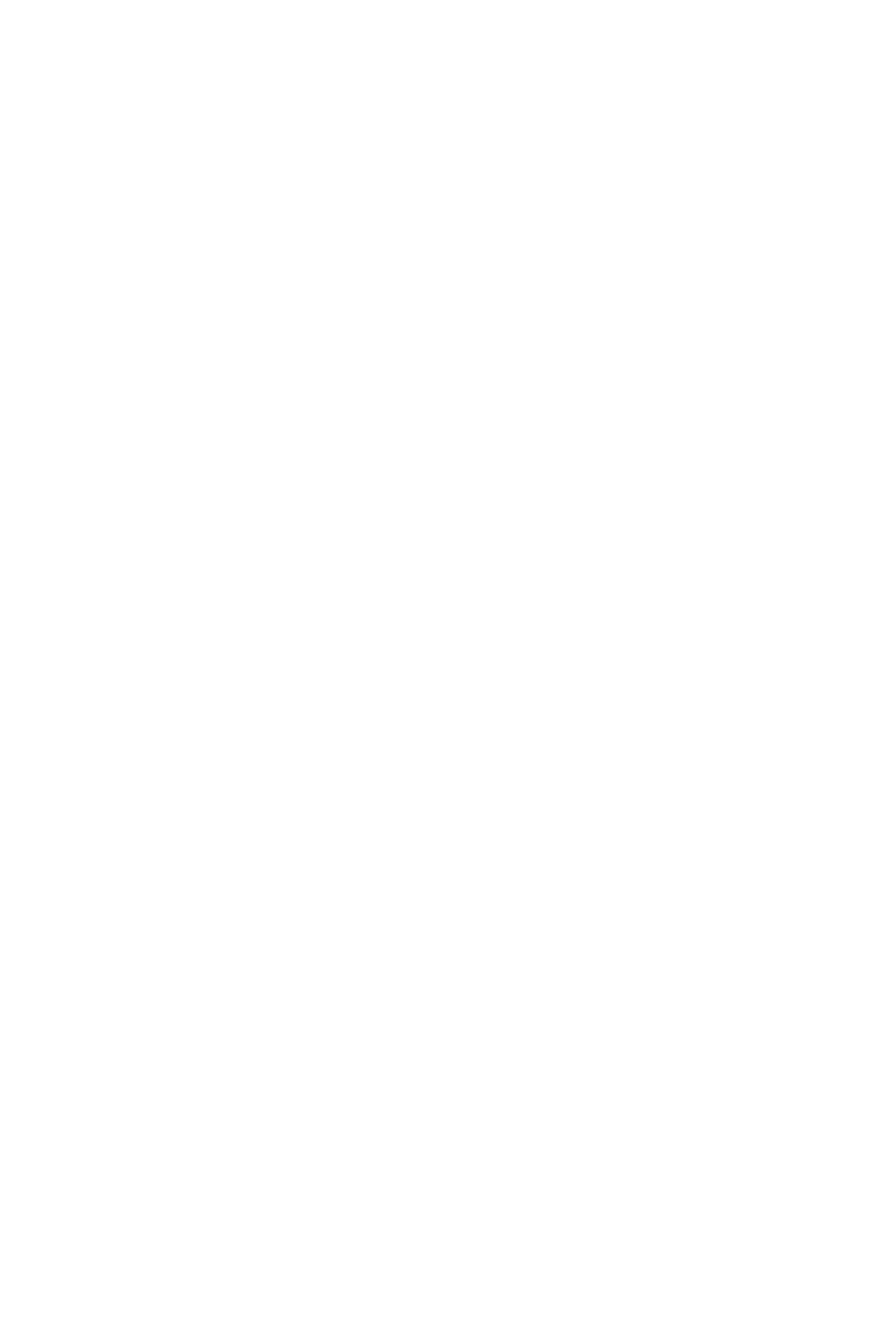## **ACKNOWLEDGEMENTS**

This report draws upon interviews and conversations with a considerable number of people. We would like to give our thanks for particular insights to the following:

| Alistair Beattie    | Age Concern London                       |
|---------------------|------------------------------------------|
| Suzy Croft          | St John's Hospice/Open Services Project  |
| <b>Zelda Curtis</b> | Older Women's Network UK                 |
| <b>Stan Davison</b> | Barnet Borough Senior Citizens' Forum    |
| Andrew Dunning      | Better Government for Older People       |
|                     | Programme                                |
| Tessa Harding       | Help the Aged                            |
| Jean McKay          | Wiltshire and Swindon Users' Network     |
| Nell McFadden       | Strathclyde Elderly Forum                |
| Caroline Nash       | Researcher, Nottingham                   |
| Cecil Scholten      | Consultant, Utrecht, the Netherlands     |
| Barbara Scott       | <b>Community Health South London NHS</b> |
|                     | Trust                                    |
| Jan Stevenson       | King's Fund                              |
| Margaret Winn       | Age Concern Liverpool                    |
| Anne Wilson         | Mental health service user/survivor      |
| <b>Roland Worth</b> | <b>Hunstanton Pensioners' Forum</b>      |

We would also like to thank Alex O'Neil of the Joseph Rowntree Foundation for his help in developing this report and the Joseph Rowntree Foundation for its financial support and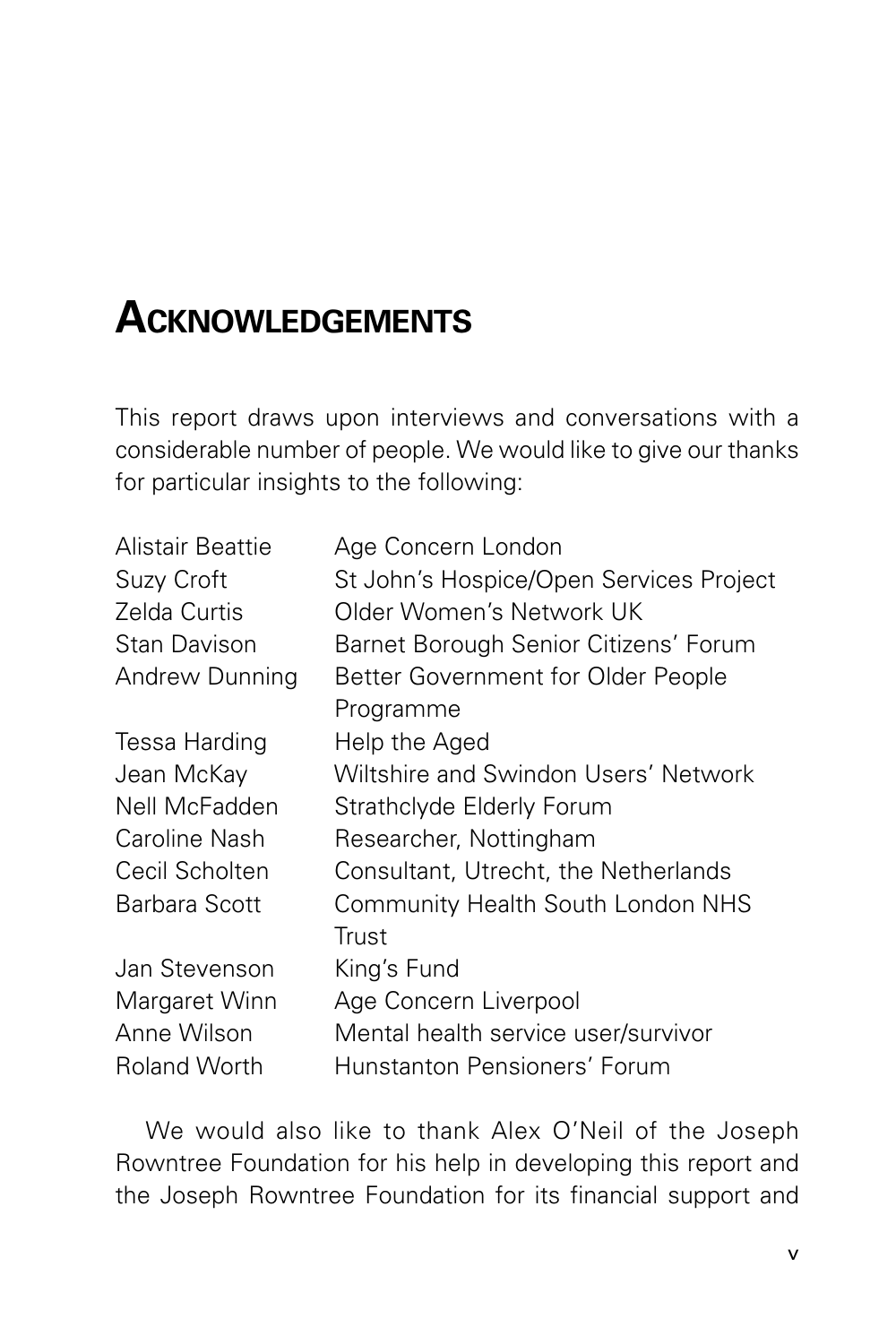practical commitment to the involvement of older people and other citizens in policy and practice.

We would like to give a particular thank you to members of the Joseph Rowntree Foundation's Older People's Programme Steering Group for their comments and ideas about our draft report, which we have tried to include in this final version.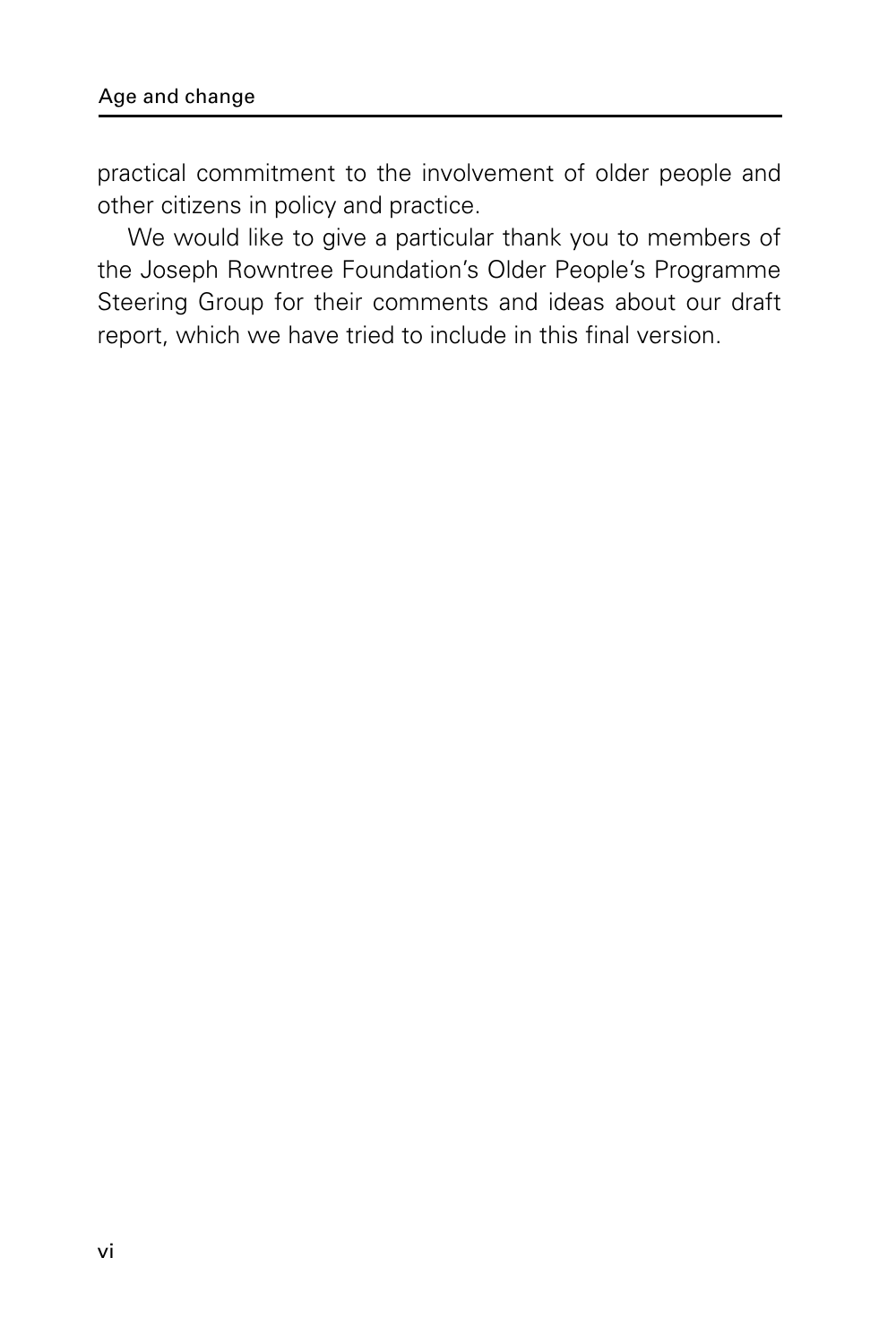## **SUMMARY**

## **Forms of involvement**

This report examines a range of different but overlapping forms or models of involvement that have been developed to involve older people. These include:

- 1 advocacy and information
- 2 forums
- 3 user panels
- 4 consultation
- 5 user/pensioners' groups
- 6 user-led services
- 7 direct payments
- 8 networks
- 9 campaigning and direct action
- 10 initiatives in other countries

## **Issues for involvement**

Each approach has its strengths and weaknesses. Some work better in some circumstances and for particular purposes than others. But involvement is not just a matter of using different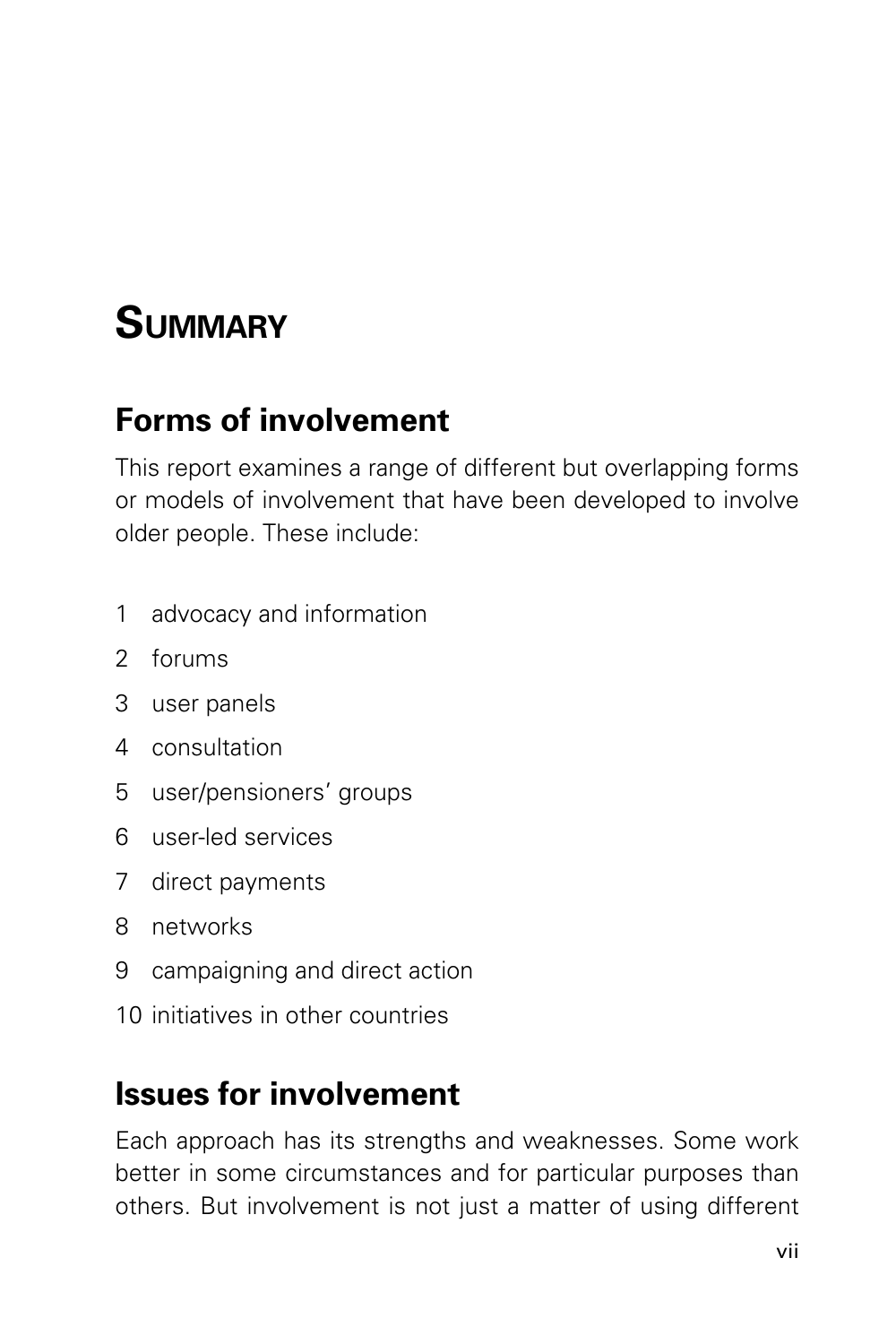forms or techniques. It needs to be put in political, policy and personal context. Then we can get a clearer idea of what to expect from different forms and models of involvement and how to get the most out of them. To help do this, the report first looks at a number of key issues affecting the nature and effectiveness of involvement. Two helpful distinctions which emerge are between different philosophical approaches to involvement: consumerist and democratic approaches; and different sources for involvement: agency-led and user/older people-led initiatives. Again, each of these has its strengths and weaknesses. The issues explored in this part of the report include:

- current government and other initiatives for involving older people
- the background to involvement
- different approaches to/philosophies of involvement
- key components for effective involvement
- who and what involvement is actually for
- who controls involvement
- what we should expect from involvement
- issues of inclusion.

A number of characteristics for effective involvement emerge from these issues and it is hoped that these, taken together with information about specific different forms or models of involvement, will provide a basis for further discussion and action for older people and their organisations, as well as others committed to their involvement, at local and national level in working out practice and strategies for developing involvement.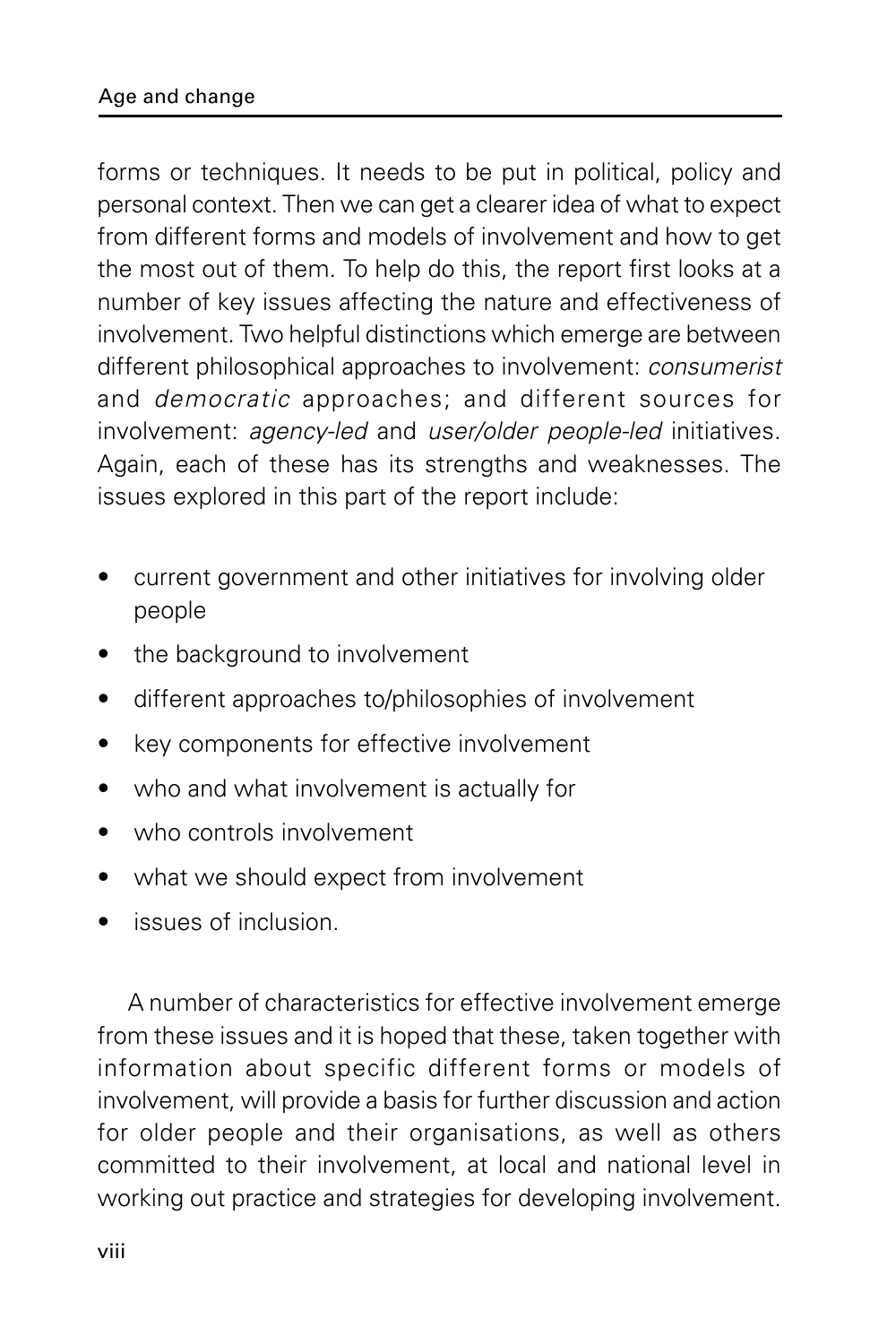### **Issues for development**

The report also details a number of specific examples of older people's involvement and identifies six key issues for the involvement of older people requiring more work and consideration. These are the following.

- The development of collective forms of involvement which are independently based and have the capacity to bring about change, but which are inclusive of as wide a range of older people as possible, including those who are physically and mentally frail (including older people with dementia), who communicate differently and whose mobility is restricted.
- Enabling as wide a range of older people as possible to be able to have more control over the individual support, services and professional input that they receive, to ensure it is as helpful, sensitive and appropriate as possible.
- In view of the lack of evidence of older people's and disabled people's groups and organisations working together in a major way, although older people make up the largest group of disabled people, exploring working relations between older and disabled people and their organisations to share and exchange their different knowledge, skills and experience, and encourage further collaboration.
- Exploring and supporting the involvement of black and minority ethnic older people in both user-led and agency-led arrangements to involve older people, in concert with black and minority ethnic elders and organisations.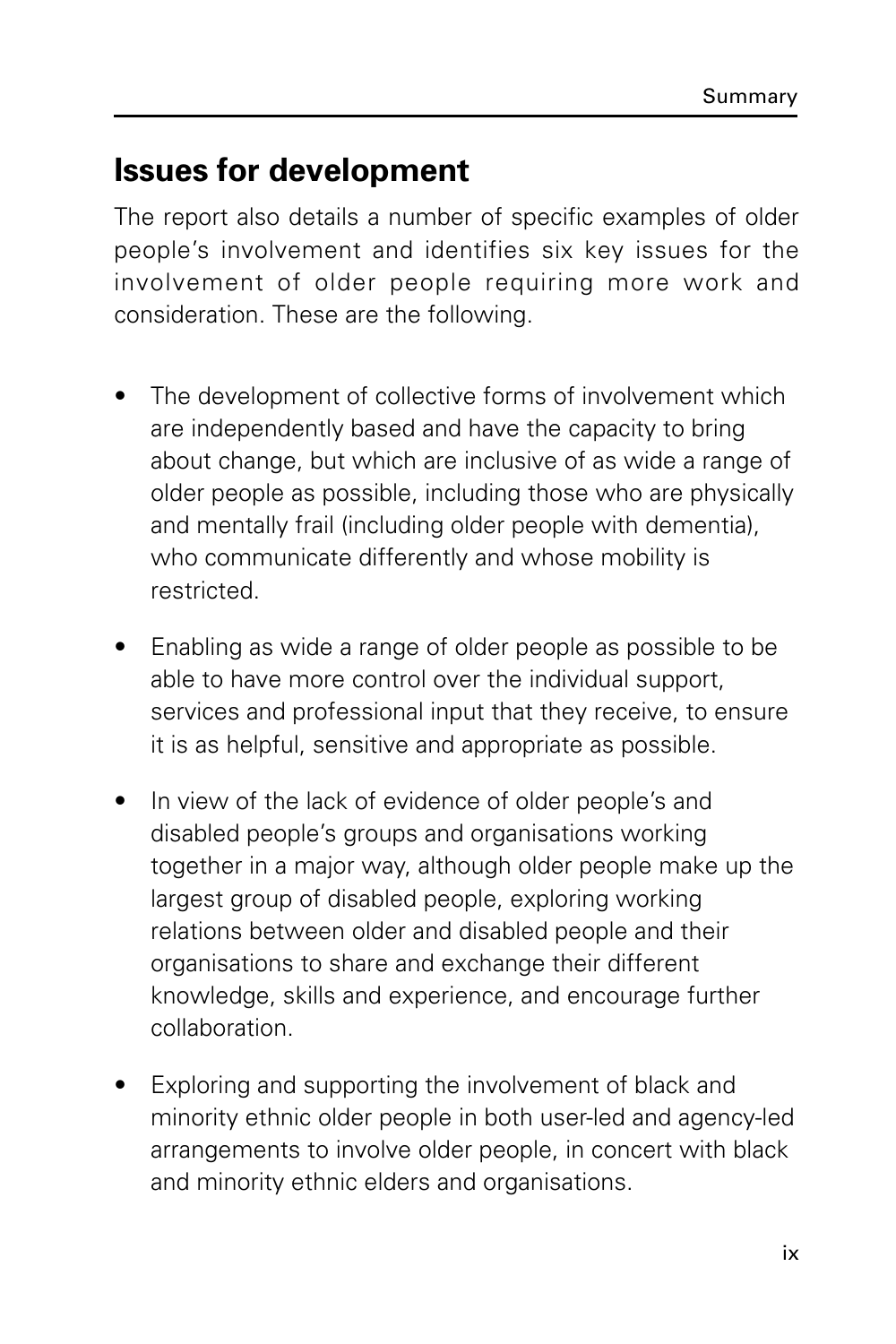- Supporting and maintaining the involvement of groups identified by social care, including people with learning difficulties, mental health service users and deaf people when they are older.
- Enabling and extending the involvement and say of older people in residential services.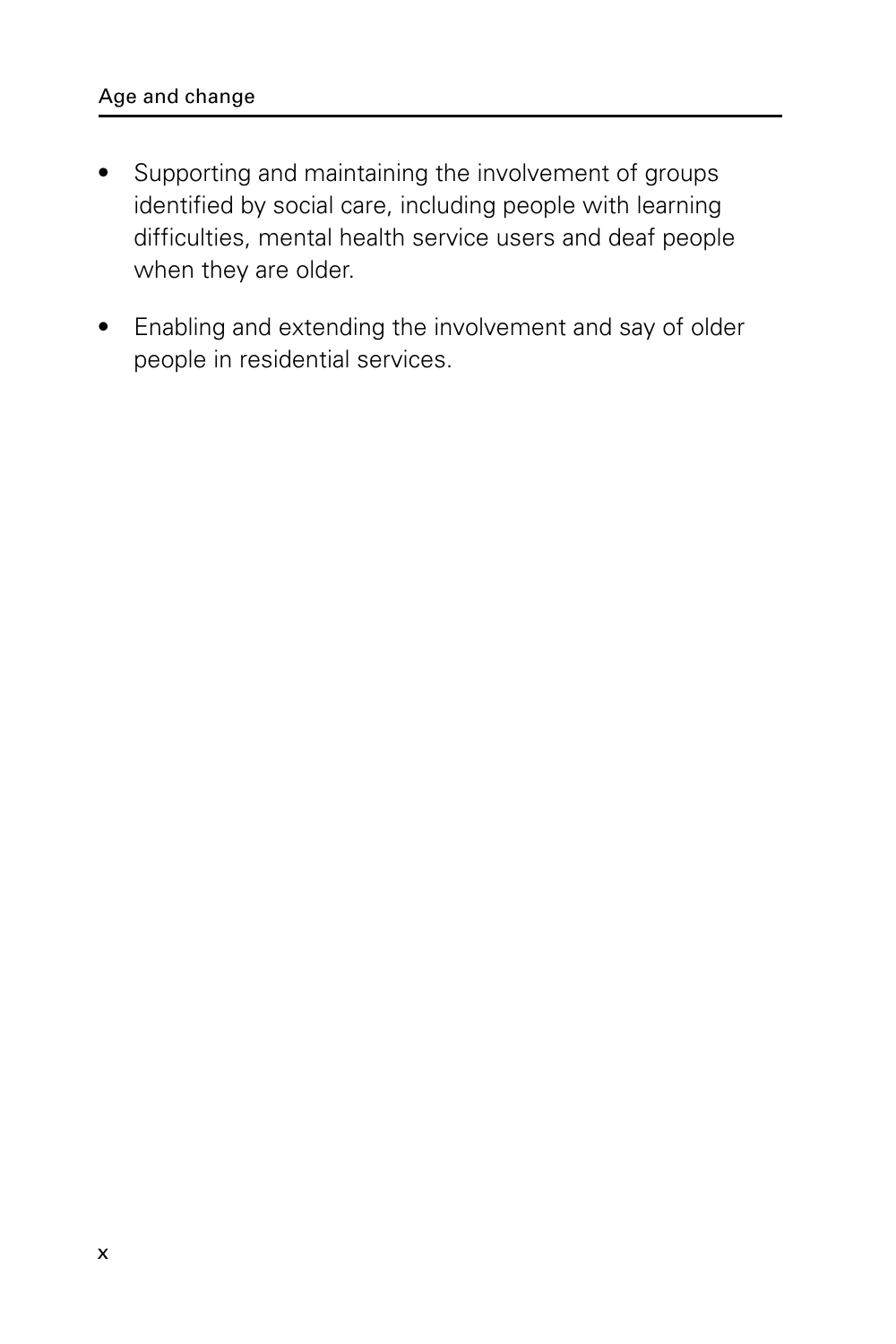## **INTRODUCTION**

"I'm not sure older people like being 'organised'. That's why it's important to have the whole spectrum of involvement. Involvement is an individual thing, as well as a political and collective thing. Having control over your life matters, even if you don't want to organise things on a larger scale."

(Members of the Steering Group of the Older People's Programme)

### **Producing the report**

This short report was originally commissioned by the Joseph Rowntree Foundation as part of the process of agenda setting for its Older People's Programme. We wrote a draft report to meet the brief set for us by the Older People's Programme Steering Group (made up of a majority of older people) and the Joseph Rowntree Foundation. We have drawn on our own experience and knowledge as an older person actively involved in the older people's movement and a psychiatric system survivor with experience as a writer, researcher and activist in the field of participation.

We have also spoken to a number of older people with experience and knowledge in this field. We had hoped in addition to organise a small meeting bringing together some additional older people and helpful allies, but, regrettably, time defeated us. This final draft of the report, however, does build on the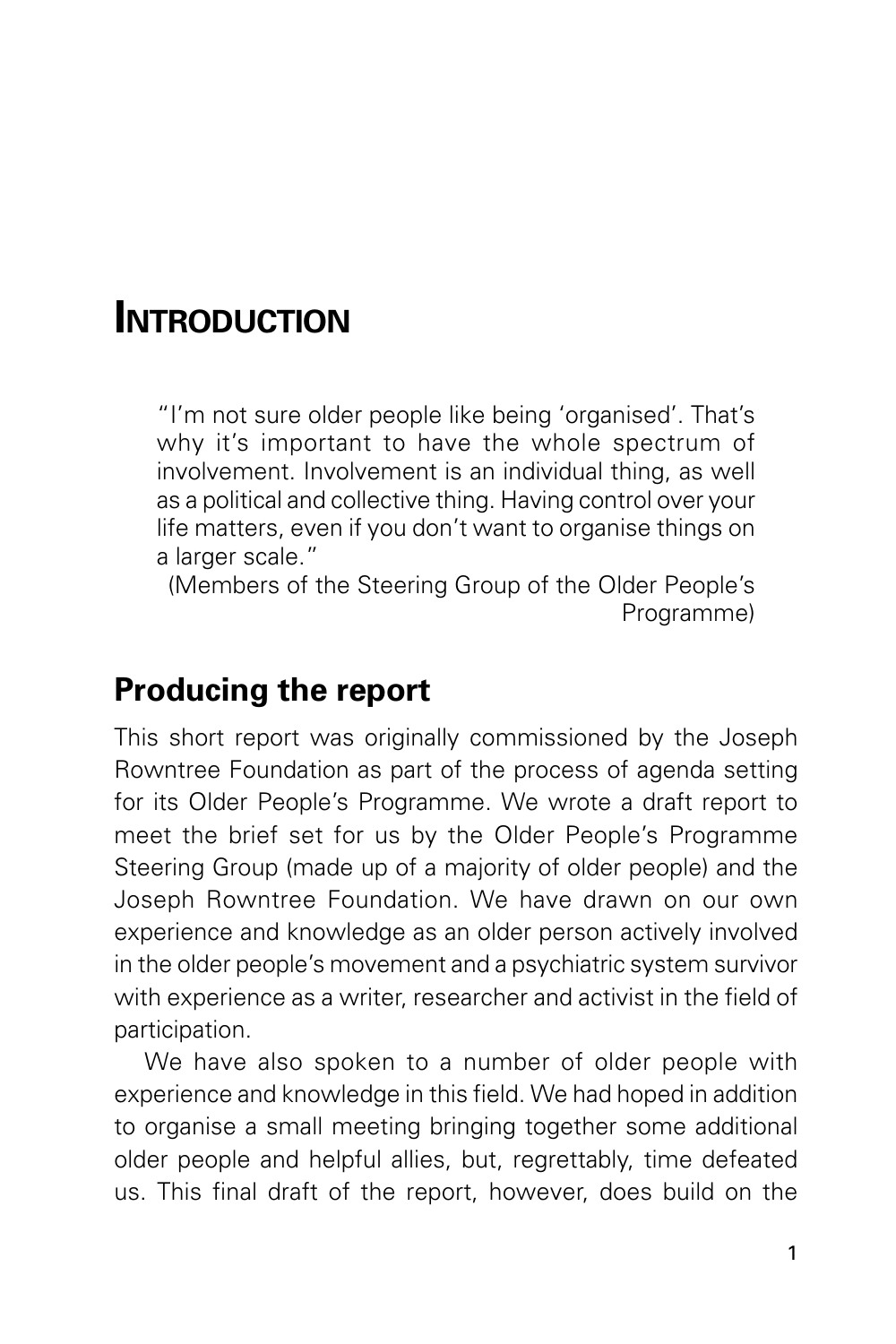comments and ideas of members of the Steering Group of the Older People's Programme at a meeting where they discussed our draft.

We have tried to write as clearly and accessibly as possible, avoiding jargon and initials, and we apologise where we may have failed. Participation is a field that is full of jargon and fancy terms. This may offer a helpful advance warning – that when it comes to getting involved, all may not be quite as it seems ...!

We should perhaps also say something about our own use of language and terminology. There is no agreed language in this field. Different people use different words to mean different things and, sometimes, special meanings are attached to words which other people may not be aware of. We have used the words participation and involvement or user involvement to describe the report's focus. We are using these words interchangeably to mean the same thing.

There is also no agreement about what is 'old' and 'older'. Some groups involve people from age 60 plus. Others have members who are much older. Old age can now span 20 or 30 years – or even more. This is another reason for avoiding stereotypes of older people and adopting as inclusive an approach as possible to involving older people, so that both 'older' and 'younger' older people have equal opportunities to be more involved if they wish to.

"Ageing is a continuous process. We're all different. We want to get back into society."

(Member of the Older People's Programme Steering Group)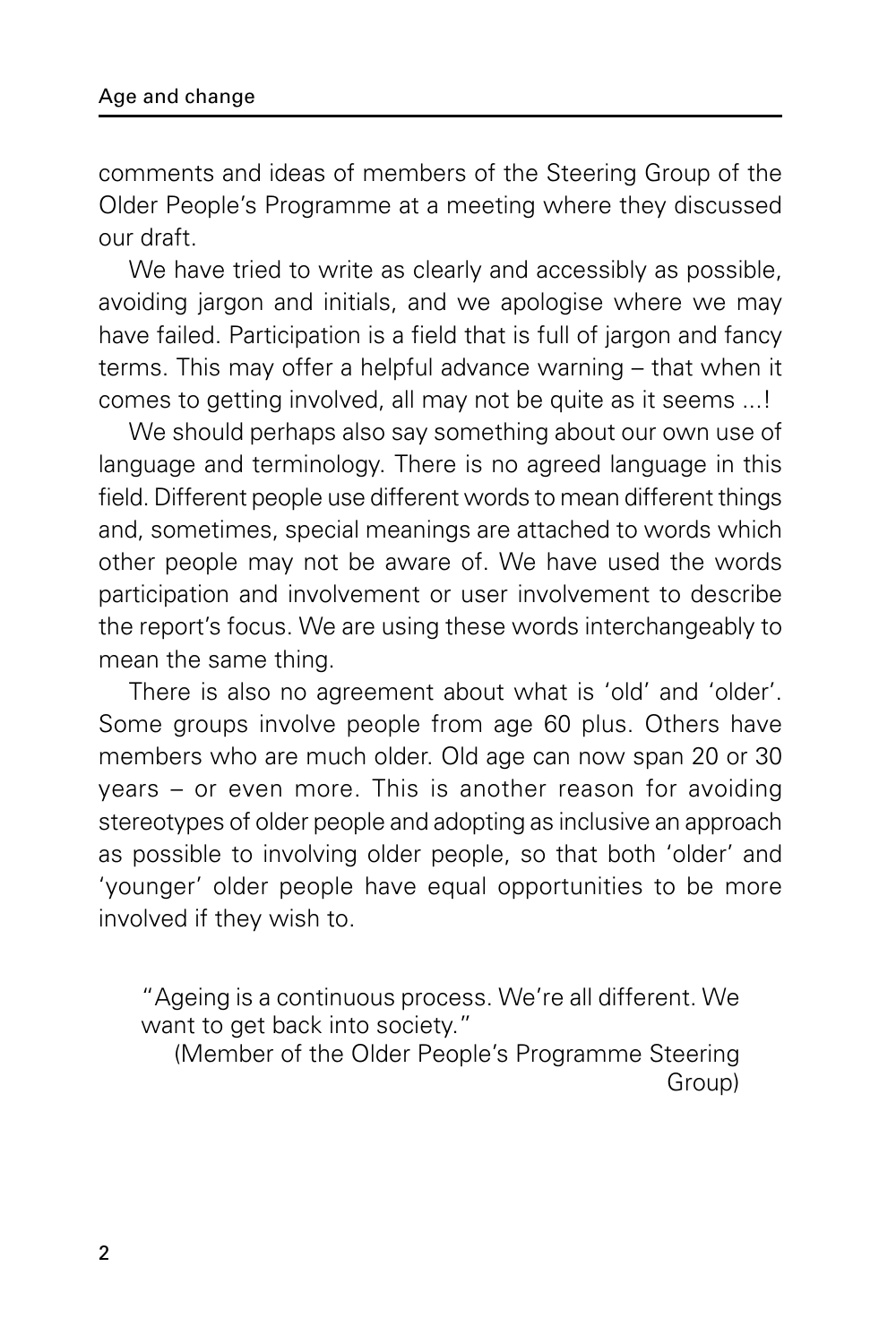## **Aims of the report**

The initial aim of this short report was to provide a brief guide to involvement for the Steering Group of the Older People's Programme as a basis for further work and discussion. We hope that it will now also be of wider use to older people and their organisations seeking to increase the say and involvement that they can have. The report is particularly concerned to offer a brief guide to different forms of participation so that older people and their organisations can:

- be as well informed as possible about the strengths and weaknesses of different models and approaches
- have a clearer idea of what they might be letting themselves in for when they get involved through any one of them
- choose the approach that best suits their requirements.

In our view, there is no one 'best value' form of older people's involvement and no reason to promote uniformity. Some of the forms for involvement developed by older people are unique to older people's organisations. As one member of the Steering Group of the Older People's Programme said:

"Older people's organisations are all sorts of different animals. You can't change that. That's how it is."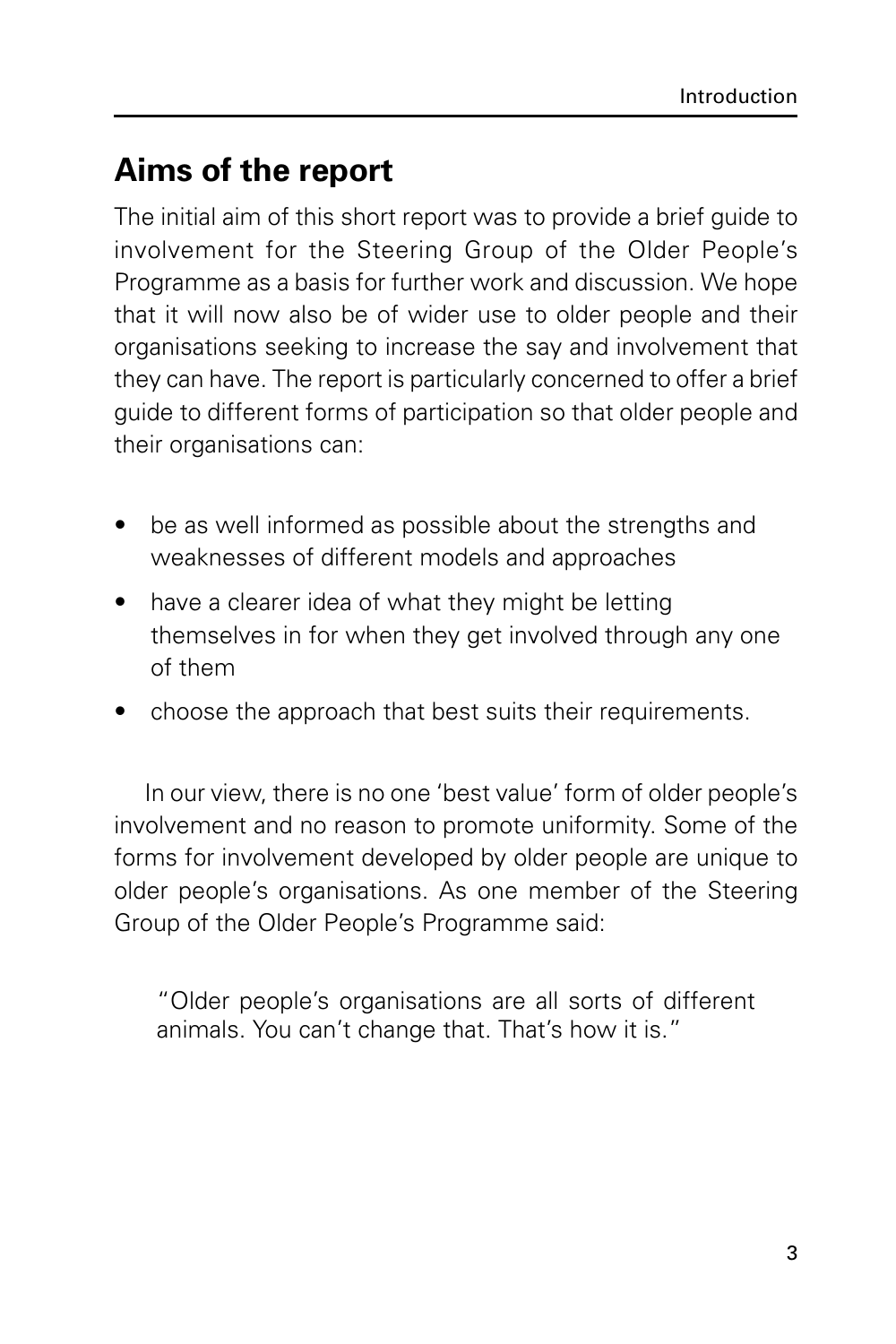## **1 SETTING THE SCENE**

#### **1 Putting older people's participation into context**

There are three main reasons for putting a focus on participation. The first is that this Government places a big emphasis in its programmes and policy statements on participation and user involvement. It argues it wants:

- more open and participatory government
- to increase local democracy with more accessible and accountable local government
- partnerships with service users and other local people to ensure 'best quality' in its policies and services.

This has been reflected in the setting up of a vast number of consultations, focus groups, committees, forums, etc., to gather people's views. Conservative governments began this process. It is now happening even more with New Labour. This can be really helpful, but there can also be some real problems for people with this. If you or your group does not respond and 'get involved', then you may be ignored and louder more powerful voices may be listened to. But, if you do respond, you may use a lot of the limited amount of time, energy and resources which you have and neglect other possibly more important activities.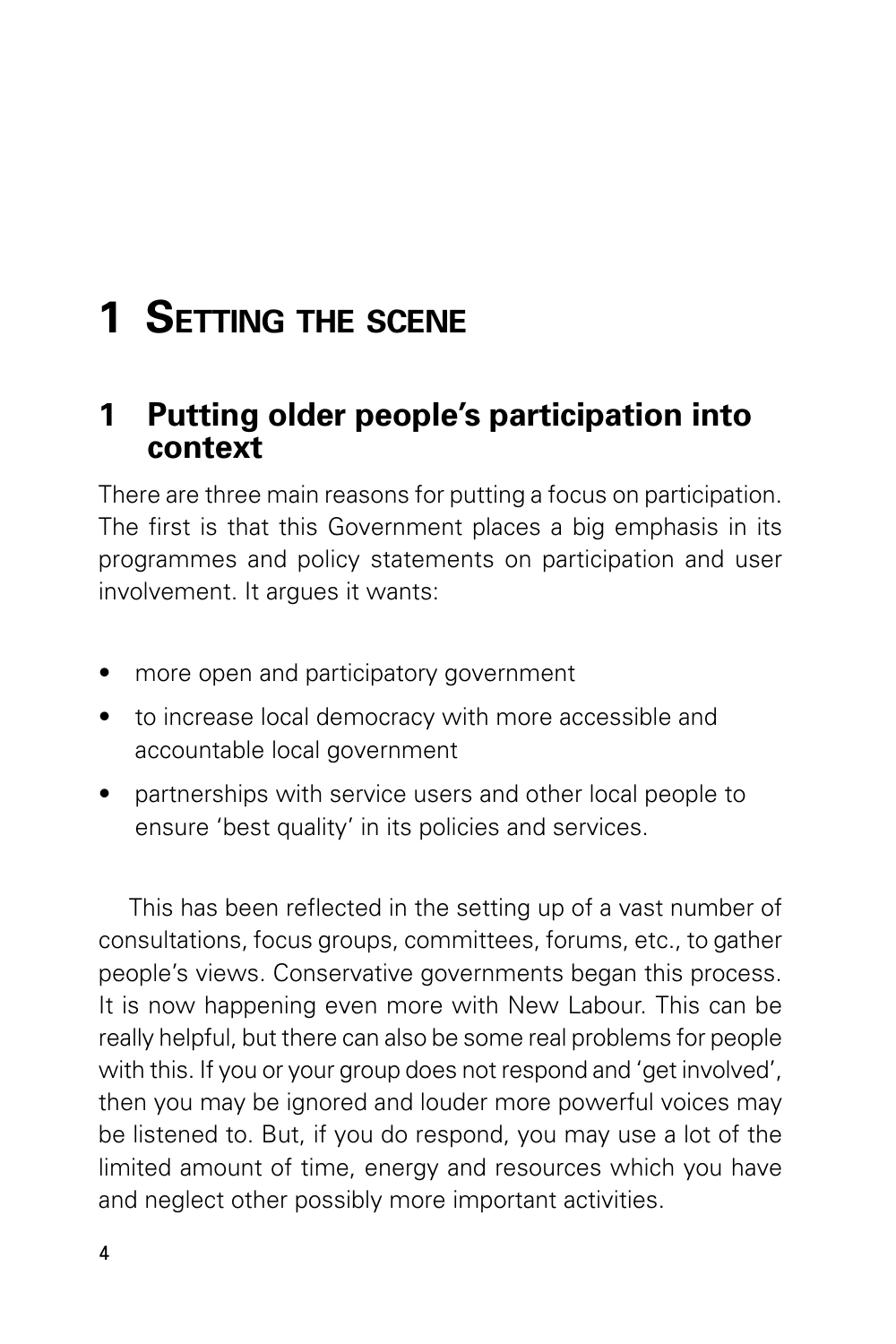So, the first question about any invitation to get involved is what is the cost benefit analysis? What this means for people is looking for answers for the following questions.

- What are we really likely to get out of this?
- What will it actually cost us (in energy, time, skill and money)?
- Could we get more doing it differently?
- Should we be putting our efforts into other things?

The second reason for putting a focus on participation is that older people have frequently been marginalised and overlooked in initiatives for participation. Provision has not been made to ensure that they are fully included. This, combined with the lower demands and expectations that many people from older generations were encouraged to have, has restricted older people's involvement. Many older people face additional obstacles because of their low income, lack of access to transport, disability and the reduced confidence that can go with these.

The third reason for putting a focus on participation is that, because of the particular discriminations older people face on the basis of age, disability, sexuality and additionally gender (since the majority of older people, particularly very old people, are women), they have a long and strong tradition of developing their own organisations and initiatives to have more say and involvement and more control over their lives.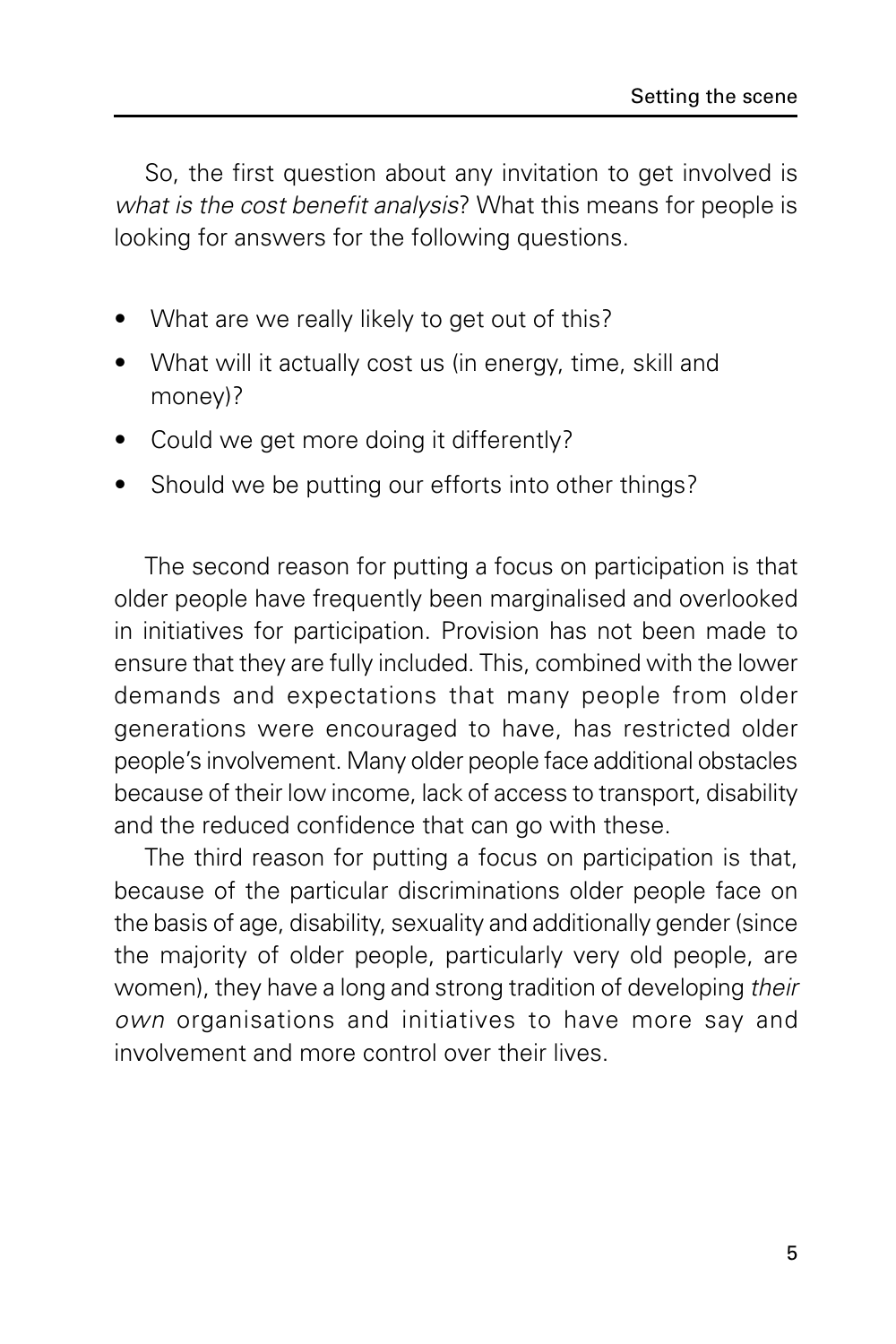#### **Examples of involvement**

#### **Nottinghamshire Elderly Voices**

Each year, the County Council calls a meeting. All older people's organisations are specifically invited but individuals are welcome to attend. An opening session of speeches, for instance by the Leader of the Council and perhaps a visiting speaker, leads to the presentation of an annual report based on the work of the Council relating to older people. Then, the audience breaks up into groups corresponding to the Council's committees, each group facilitated by staff members. Members of the group raise issues and discuss them, the outcome of discussion being noted by a staff member. These issues, collated, go to the appropriate council department and committee for consideration and form the basis of an annual report to the next annual meeting. Progress during the year is monitored by a group that includes representatives of local organisations of older people.

## **2 Being clear about involvement**

The complicated context of participation is an important reason to get participation properly worked out – so that we can be sure we are clear about it and have the best possible idea of what it may and may not offer us, and when and where different forms of participation are likely to be helpful.

"Consultation – it's all talk. It doesn't mean anything yet. Local authorities wouldn't know it if it hit them in the face. It does get very frustrating that consultation is a serious part of the process of democracy."

(Member of the Older People's Programme Steering Group)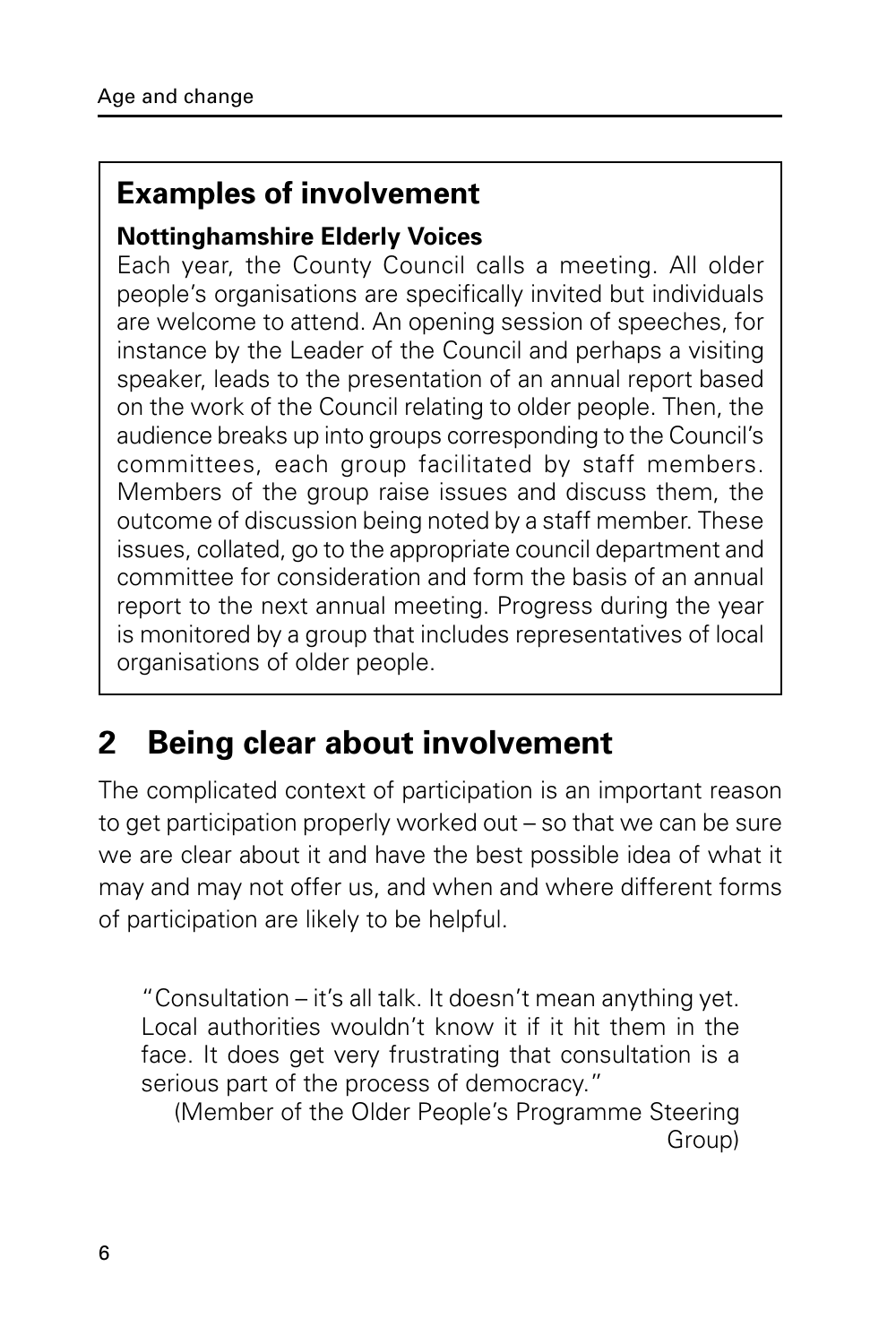This also leads to a distinction that many people trying to get involved have found it helpful to make. This distinction is between:

- developing their own ideas and initiatives to get involved and there are many different ways of doing this, as this report discusses – and
- responding to schemes set up by government, local authorities and service purchasers and providers to 'get involved'.

People are likely to have more control over the first, but the second may offer useful opportunities to influence official organisations. Also, official schemes for involvement often bring money with them, while it can be much more difficult to get money to do your own things. However, there may be restrictions on how you can spend this money. The best advice we have been given is to make sure we always spend more time on the first (our own initiatives for involvement) than the second (other people's)! Some useful questions to ask about any arrangement for involvement include the following.

- Who took the initiative?
- What is the objective?
- Who is on the management committee?
- Who decides the work programme and priorities?
- How is the initiative financed?
- How are decisions implemented?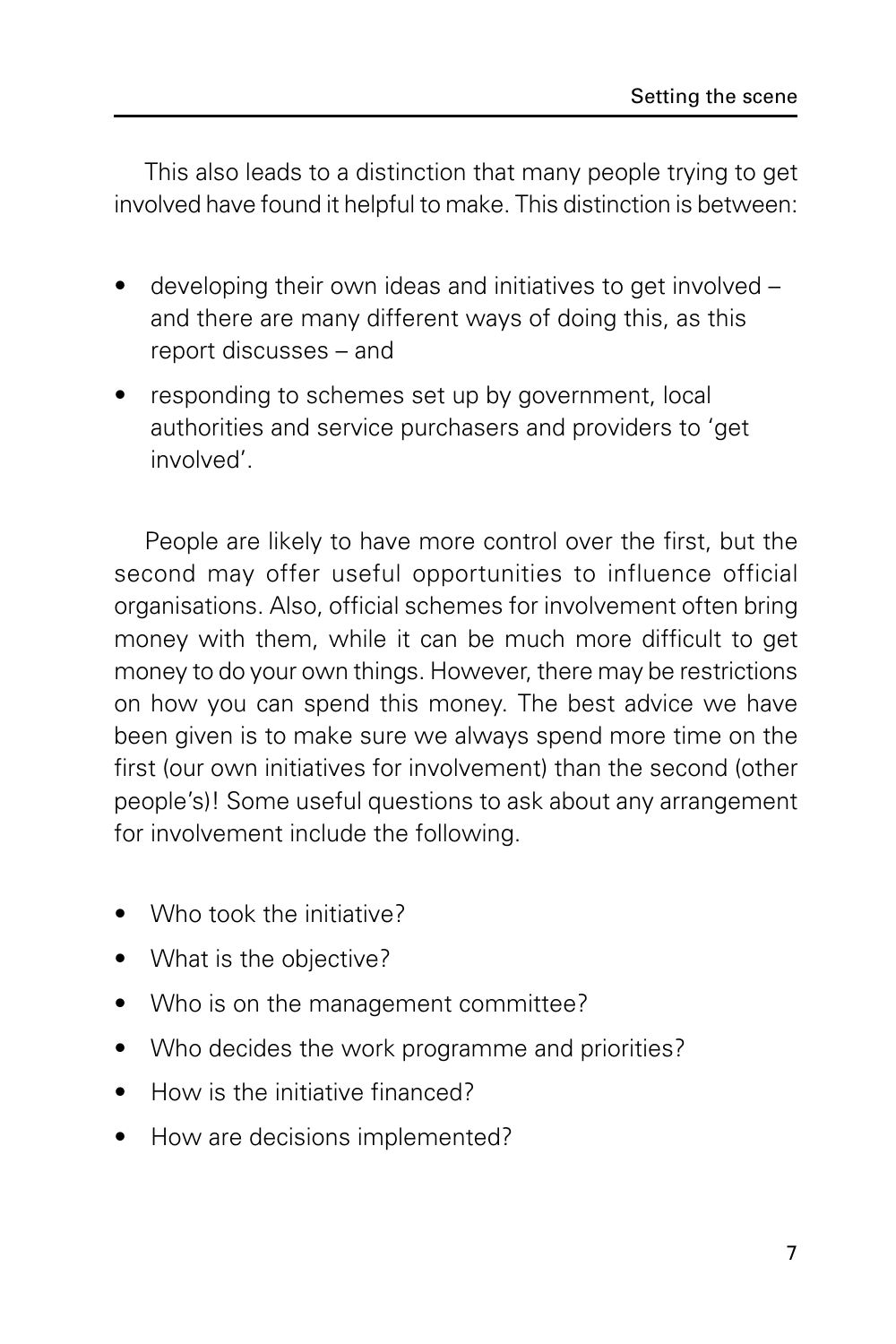"Where we are, they are listening to us. It's like the water dripping on the stone. We have worked hard at it for years. It's taken a lot of effort."

(Member of the Older People's Programme Steering Group)

### **3 Other initiatives for older people**

The Government has introduced some specific initiatives for the involvement of older people. Its Better Government for Older People Programme was set up in 1998 'to promote the better coordination and responsiveness of public services and … the recognition across Government that for too long older people's interests had been overlooked or undervalued'. It has a small unit of enthusiastic full-time staff and a steering committee that includes the Cabinet Office, the Local Government Association and a number of voluntary organisations concerned with older people. No organisation of older people is on the steering committee. Significantly, it was not until halfway through the twoyear work of the programme, following strongly expressed views at a conference of older people involved in the work of the programme, that an older people's advisory group was set up.

The major part of the programme is 28 pilot projects 'experimenting with a more strategic, citizen centred, integrated approach than hitherto'. Approaches are varied and many of the pilot districts have successfully involved older people and their organisations.

The programme is also concerned to spread its message of effective involvement of older people and has set up a wider Learning Network for local authorities not involved; older people's organisations can join free. The programme has involved itself in other activities to encourage older people's inclusion, for instance it joined with the Department for Education and Employment in a conference on learning in later life.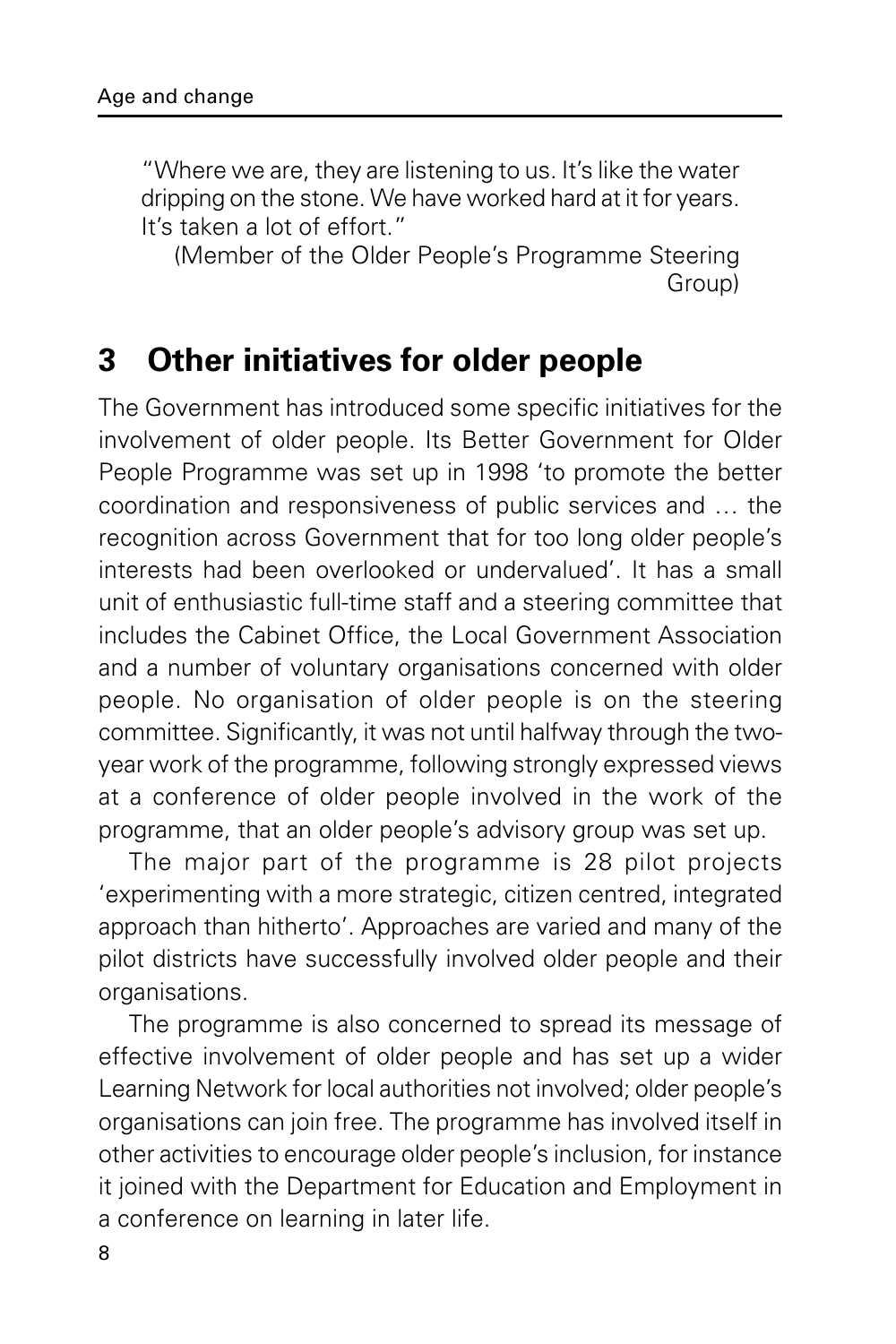Another government initiative is the establishment of an Inter-Ministerial Group on Older People, chaired by a Cabinet Office minister and bringing together ministers from all departments whose work has an impact on older people. This Group has been engaged in a 'listening programme' of visits throughout the country. Better Government for Older People also interacts with the Group.

In health, the interest in older people is somewhat mixed. Government policy includes accidents to older people as a priority area, but excludes them from specific action on heart disease, stroke and cancer. A National Standards Framework for older people is being prepared. It had the active involvement of an older people's reference group, now disbanded. (Its members have subsequently formed a campaigning group, Health and Older People.)

The work of the National Institute for Adult and Continuing Education in promoting its 'Older and Bolder' initiative for involvement in education is also relevant. The campaign has the full support of the University of the Third Age, a self-help learning group for older people.

Although the overall picture is patchy, there is some evidence of Government's intention to extend the involvement of older people. However, as yet in the UK, there is no national council or forum for older people as there is for women and some other groups.

The large national organisations for older people have also been active in this field. Age Concern has developed a policy for user involvement. Help the Aged developed its Speaking up for our Age programme. This involved regional and national events and provided funding for older people's groups to undertake their own activities.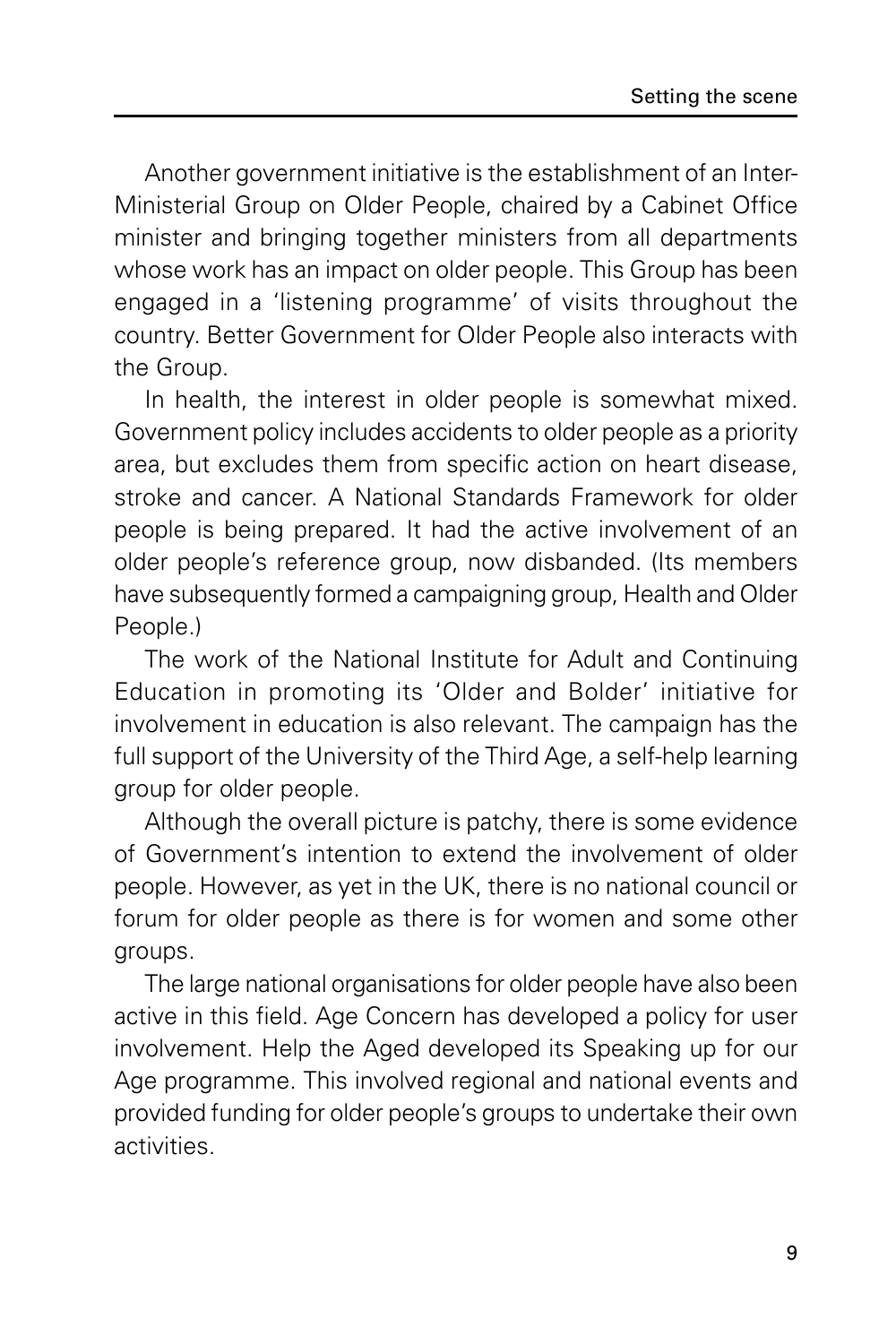#### **Examples of involvement**

#### **Beth Johnson Foundation**

This foundation, based in Stoke on Trent, is a charitable trust working on projects involving older people, particularly on health issues – to use the phrase it minted, 'self-health'.

Among its projects is a Senior Health Shop based in Hanley – effectively the main centre of Stoke on Trent, an amalgam of six towns. The front of the shop is a 'healthy eating' cafeteria, providing a friendly way in, run by trained volunteers. They offer a bridge between the sociability of the shop and effective use of the comprehensive health-related information available.

Another project is Senior Citizens Involved in Public Services, Health and Advocacy. Project workers regularly visit small communities, such as a village or housing estate, over an extended period. Older people are encouraged in 'self-health' action and offered information, including access to advocacy and opportunities to discuss neighbourhood needs and services, particularly in terms of user friendliness. There is regular consultation with statutory and other agencies.

## **4 The background to involvement**

#### **An important health warning**

Before we move on to discuss particular approaches to participation, we would like to set out some general points to help make sense of these. We need to put schemes for involvement in context in this way because participation is not just about different techniques and methods of involving people.

A crucial thing to say about participation is that it is complicated, confusing and heavily political. It is essentially about power. This means that conflict, duplicity and possible heartache are never too far away. Nothing is certain about participation. There really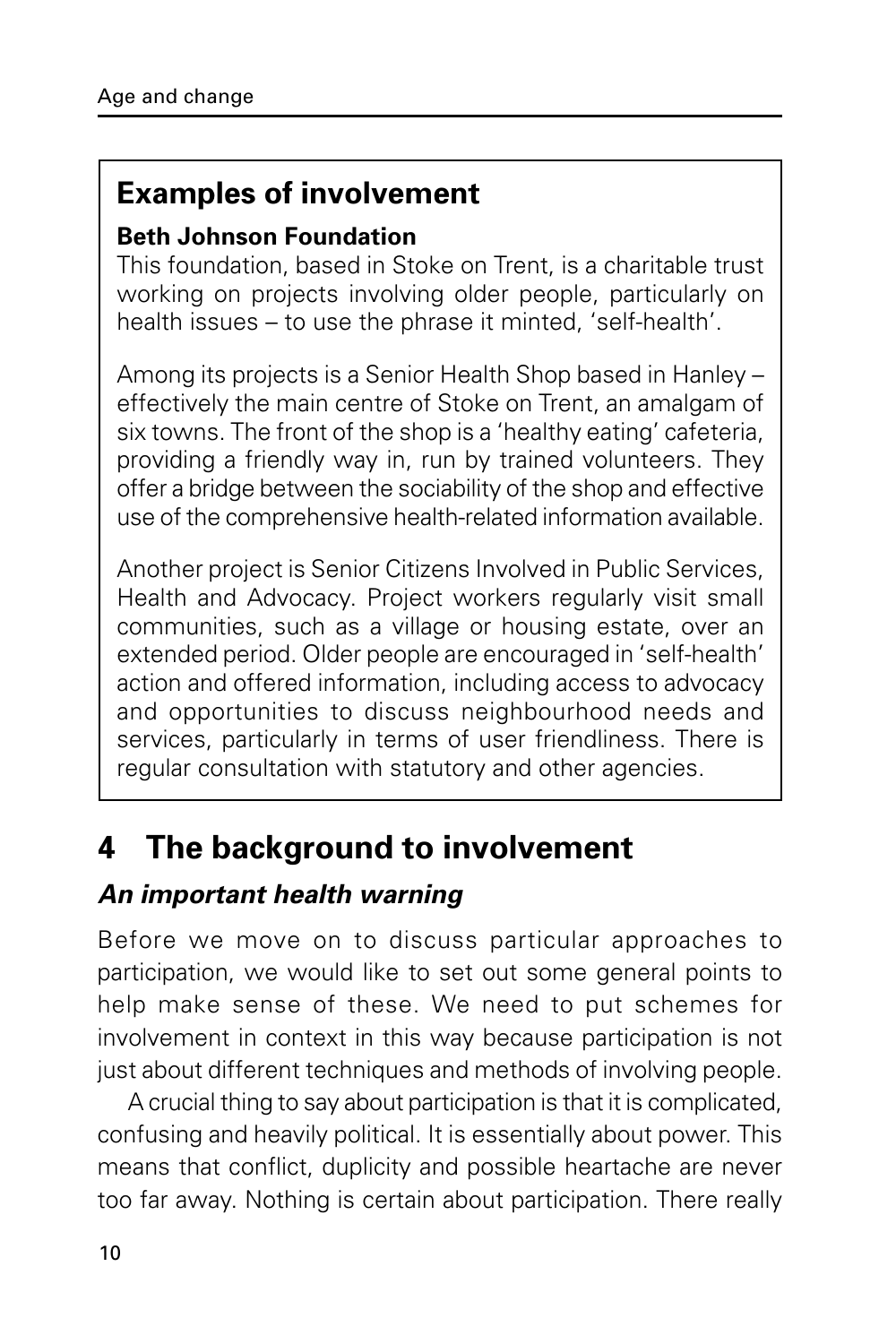aren't clear rules. Sometimes really unpromising schemes lead to something helpful and important. Other times, a well worked out initiative from an experienced users' organisation comes to nothing. As people who are already involved in older people's organisations will know from their own experience, there are no guarantees.

We are just trying to offer some additional guidance based on the experience of older people and other groups, as well as of supportive workers and organisations, to add to older people's own knowledge, to make the map a bit clearer.

#### **Another health warning**

Most of us want to get involved to make a difference – to make something better for ourselves and for others, or to put right something that is wrong. Because of this, we get used to thinking of participation as a 'good thing'. We feel that we and other people should be doing it, and that official schemes for involvement are probably a good sign of commitment to service users and other local people's inclusion and interests. We also know it is more complicated that that. Schemes for involvement do have the potential to improve people's lives and make things more open and better. But, as well as having a *positive* or liberating potential, they also have a *negative* or regressive potential. We cannot just assume that the downside of participatory schemes is accidental and unfortunate. It crops up too often and needs to be included in people's calculations. Having just one older person, for example, on a committee or group, as often happens, is unlikely to be productive. The reality is that schemes for involvement can and do often serve as: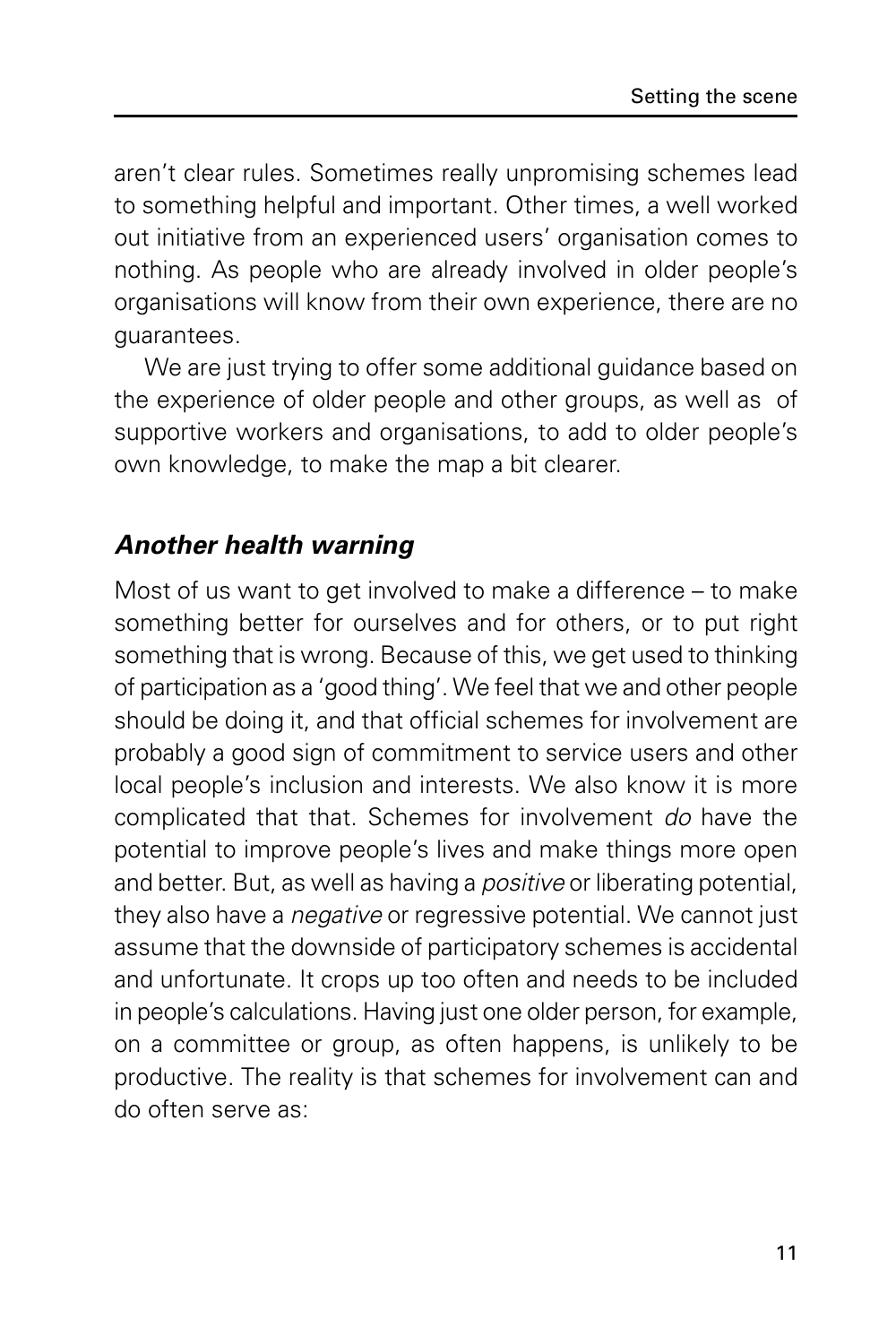- a rubber stamp or window dressing for decisions that have really already been made to give an artificial appearance of involvement
- an unhelpful diversion from existing structures for accountability and democracy, like our local councillor, MP, etc., which may actually be more likely to get us the result we want
- a diversion from us putting our energy into our own ways of trying to bring about change
- a talking shop which is not actually connected to the decision-making process or which can be used to delay decision making.

To sum up, participatory schemes are not always a good thing and we should take account of this consideration when we are working out the most helpful kind of participation for any particular instance and how we can make the most effective use of our resources.

#### **5 Different approaches to involvement**

Two approaches to involvement have predominated in recent years. Nothing is clear-cut in participation and the approaches can merge into each other. But it is helpful to be able to distinguish between the two and not confuse them. The most common approach in state and service developments can best be described as a consumerist approach, while that developed by the citizens' and service users' movements and organisations can best be described as a *democratic* approach.

The consumerist approach to involvement, like consumerism more generally, is concerned with people as customers or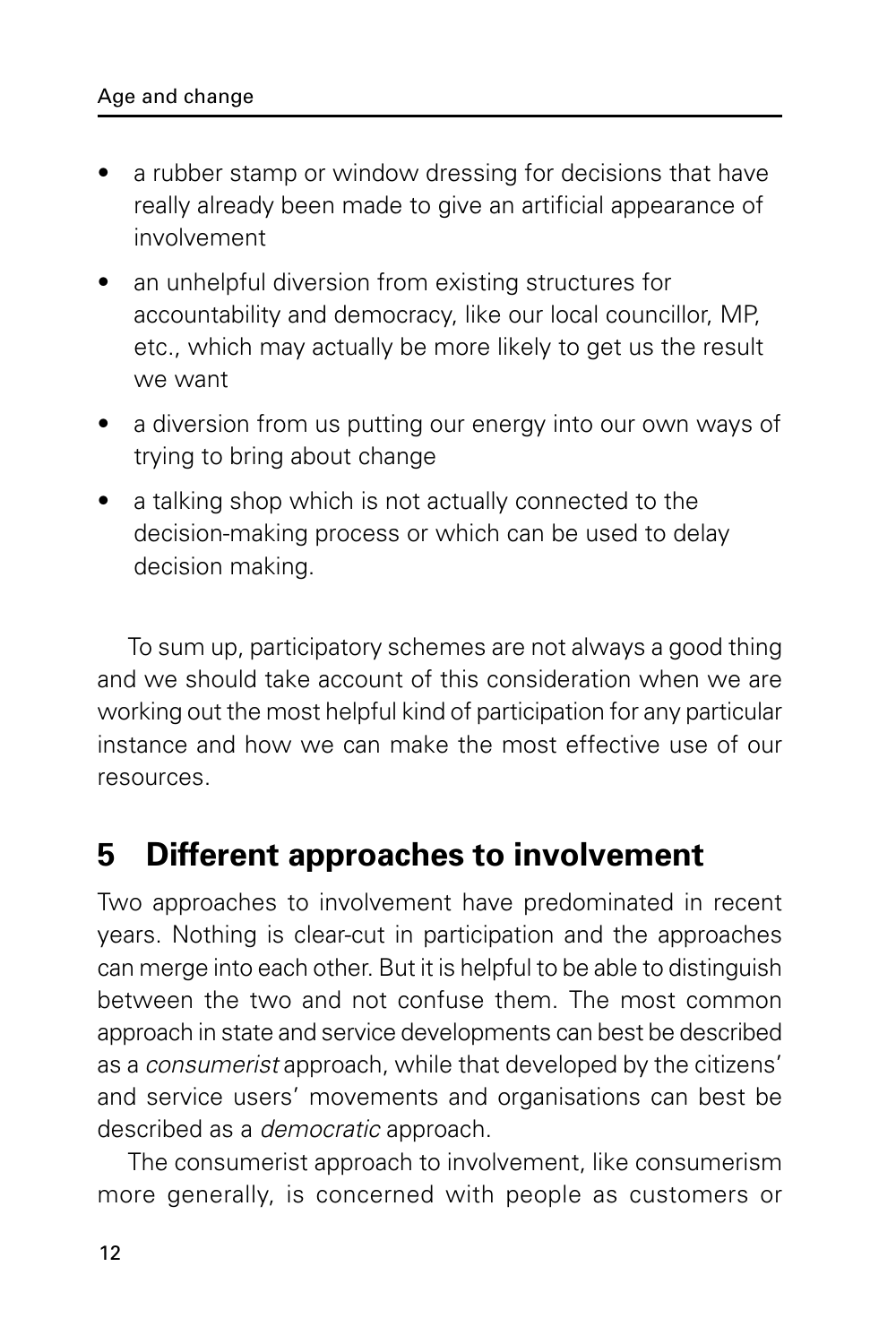consumers, buying goods and services. Involvement in this context is often about consultation to gather people's views to inform services so they can decide what they want to do for the future. It's like market research in ordinary businesses – asking your customers to improve your products and services to become more profitable.

The democratic approach is concerned with people having a say in decisions and in what happens to them. The consumerist approach does not mean any transfer in power or control. This is one of the key aims of the democratic approach.

### **6 Key components for involvement**

Two components are essential to make involvement effective and inclusive, whatever model of involvement is adopted. These are: access and support. Without support, only the most confident, well-resourced and experienced individuals and groups are likely to get involved. Without access, efforts are likely to be difficult and ineffective, however assertive or skilled people are. Access means that people have ways into political, economic, social and welfare organisations, institutions and agencies that affect them so they can influence them. Such access extends from physical access to the availability of structures and arrangements that enable and encourage people's involvement. Support makes it possible for people to counter the obstacles and discrimination which they face. It includes:

- support for personal development: to increase people's confidence, assertiveness and expectations
- support to develop skills: to participate fully and effectively and on their own terms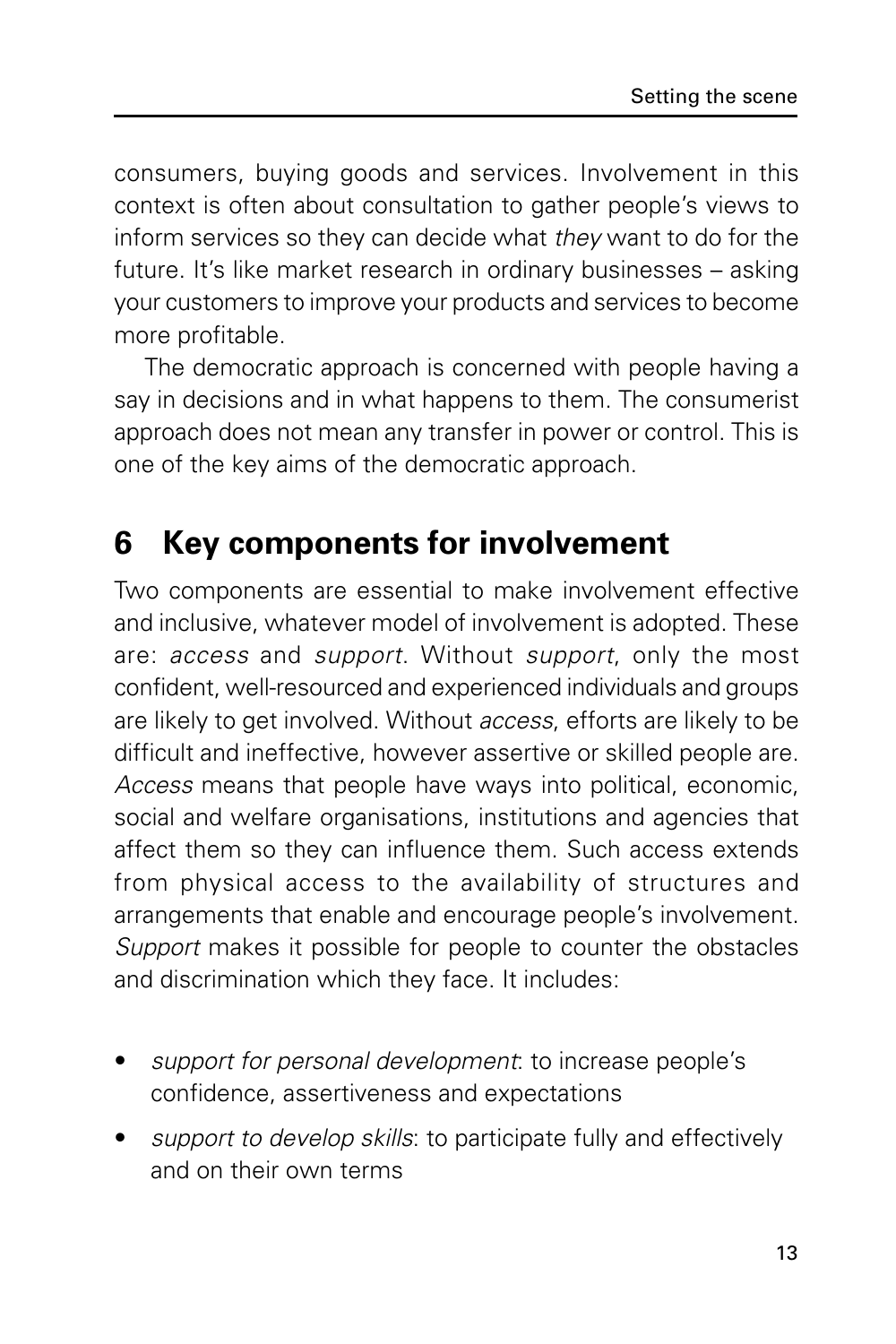- practical support: including information, advocacy, transport, payment and expenses
- support for equal opportunities: to ensure equal access, regardless of age, 'race', gender, sexuality, disability and communication differences
- support to get together and work in groups.

At present, few older people's organisations or groups have access to the resources to make such support possible and few agencies or service providers offer access in all its necessary forms.

#### **7 Involvement for whom and for what?**

The 1990s led to a massive expansion in what can be called agency-led initiatives for involvement. By this we mean official or 'non-user led' (for example, from the voluntary sector) initiatives and requests for people to get involved. An important example of this of significance to older people has been in the fields of social and community care. These schemes for involvement have been based mostly on a consumerist model of participation and have been concerned with improving the economy, efficiency and effectiveness of service purchasers and providers. Input from service users is particularly sought to help such agencies improve their operation. There has been an emphasis on involvement in the planning, management and running of services. As a result, there has been a great deal of such involvement, but the evidence of research and people's first-hand experience suggests that this has frequently not led to any appreciable improvement in the lives of people who got involved or in the availability, quality, adequacy or suitability of the support services they required. It has frequently resulted in service users acting as unpaid advisers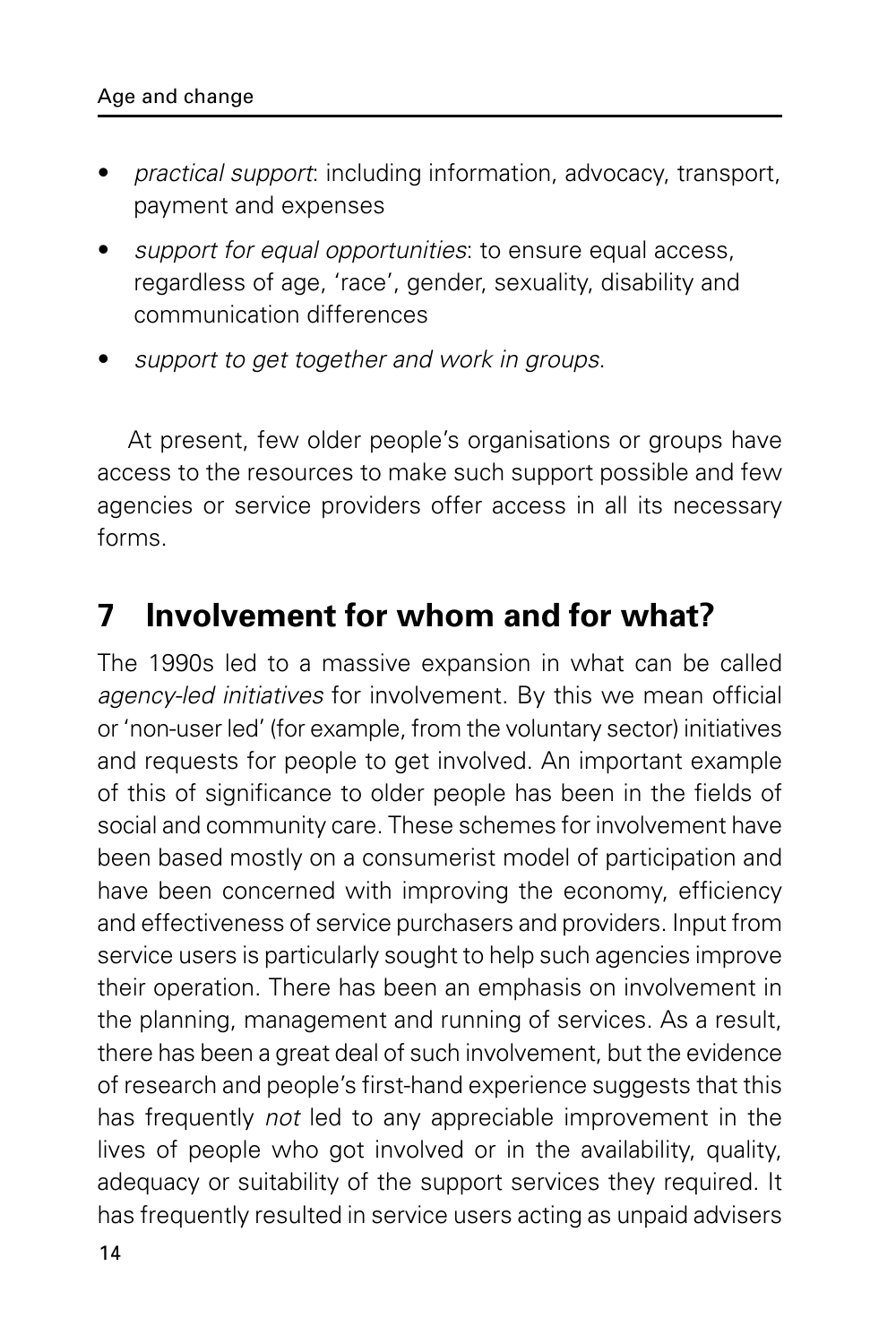and informants for services and then being criticised for being 'unrepresentative' when their views conflict with those of the services themselves. This raises a key question for would-be participants: who and what is their participation for? Do they want to get involved? Is it primarily:

- 1 To improve their lives, choices and opportunities and those of people like them? or
- 2 To make services and official organisations function better?

Most of us would generally answer yes to the first of these questions. It is helpful always to be clear what it is we are working for and whether the form of participation on offer or which we have selected is consistent with this.

It is important to be clear about who controls groups and organisations in which older people may get involved. The disabled people's movement has made a helpful distinction between organisations for disabled people and organisations of disabled people. By organisations for disabled people, they mean organisations controlled by non-disabled people. By organisations of disabled people, they mean organisations where control lies with disabled people themselves. This would mean, for example, that most or at least 51 per cent of the management group or committee were disabled people. This may also be a useful model and way of thinking for older people and their organisations.

#### **8 Involvement: who controls it?**

As we have already tried to stress and make clear, involvement can be a complex and subtle issue. As we have said, older people and their organisations can expect to be invited to take part in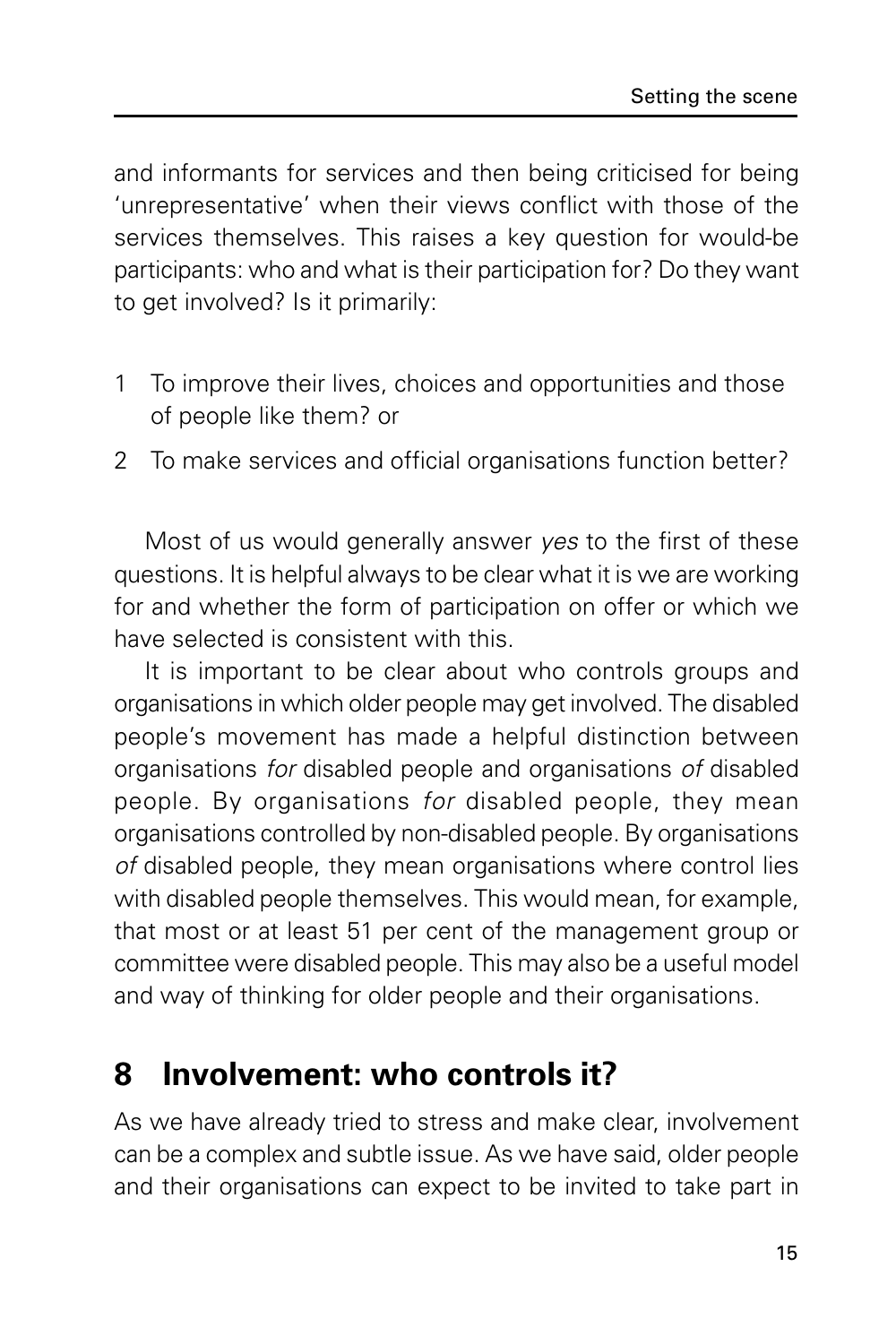agency-led initiatives, like consultations and official committees. But official interest in involvement also extends to setting up older people's (and, indeed, mental health service users'/survivors' and disabled people's) groups and committees. This is important because it can create problems as well as opportunities. Thus, user groups come in a variety of guises – a spectrum ranging at one end from the user-controlled and managed, to agency-led initiatives and groupings of various kinds. Groups initiated by statutory or voluntary agencies usually have a pre-set objective or plan of work, for example to provide consultation on community care issues. The agency is naturally anxious to maintain that focus. On the other hand, older people who are involved may see important connections they want to make. Where the agency plays a more directive role – and this frequently happens – its concern to complete its own agenda may predominate.

#### Question: "What do you see as the main health problem for older people in the area?"

Answer: "Transport." (Group of older people involved in a health in later life campaign)

Of course, sometimes, older people and other groups are able to take control from agency-led initiatives and ensure that they pursue their concerns. Where management committees are less than majority controlled by older people, involvement becomes little more than consultation and, at one extreme, it can become tokenism. On the other hand, the involvement of professional workers who are not older is not necessarily bad; many older people-led groups and forums include such professionals. It should not be assumed that their interests are necessarily conflicting.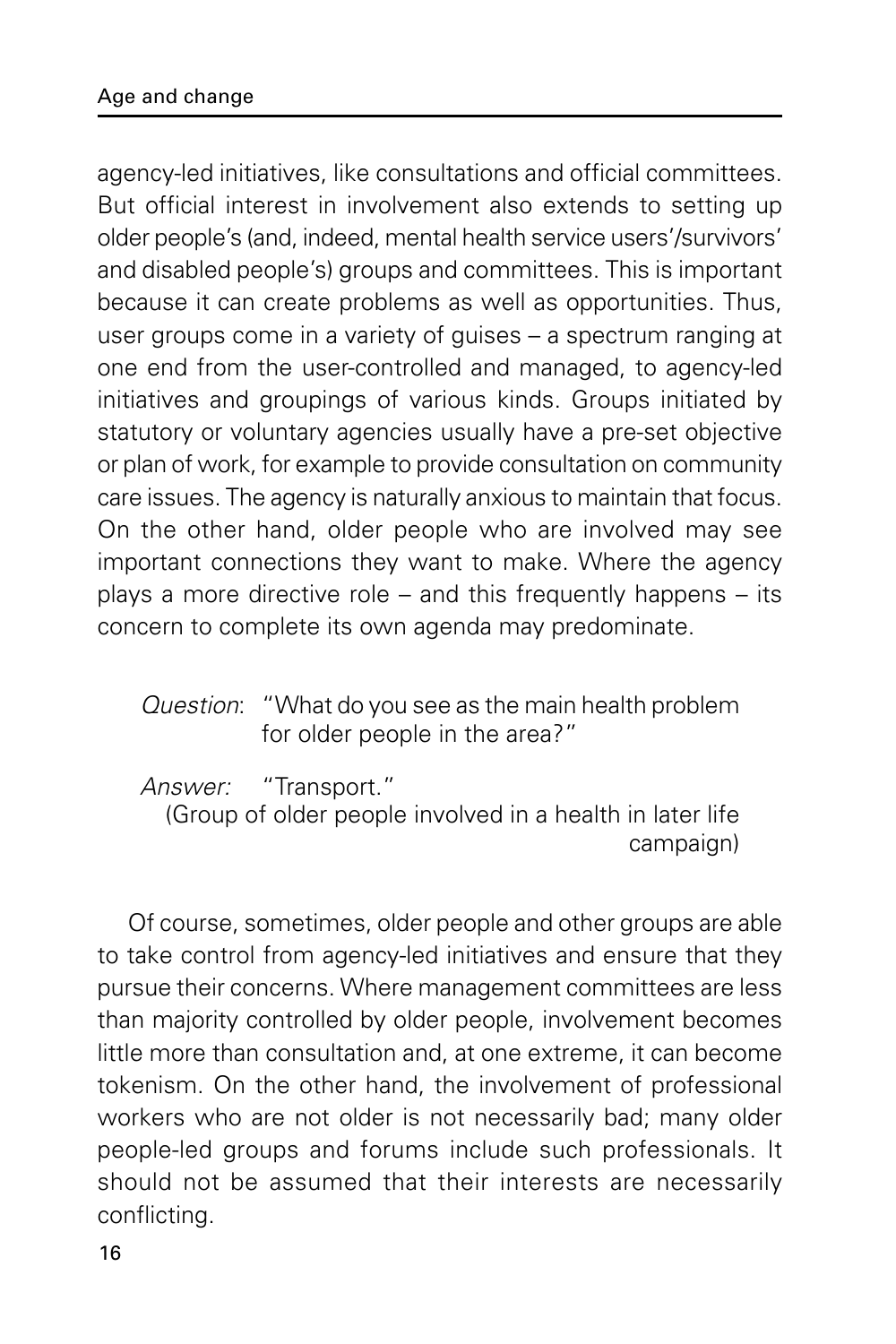#### **Conversations with two older people involved in agency-led initiatives for involvement (neither willing to be identified)**

One was on an older people's committee set up by a local Council of Voluntary Service (CVS); the other in a similar committee established on the initiative of Age Concern with a community-care focus. In both cases, older people themselves were in a minority; most of the members were officers or professional workers from voluntary-sector organisations. One (CVS) said that there had been 'a tendency for the committee to pull its punches' with the Council because most of the organisations represented were funded by it. Lately, he detected a more 'militant' (his word) approach in the face of cuts to Council services because of financial restrictions. The other made similar comments: 'Age Concern is very wary of upsetting the Council because that's where its core funding comes from. That's true also of the Health Authority – a number of projects are set up with joint funding, although the Health Authority seems less touchy than the Council.'

Finance is a key issue here. Agencies, statutory and voluntary, usually prefer groups in which they can at least play some part. As a result, it tends to be these groups that receive grants and funding, while groups that assert their independence receive much less or nothing. It has to be recognised that democracy and involvement cost money and are not just for the 'respectable'!

A small voluntary-sector group for older people, encountered in the course of compiling this report, has an annual budget of £60,000, more than twice the expenditure of the entire 33 London senior citizens' forums.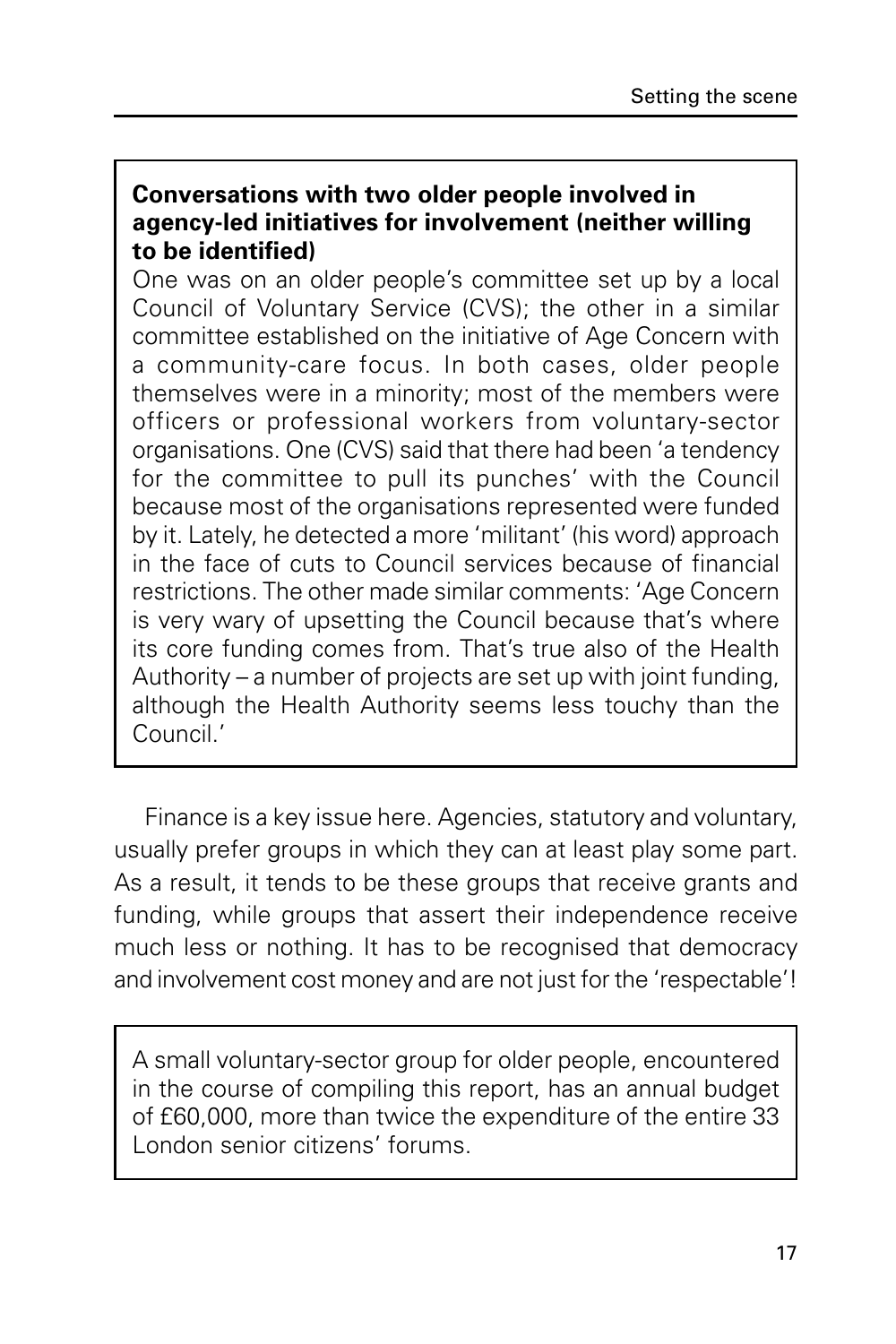#### **Strengths and weaknesses of user-led and agency-led groups and initiatives**

#### **User-led initiatives**

Strengths are:

- older people can determine their own agenda
- older people are in control
- independence
- user-led initiatives are more likely to have credibility with older people
- user-led initiatives are less likely to be swayed by the interests of the agency.

Weaknesses are:

- funding may be a problem
- lack of resources can restrict what the group can do and make it insecure.

#### **Agency-led initiatives**

Strengths are:

- agency-led initiatives are more likely to gain funding and other official support
- they may have direct links with and routes into agencies
- official credibility.

Weaknesses are:

- older people's say may be limited
- official agendas tend to predominate
- they may be tokenistic.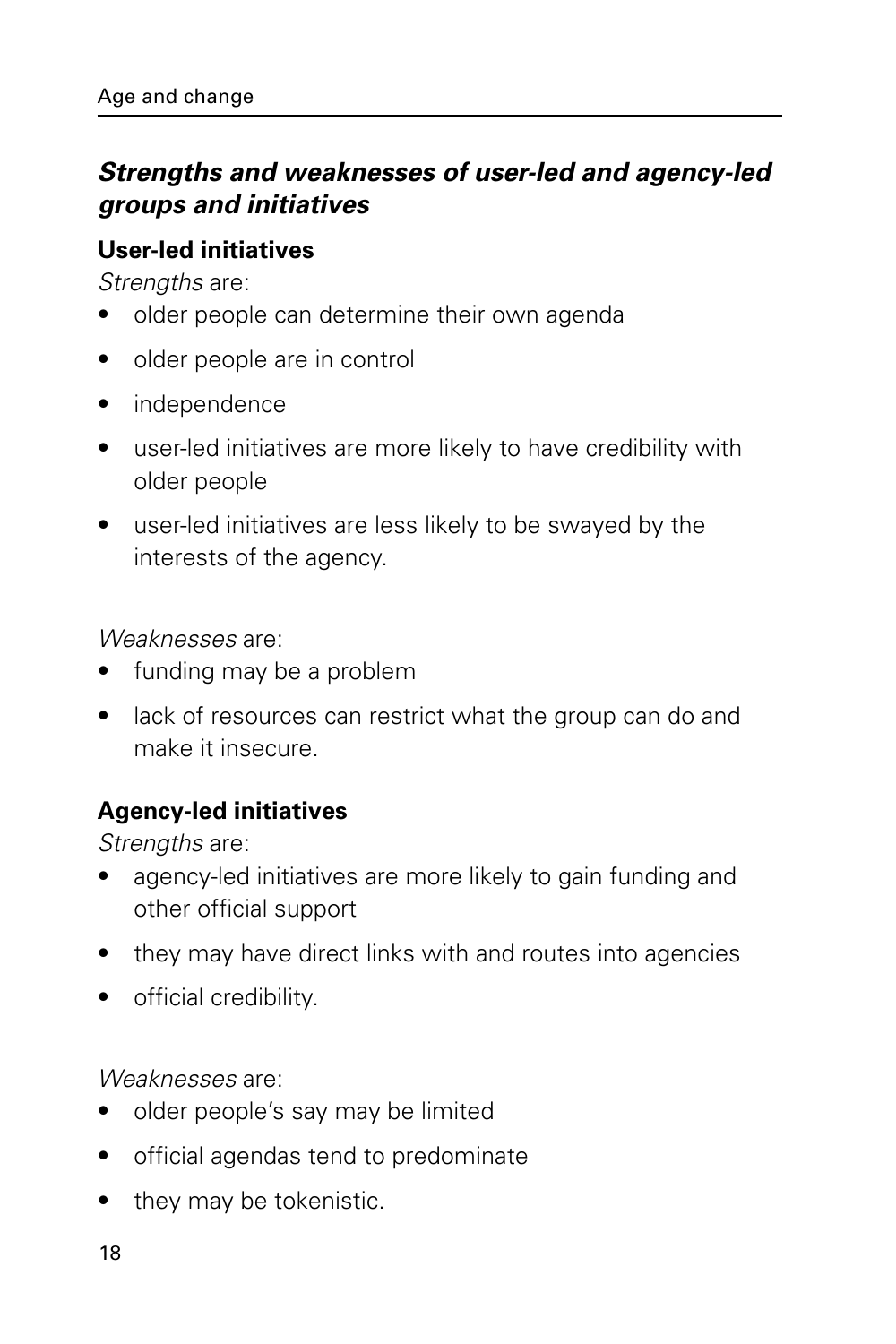Any conclusion on this subject runs the risk of itself being prescriptive. Perhaps the most that can be said is that a group initiated and run by older people themselves and responded to by decision makers in a positive way carries the possibility of leading to involvement in decision making. A group initiated by an agency, or even assisted by an agency, runs the risk of representing that agency's viewpoint, unless control is ceded to older people as soon as possible.

#### **9 What we should expect from participation**

"You have to put yourself into a position with the Council where you can negotiate."

(The late Les Stannard, Lewisham Pensioners' Forum)

Before we can be clear what kind of involvement we want to employ at any particular time or for any particular issue, we have to be clear what we see involvement as being for. This may be different for different people and groups and at different times. There is, however, a basic range of criteria which emerge repeatedly from older and other people's efforts to become more involved which certainly seem to help ensure effective and inclusive participation. These include the criteria listed below.

"We need to stress the issue of urgency. How time is expired when you are older raises issues of time." (Member of Steering Group of Older People's Programme)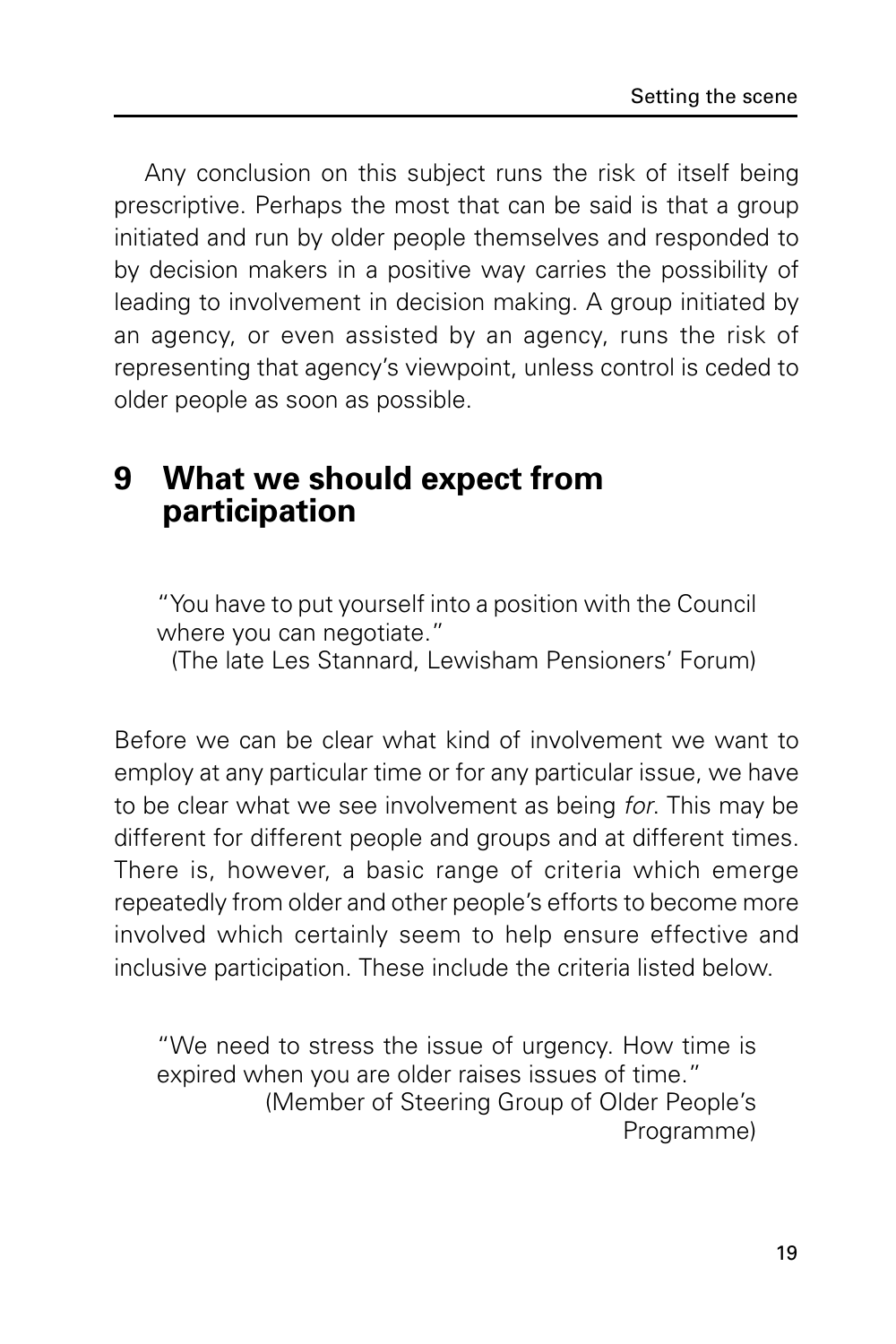#### **Criteria for effective participation**

- access and support for people's involvement (see above)
- continuous opportunities for negotiation and agreement
- change linked with and following from people's involvement
- real improvements taking place as a result in people's life and services
- equality in involvement, so that all groups and individuals can be involved on equal terms
- challenging discrimination and securing people's human and civil rights
- participants being able to define their own criteria/ outcomes for participation.

It is helpful to measure past, present and future experiences of involvement against such a checklist. People will have their own, perhaps different, criteria to add.

### **Examples of involvement**

#### **Liverpool consumer groups**

In Liverpool, Age Concern has been running local consumer groups since the mid-1980s. It has nine Good Neighbour Offices, corresponding to the Council's social services district offices. There are six consumer groups which relate to the Good Neighbour Offices (a current reorganisation will reduce the number to five, corresponding to the areas of the newly established Primary Care Groups). Each local consumer group is composed of representatives from the day centres, lunch clubs and other older people's groups in the geographical area;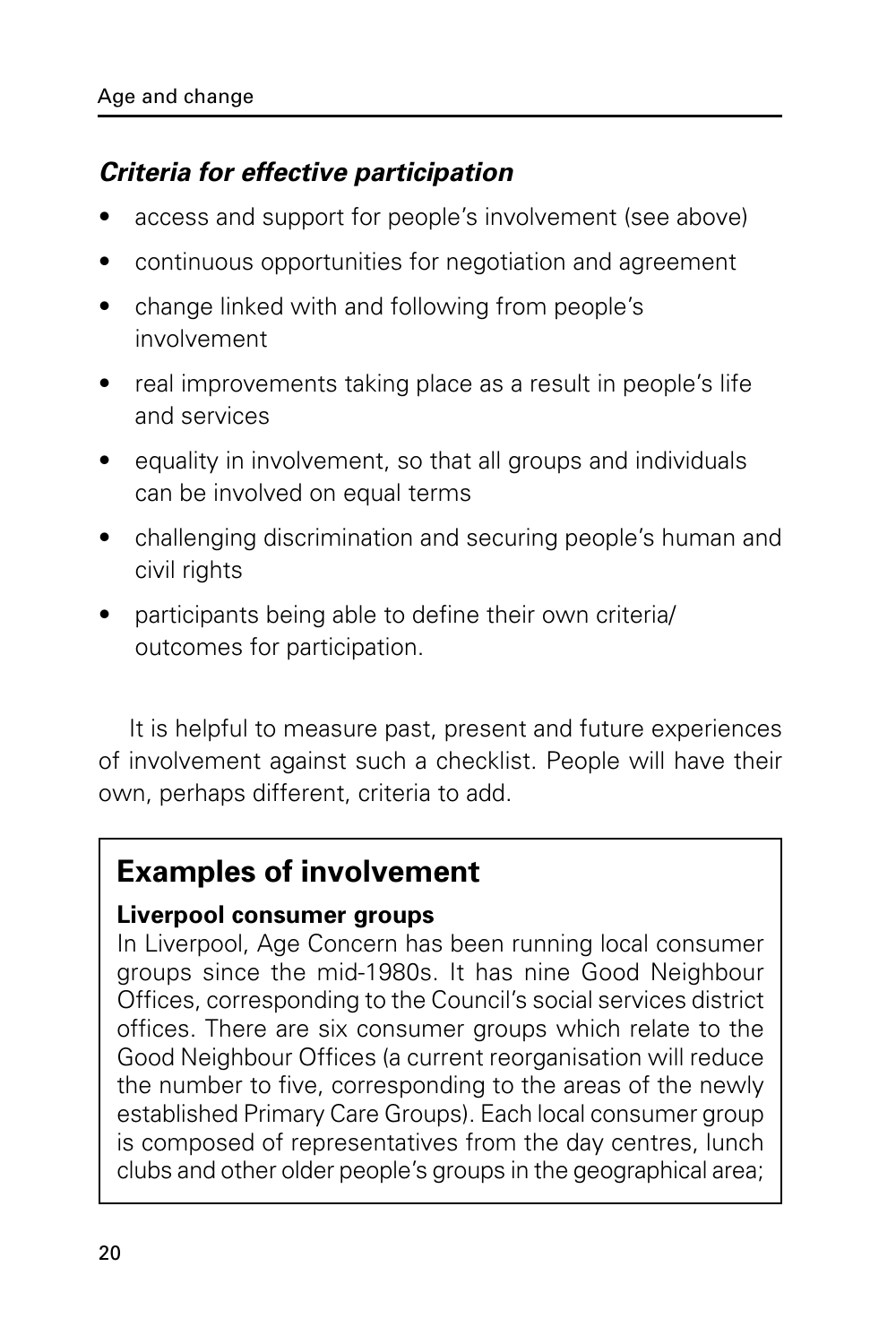they elect a chairperson and other functions are carried out by Age Concern staff, with an officer of Age Concern Liverpool having overall responsibility.

The consumer groups act as an information exchange: between members, to and from Age Concern, city council services and other voluntary-sector organisations; to take up issues, either directly or passed upwards. An example might be the siting of a bus stop to improve convenience for attenders at a day centre. This could be dealt with directly with the city transport executive or passed to Age Concern head office.

Each local consumer group sends a representative to a Central Consumer Council, staffed by an Age Concern officer. This may deal with issues passed up by local groups but may also deal with larger issues raised by older people and appoint representatives to other bodies, including the local housing forum and the Joint Care Planning Team older people's subgroup.

Liverpool Age Concern is adamant that older people themselves control these groups; there is nothing to prevent the Central Consumer Council from taking a view different from that of Age Concern. A forum has now been set up in Liverpool, again at the initiative of Age Concern. The local consumer groups are represented.

## **10 Issues of inclusion**

"Most structures involving older people are unfriendly to women, although increasingly women predominate in membership. Seating arrangements at meetings are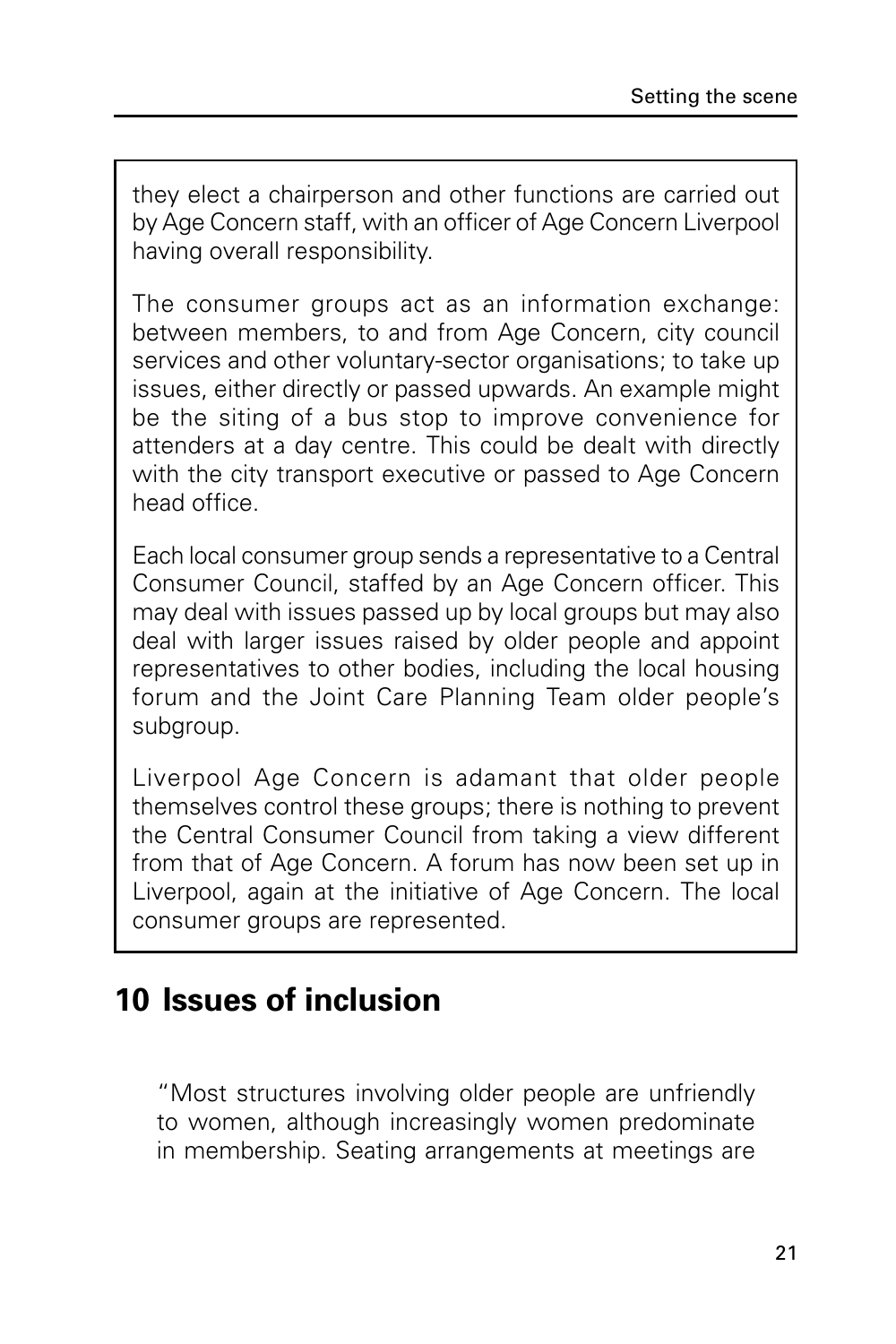confrontational, positions of power are held by men, discussions are inadequate and dominated by men." (Zelda Curtis, Older Women's Network, UK)

There is still much to be done to ensure the equal inclusion of women, black people and minority ethnic groups and other groups facing particular discrimination in older people's organisations. A 1992 study noted that most positions of power in pensioners' groups, including forums, were held by men (Carter and Nash, 1992). Often having a trade union background, these men had considerable organisational experience and a robust attitude to authority. In the years since, there seems to have been some change, but critics think that these changes are neither universal nor adequate. Further change may be on the way, though. At a recent National Pensioners' Convention meeting, Jay Ginn of Surrey University commented that the first generation of activists from the modern feminist movement was becoming pensioners. The traditional women's organisations, like the Women's Institutes and Townswomen's Guilds, with a largely older membership, also play some role and have great potential. Black and minority ethnic older people also seem to be underrepresented in most pensioners' groups and participatory initiatives for older people. This may be because of earlier rebuffs in attempting to become involved in community organisations. In their working lives, they are likely to have played little part in their unions, if indeed they were in unionised employment, and were wary of joining or were unwelcome in other types of organisation. There is no powerful black elders' organisation. Where an existing pensioners' group makes efforts to involve them, the situation improves. The Greater London Forum for the Elderly and Lambeth Pensioners' Action Association are examples. The former has an active Black and Ethnic Minority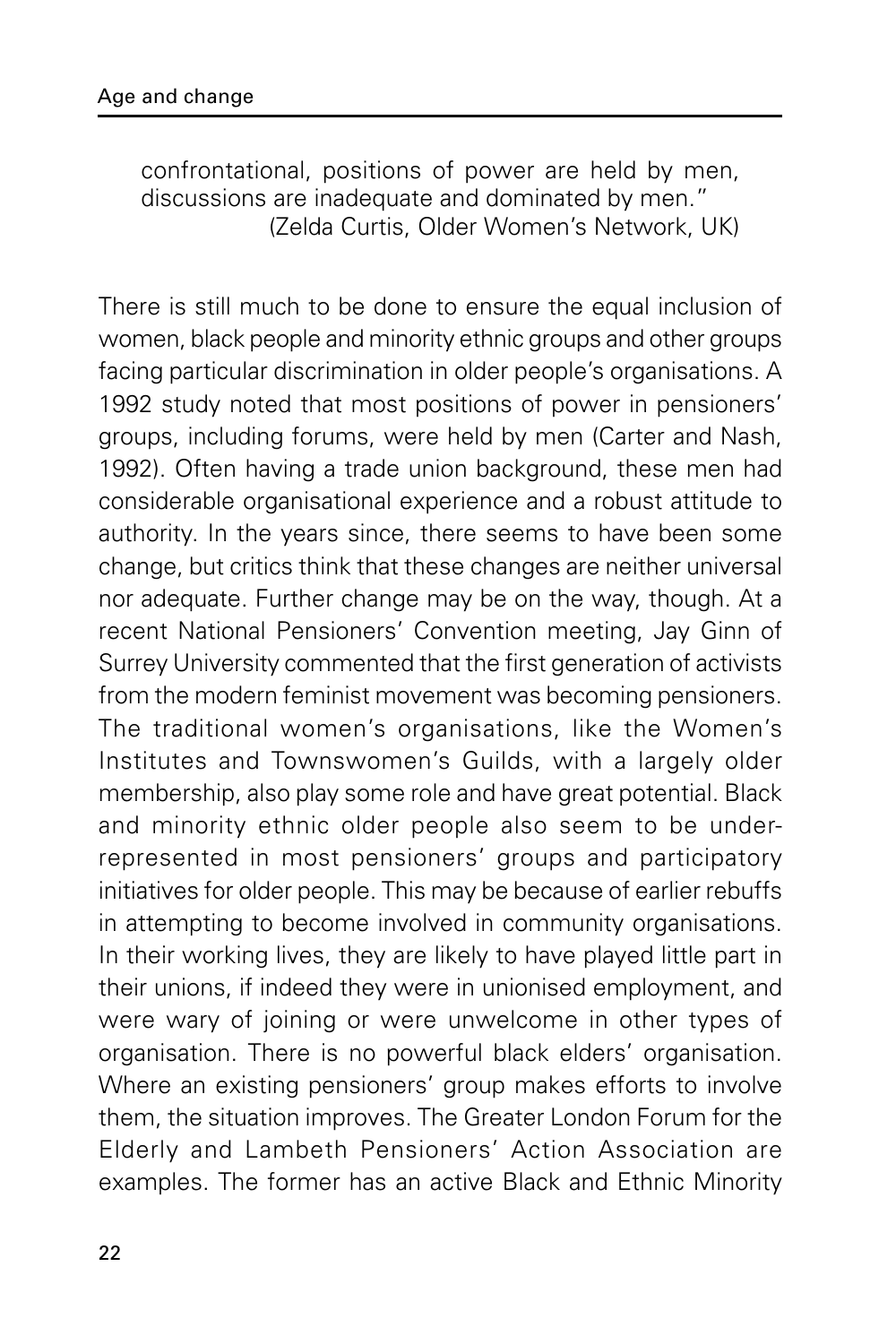Elders Working Party and two black elders were voted on to the Forum's executive committee. There also seem to be obstacles in the way of the involvement of both younger and older old people generally, although more detailed information about this is not yet available.

"More needs to be said about the way that women have been excluded from responsible positions in older people's organisations. We tend to accept that." (Older woman member of Steering Group of Older People's Programme)

## **11 Areas for involvement**

While most schemes for involvement have been concerned with planning or managing policies and services, what has become clear recently are the possibilities for people to be involved in a much wider range of activities. Some of these also look like providing more fertile opportunities for involvement. Such areas include, for example, involvement in:

- the monitoring and evaluation of services
- professional education and training
- funding allocation and the setting of budgets
- defining and measuring social care standards and outcomes
- commissioning and undertaking research
- shaping, reviewing and regulating professional practice.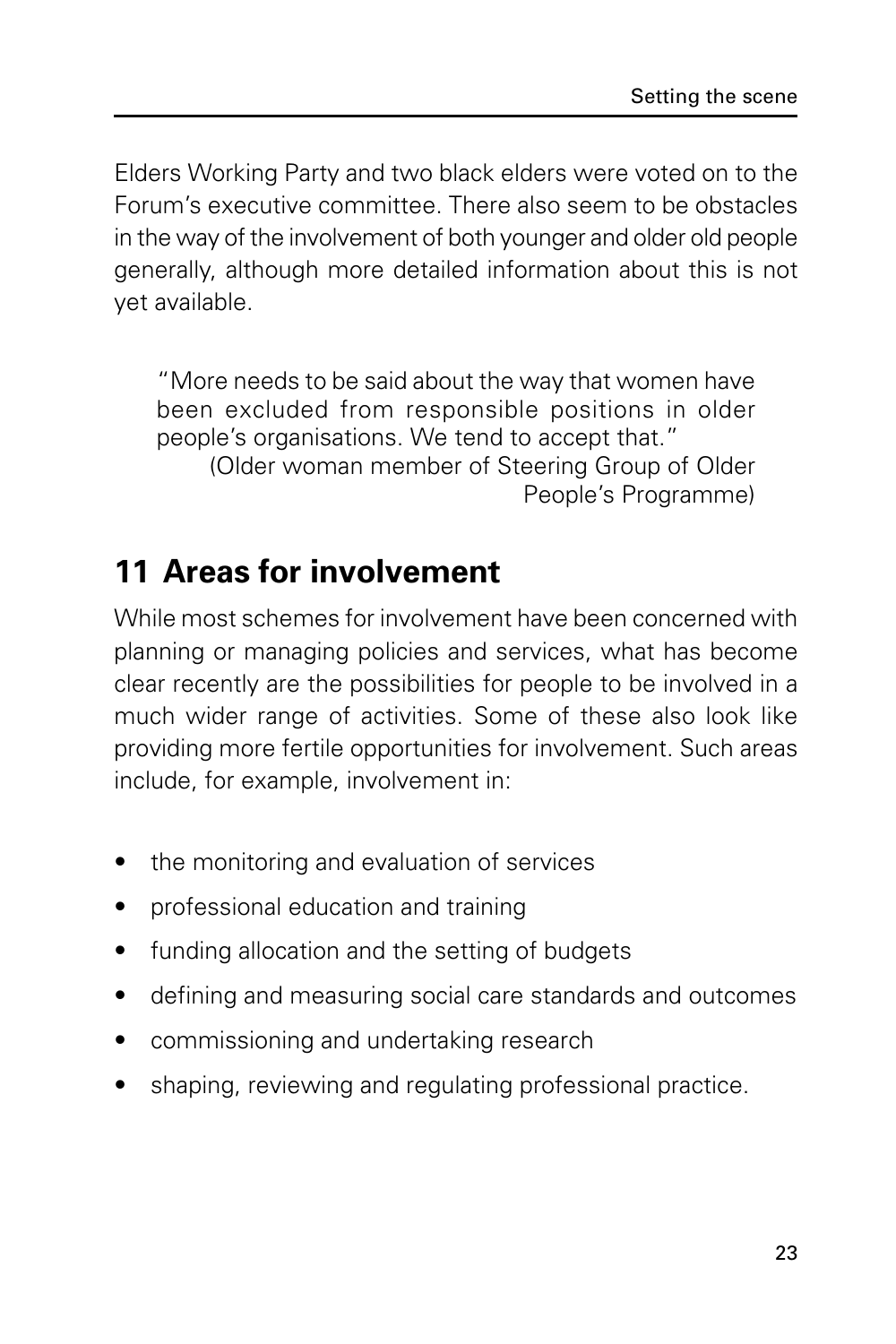## **2 MODELS AND FORMS OF INVOLVEMENT**

We now move on to the particular focus of this short report, different forms or models of participation. First, we should make clear that we have our own particular interests and our own biases. We have, however, tried to be as impartial as possible, although, as we have already tried to make clear, there is no neutrality in participation. In the short space available, we have had to generalise and some forms of involvement clearly overlap with others. We have tried to offer a brief discussion of each different model of involvement and set down some of their strengths and weaknesses. We realise we can describe only the tip of an iceberg. Our list of models and forms of involvement is not and could not be exhaustive.

We must also stress that we are not saying there is only one right way to be involved. Some people feel more comfortable with one model than another. The important point is that there is choice and it is often a matter of horses for courses. In the field of participation, nothing is totally predictable.

## **1 Advocacy and information**

Advocacy and information are crucial for effective involvement and their availability is an essential part of getting involved successfully. We include them as key components of *support* for effective involvement.

Advocacy has mostly meant having someone to speak on your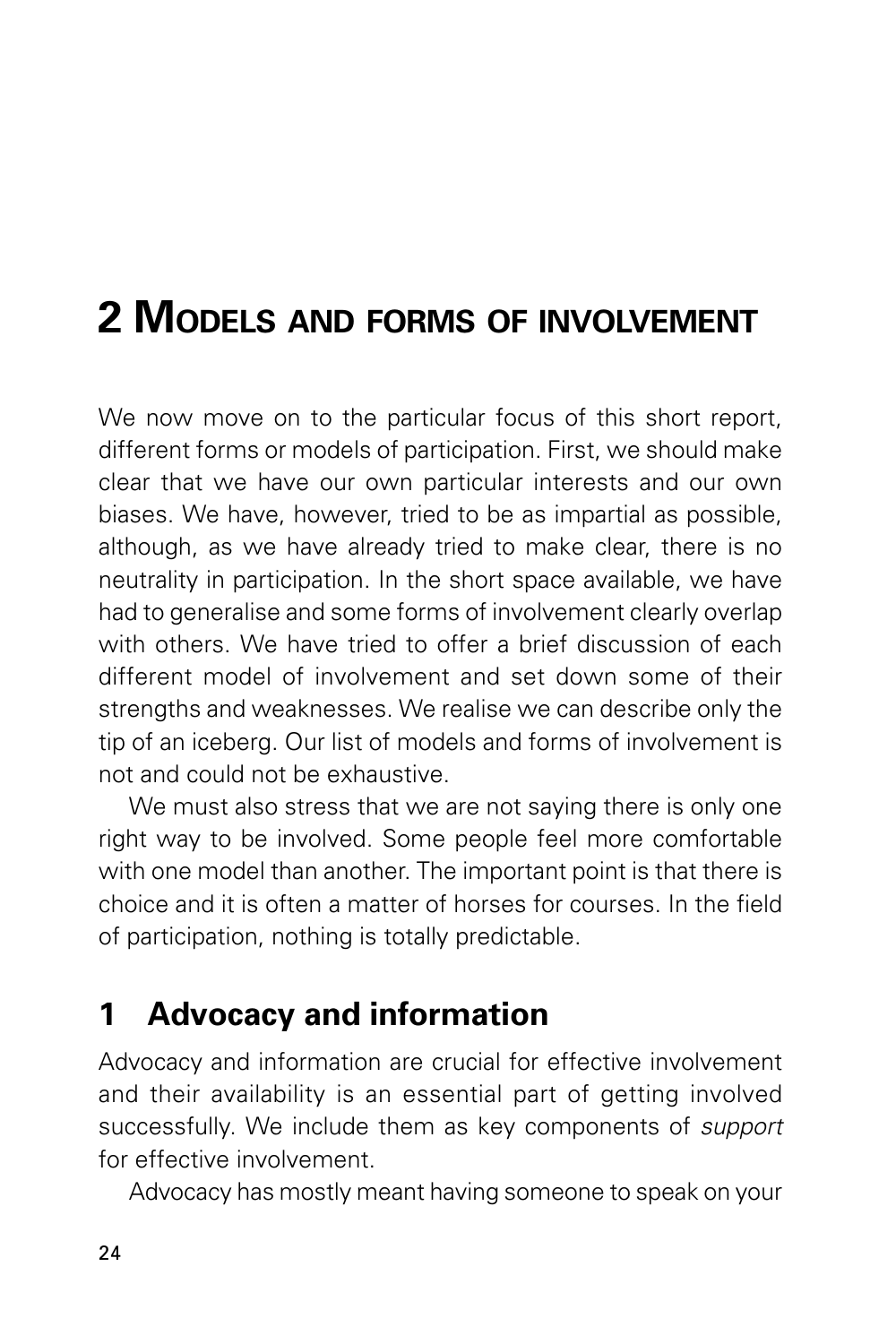behalf. More recently, the idea of self-advocacy has developed. This is used to mean learning to speak up for and getting involved yourself. Some service user groups have called themselves selfadvocacy groups. Then, advocacy becomes a form of involvement.

There are different kinds of advocacy. These include legal (a lawyer), professional (like a social worker), lay (for example, an independent volunteer) and peer advocacy (provided by someone who has shared experience). Having an advocate can help people have a real say and become involved. On their own, they might not know how to do this or what they should say to help get their rights and entitlements. The evidence suggests that, to be really helpful, advocacy needs to be:

- independent: separate from services and service providers
- skilled: with advocates being suitably trained, supported and experienced
- accessible: provided in a suitable setting and going out to where people are, available at all times and not just in a crisis or when things have gone wrong.

It is important that advocacy should not be developed as an alternative to making agencies and services truly user-friendly, with the result that you have to have an advocate to get what you need. Also, all forms of advocacy should be geared to enabling people to work out what they want to do, rather than deciding for them. All forms of advocacy must always support selfadvocacy.

Knowledge is power and reliable independent information is essential for effective involvement. This report reflects this. If older people are to get the most out of being involved, it is helpful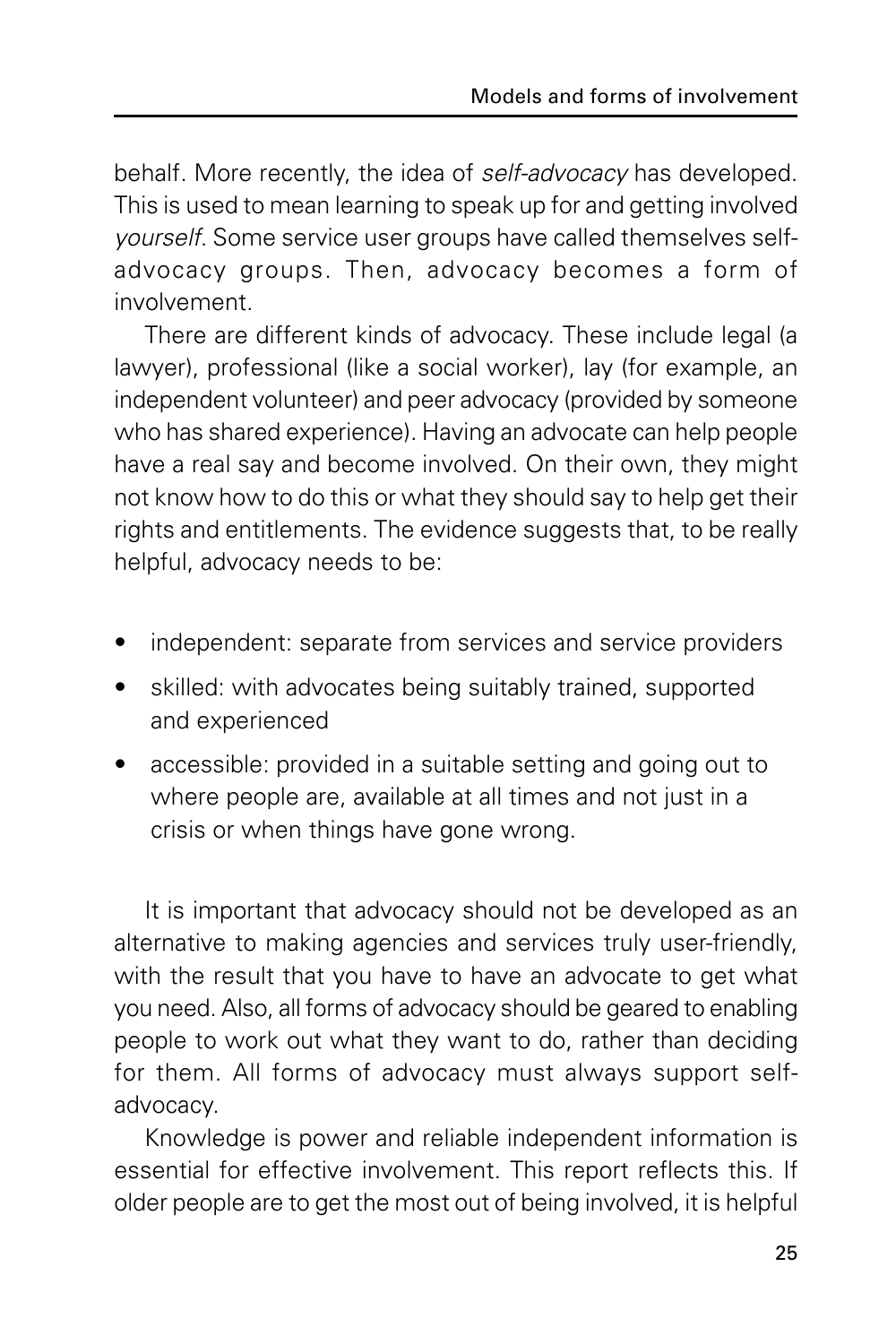to learn as much as possible from what other older people and their organisations have already discovered. The provision of information is also a key activity of older people's organisations. It makes it possible to share what people have learned, provides evidence for campaigns and helps to spread the word. Many older people's groups have newsletters and produce publications. The evidence suggests that, to be most helpful, information needs to:

- 1 be independent: separate from service agencies and providers and not tied to their values and assumptions
- 2 be clear, brief and of immediate relevance
- 3 match people's abilities, experience, knowledge, language and culture
- 4 take into account the particular needs of:
	- members of minority ethnic communities
	- people with limited mobility
	- people with sensory impairments
	- people with limited literacy skills
- 5 do the following:
	- link verbal and written information
	- be available from clear contact points
	- offer the chance to get to know the information-giver; people tend to place most trust in information from people they know.

The Internet and electronic mail provide new and important ways of both accessing information and making it more readily available to many people. A growing number of older people and older people's organisations are now getting connected up and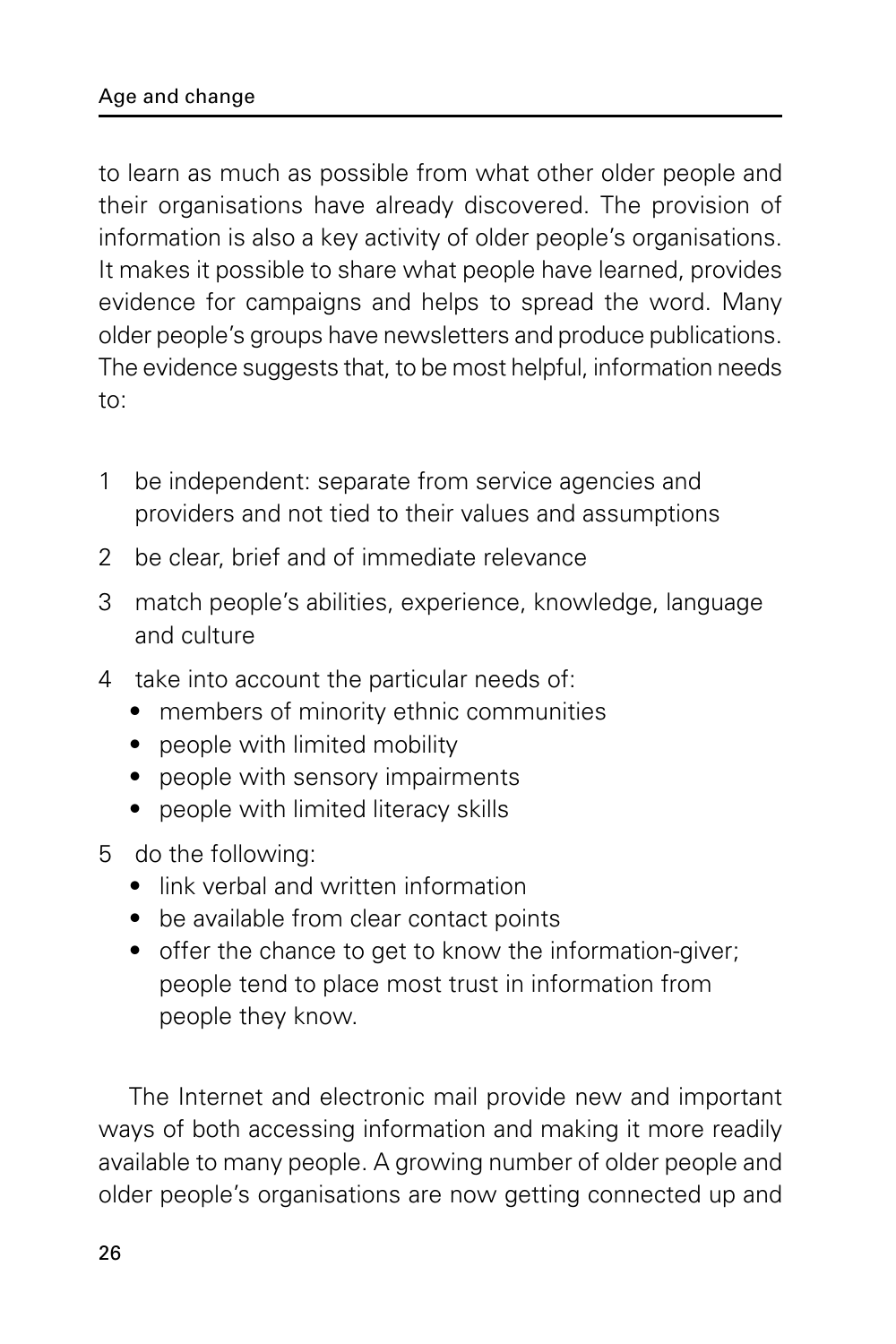this is likely to speed up as equipment becomes cheaper and charges are reduced.

#### **Strengths**

- Advocacy and information are essentials for effective and broad-based involvement.
- They can increase people's confidence, assertiveness and knowledge.
- Self-advocacy learning to speak for yourself is a valuable stepping-stone to getting more involved.
- Advocacy speaking up for older people is an important activity of older people's organisations.

#### **Weaknesses**

- Advocacy has often meant 'experts' speaking for older people and other groups, rather than helping them speak for themselves.
- Self-advocacy is sometimes taken to mean *speaking* for yourself rather than acting for yourself. It must mean both if positive changes are to happen.
- Information on its own is of little use. Do not confuse providing information with doing something. It has to be provided in suitable and effective ways and to be linked with action to make a difference.

## **2 Forums**

Forums are the most widespread form of older people's involvement. There is a wide variety of forums. There are forums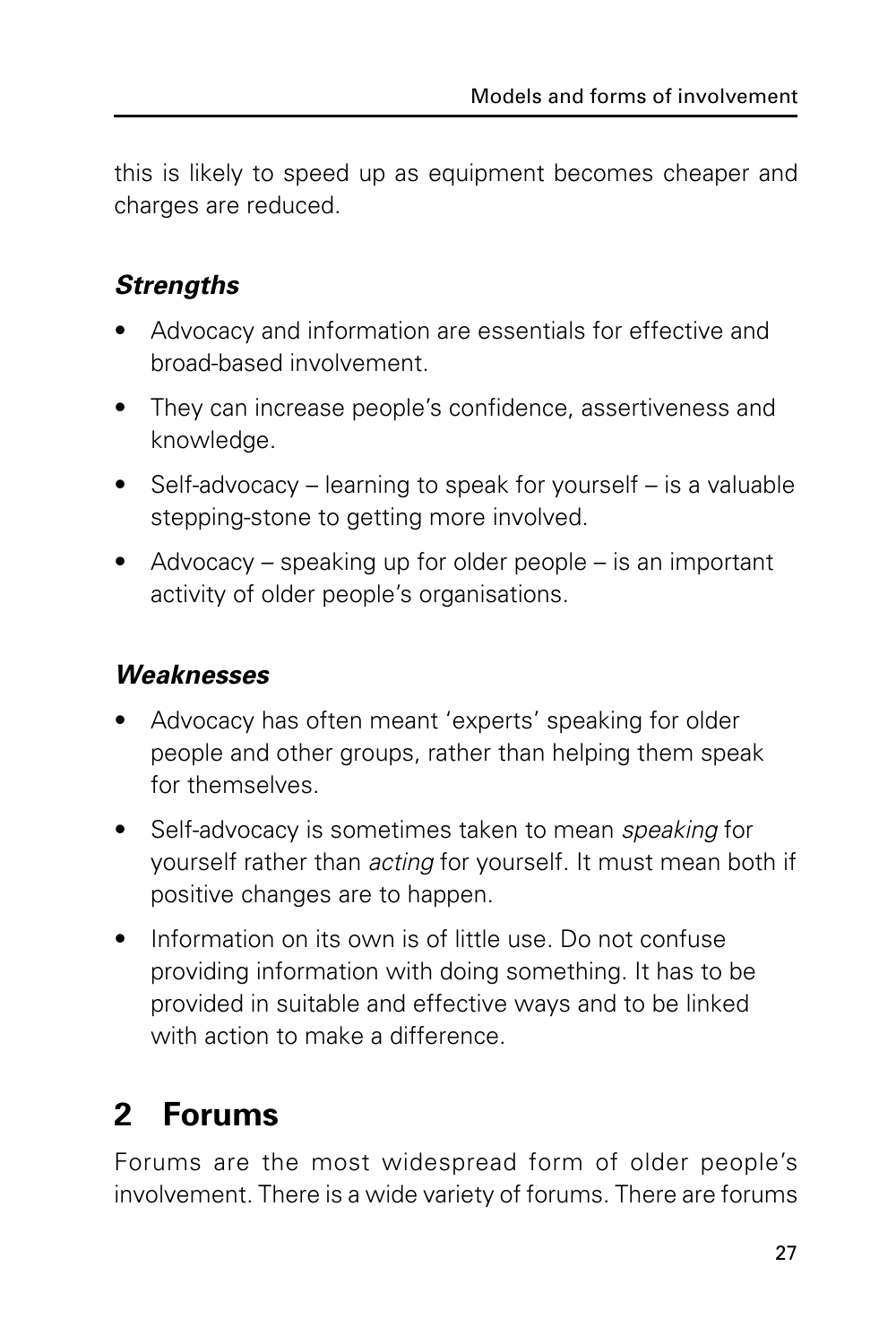made up only of older people's organisations, only of individual members and of both. The older people's organisations that are involved are usually organisations controlled by older people, but they may sometimes also be organisations for older people, or for those with an interest in older people. In some cases, forums act as an umbrella of organisations for and not of older people. All forums share a common purpose – to make the voice of older people heard. They seek to find a wide base of support for involvement in local issues of concern to older people. They are representative organisations. There are now about 80 forums, most relating to a local authority area. (In Scotland, there are many locally or community-based forums.)

"Senior Citizens' Forums give a voice to older people on things which concern them where they live. The particular needs and views of older people are often overlooked; a Forum can make sure their voice is heard."

(Senior Citizens' Forums Network, Information Sheet)

Relationships between forums and local authorities vary. Some are very supportive, offering finance, office facilities and regular meetings. Others do no more than respond to submissions and a few actively discourage a forum preferring an agency-led consultative body. Forums take up a wide range of issues, including employment legislation changes (concern over the use of agency staff as care assistants), continuing and community care, pensions, sale of residential homes, etc. Many forums engage in public activity to seek a wider spread of older people's views or to test out ideas and policies.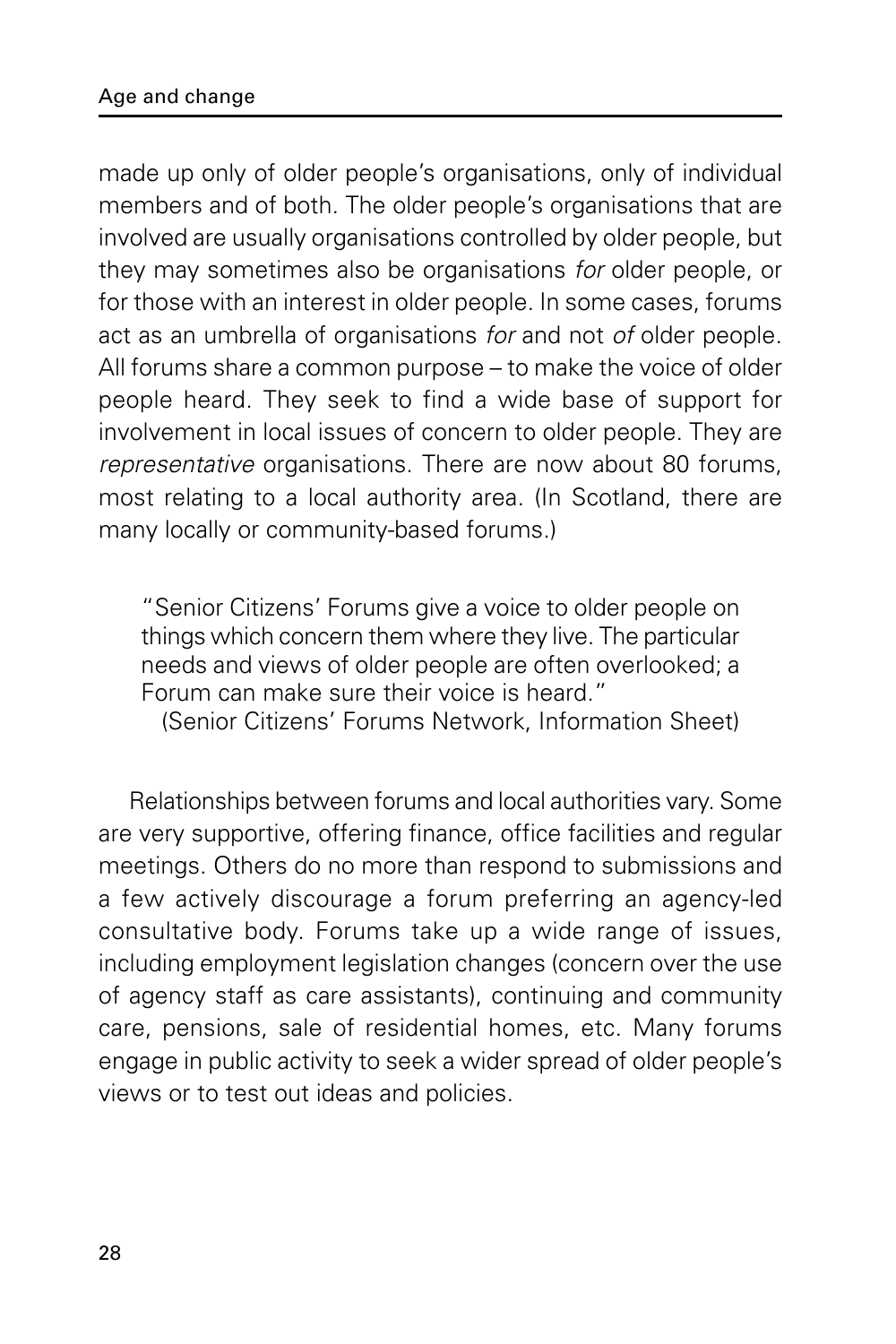#### **Examples of activities**

Barnet Forum held a conference with national speakers followed by workshops relating to health and social care, transport and housing, working and learning, and older people from black and minority ethnic groups. The speeches and the conclusions of the workshops were published. The forum committee concluded amongst other things that:

- the debate about older people is … about values and attitudes … the balance of choice with equity … Dignity is the key word
- racism needs to be tackled
- education is vitally important ... Opportunities and resources need to be made available to allow this to be a life-long process …

The umbrella organisation for most pensioners' groups, including senior citizens' forums, is the National Pensioners' Convention. This is a well-established organisation, assisted initially by the Trades Union Congress and by Age Concern England, with an office and a small staff and an affiliated membership of around two million. Because of its activity on pensions, it is sometimes seen as a single-issue organisation, but its council and committee minutes show a range of concerns, including recently the report of the Royal Commission on Long Term Care, several health issues, including preventive health and breast cancer, housing, transport and access issues and digital TV.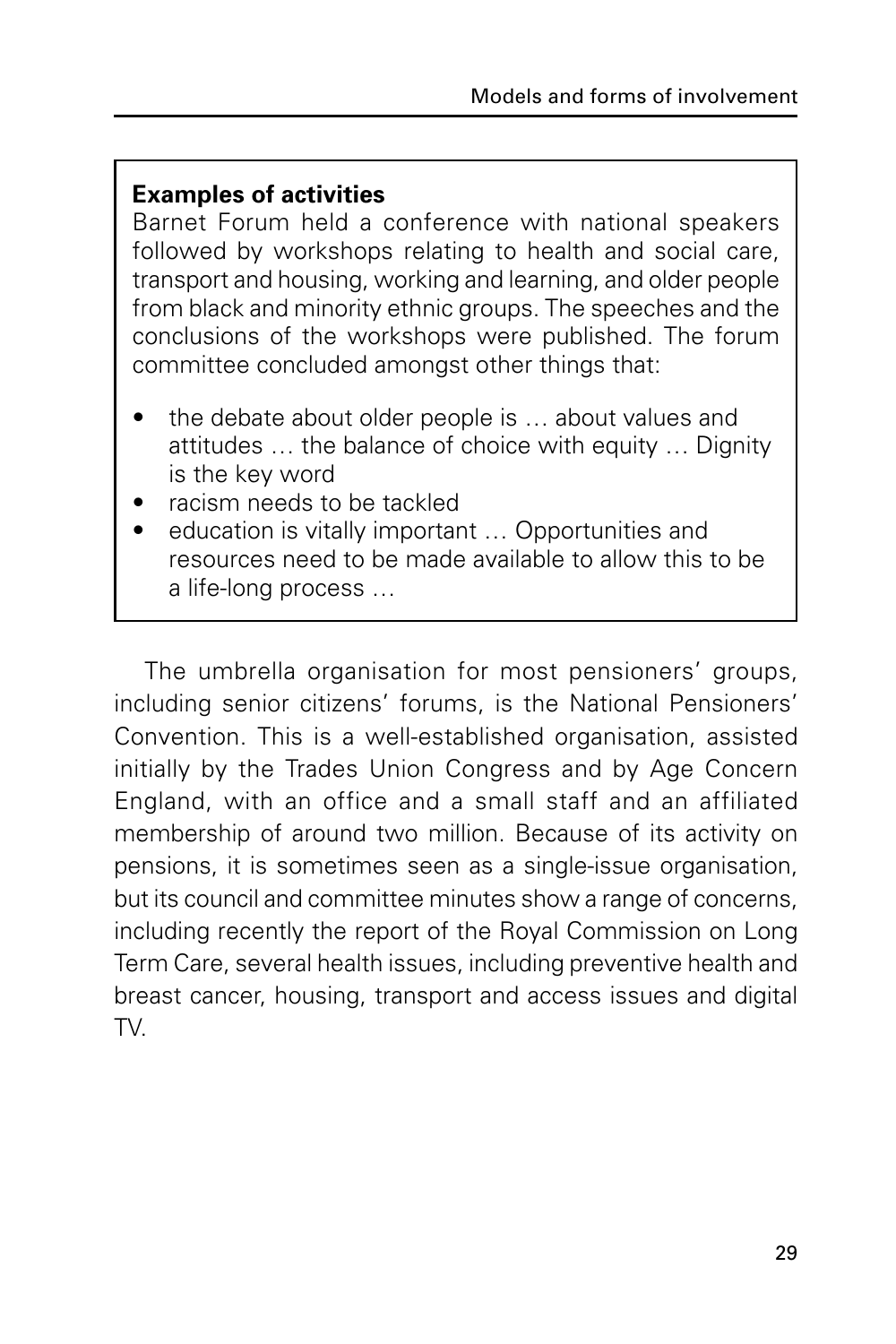An officer of a newly founded forum, the founder of the eightyear-old Pensioners' Association, indicated to the authors that the new forum might involve more older people because the association was widely seen as a single-issue organisation (pensions).

#### **Strengths**

- Forums can offer older people an effective focus for collective action and campaigning, connecting involvement at both grassroots and national levels.
- Forums are achieving an increasingly prominent profile for the voice of older people.
- In some cases, forums are achieving influence and changes in policy and practice.
- Forums can offer older people an independent voice.
- Forums are formally constituted representative organisations.

#### **Weaknesses**

- Forums still come in for criticism because of the association of some of their activists with trade unionism and their traditional approach to involvement.
- Funding and resources continue to be problems for forums.
- Ensuring effective inclusion and equality continues to be a problem for many forums.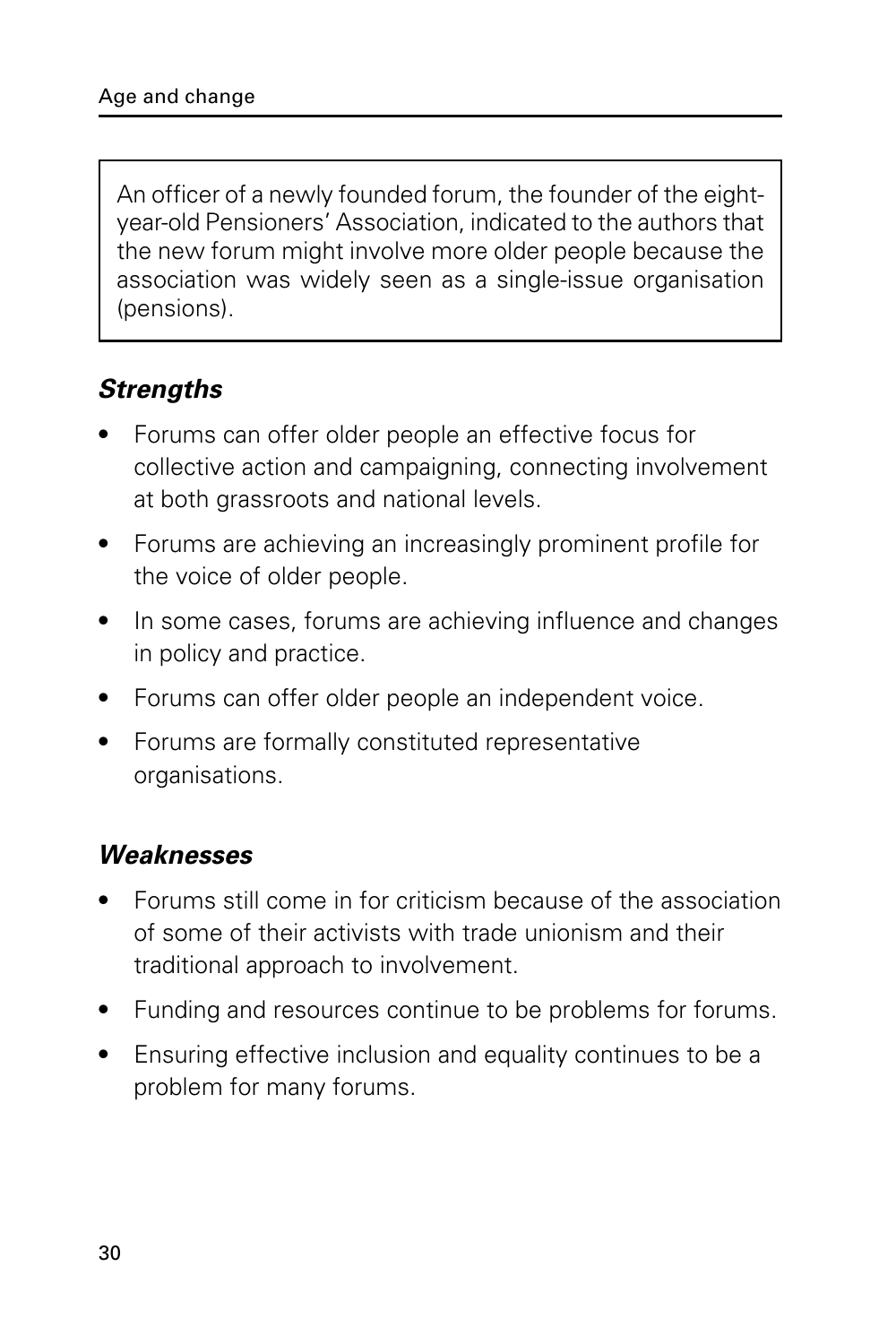## **3 User panels**

User panels have received a high profile in professional accounts of older people's involvement. 'The ways in which panels are recruited and constituted vary, as do their purposes. Generally panels are not constituted through sampling methods and are not intended to be representative of a population of users' (Thornton and Tozer, 1994). A well-known example of panels is the Fife Users' Panel. Age Concern Scotland set up seven user panels, each consisting of eight older and mainly frail service users (now supported by Fife Council). They articulate views about health and social care services through regular panel meetings and set their own agenda, for instance a sizeable amount of work on hospital discharge procedures.

### **Strengths**

- People who take part in panels seem to enjoy them and feel they are making a contribution.
- They can offer a snapshot of users' views at a point in time and as such can be useful in policy making, particularly if they are associated with other forms of older people's involvement.

#### **Weaknesses**

- There are no guarantees that whoever runs a panel or receives its message will take any notice of what people say. The significant ability of panels to bring about improvements, either directly for their participants or more generally, has yet to be shown.
- When the membership of panels is very small, they are likely to command little interest or credibility.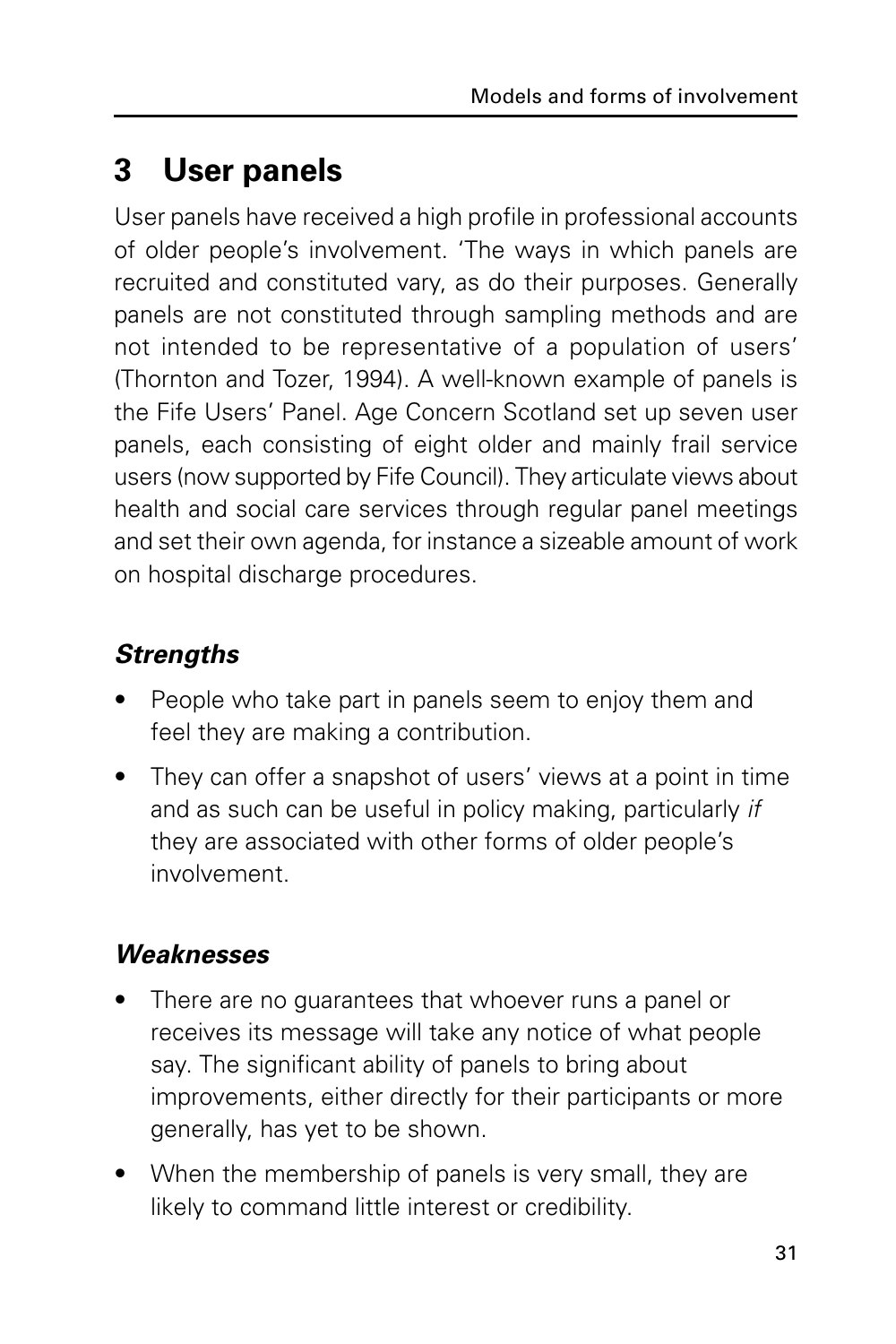Panels are expensive to run, need constant maintenance and, if the effort cannot be sustained, they may result in disillusionment.

Age Concern Dudley has a 100 Panel aimed at people who are less mobile or not interested in attending meetings, although transport is provided for those who do wish to attend. Two questionnaires a year are sent out, with a less than 50 per cent response rate. Views are sought not only on service provision but also, for instance, on the Dudley Unitary Development Plan.

In Bromley, south-east London, the Council on Ageing, formed initially as part of the machinery of joint commissioning of community care, carried out a survey of older people in the borough. The questionnaire was developed in conjunction with other local organisations, including the local forum and disability organisations. It was completed by 682 older people and was a key element in developing a strategy. Those of the respondents who were willing have formed the basis of a permanent panel for which volunteers are being sought. The method and frequency of consultation have yet to be decided.

## **4 Consultation**

Consultation is the form of involvement most commonly used officially. It can involve questionnaire surveys, public meetings, focus groups and a variety of other techniques. New approaches have also been developed in recent years, for example citizens' juries and electronic techniques using electronic mail and the Internet. Consultation is probably the form of involvement that service users, other citizens and their organisations have learnt to be most suspicious and wary of.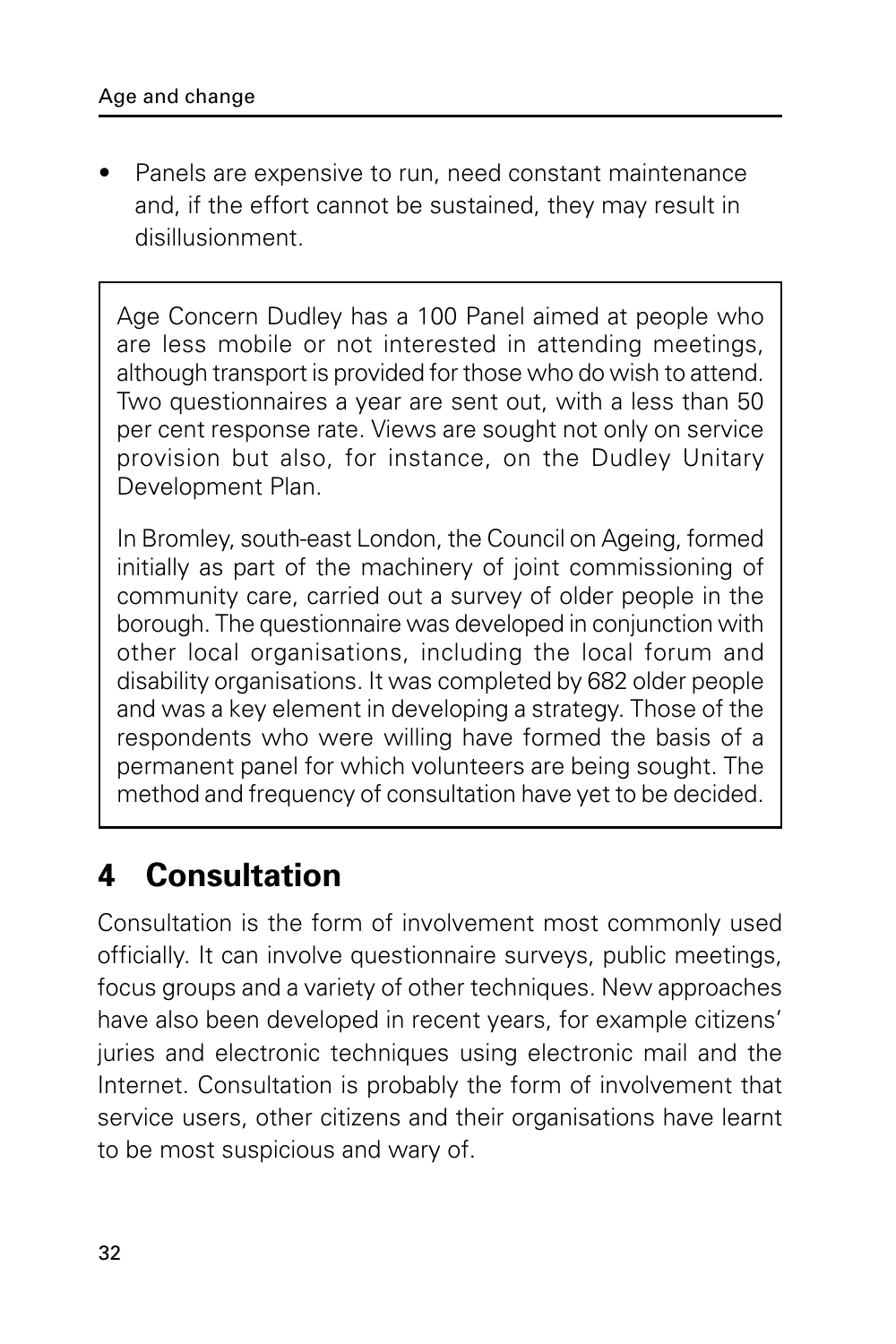#### **Strengths**

- Done well, consultation can draw in a very wide range of views, both individually and collectively, and provide valuable data for improving policy and practice.
- It can reach people individually as well as through groups.

#### **Weaknesses**

- Participants have no guarantee that any notice will be taken of what they say. It takes time and energy to respond to consultation and, if nothing comes of it, it can be demoralising and damaging for both individuals and groups.
- Consultations tend to be shaped by and concerned with the interests and priorities of the agencies and services which set them up, rather than those of the people on the receiving end. This can make getting involved hard work, trying to pull them round to service users' interests and concerns.
- Consultations are often undertaken when planning is already developed and options or even preferred ways forward already identified.
- Because consultation can draw in a wide range of views, including those of individuals as well as groups, it can be used to sideline the controversial but valid views expressed by democratically constituted user groups.

## **5 User/pensioners' groups**

User groups – that is to say, groups made up of people who use welfare state services – have developed on a massive scale in recent years. There are now groups for a wide range of service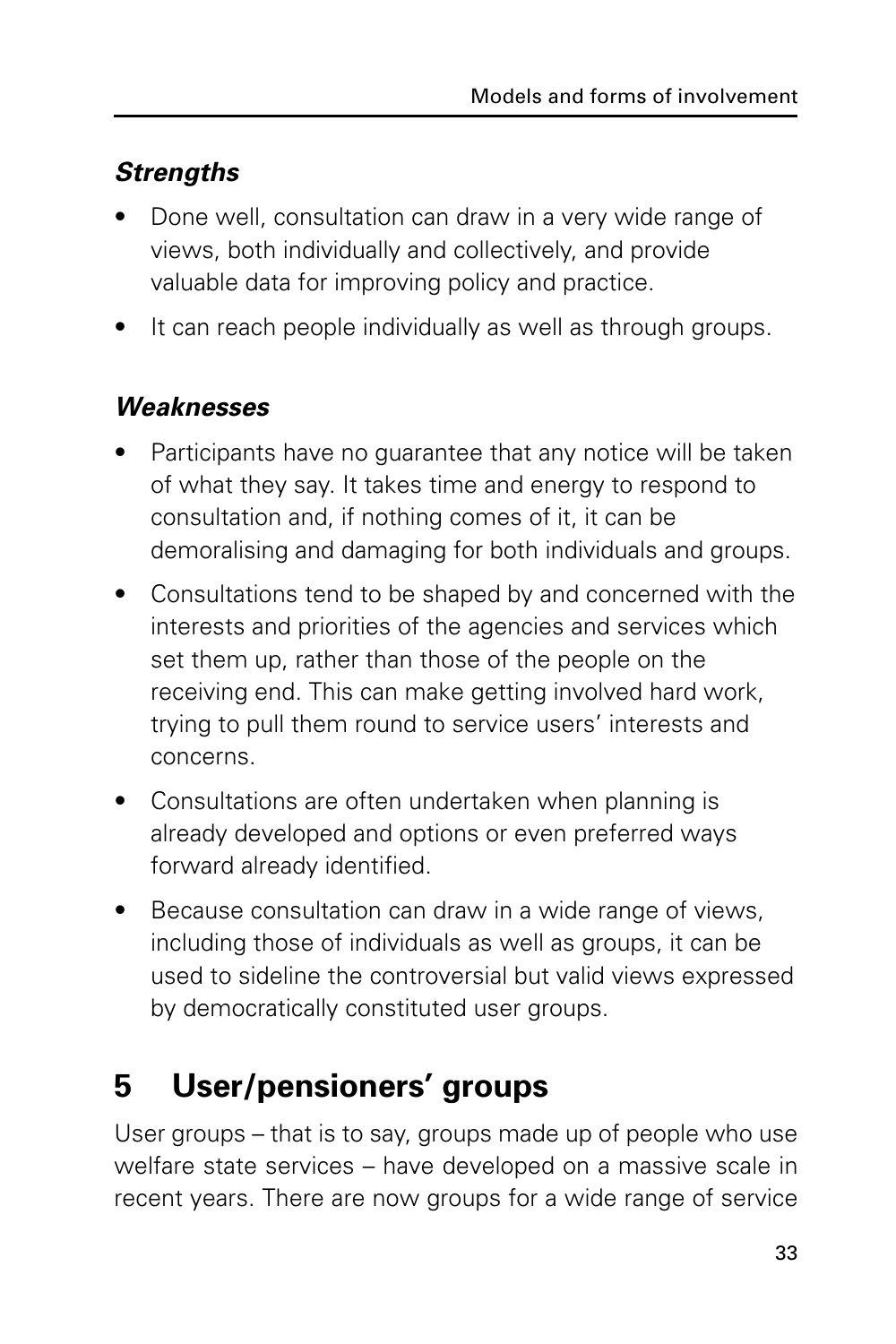users and this includes older people's or pensioners' groups. There are local, regional, national and international groups. These groups are frequently formally and democratically constituted, with their own constitution, officers, structures and in some cases paid workers. They make it possible for people to gain skills, experience and confidence, to learn to work with others and to take collective action. They vary in their activities. Some have an active social component to their work. Most respond to campaigns initiated by the national older people's organisations. A growing number seek to intervene in local policy issues. Many local pensioners' groups are affiliated to the British Pensioners' and Trade Union Action Association.

#### **Strengths**

- Pensioners' or older people's groups have all the strengths that come from doing things together with other people.
- They can offer individuals support and purpose, as well as, sometimes, social activities and contact, and they can also help them to gain new knowledge and skills.
- They offer a route into personal development as well as broader activities.
- They offer an effective way of people working out together what they want to do by developing their own agenda and then deciding for themselves how to carry it through.
- They also offer a starting point for connecting local with national issues through national federations and organisations.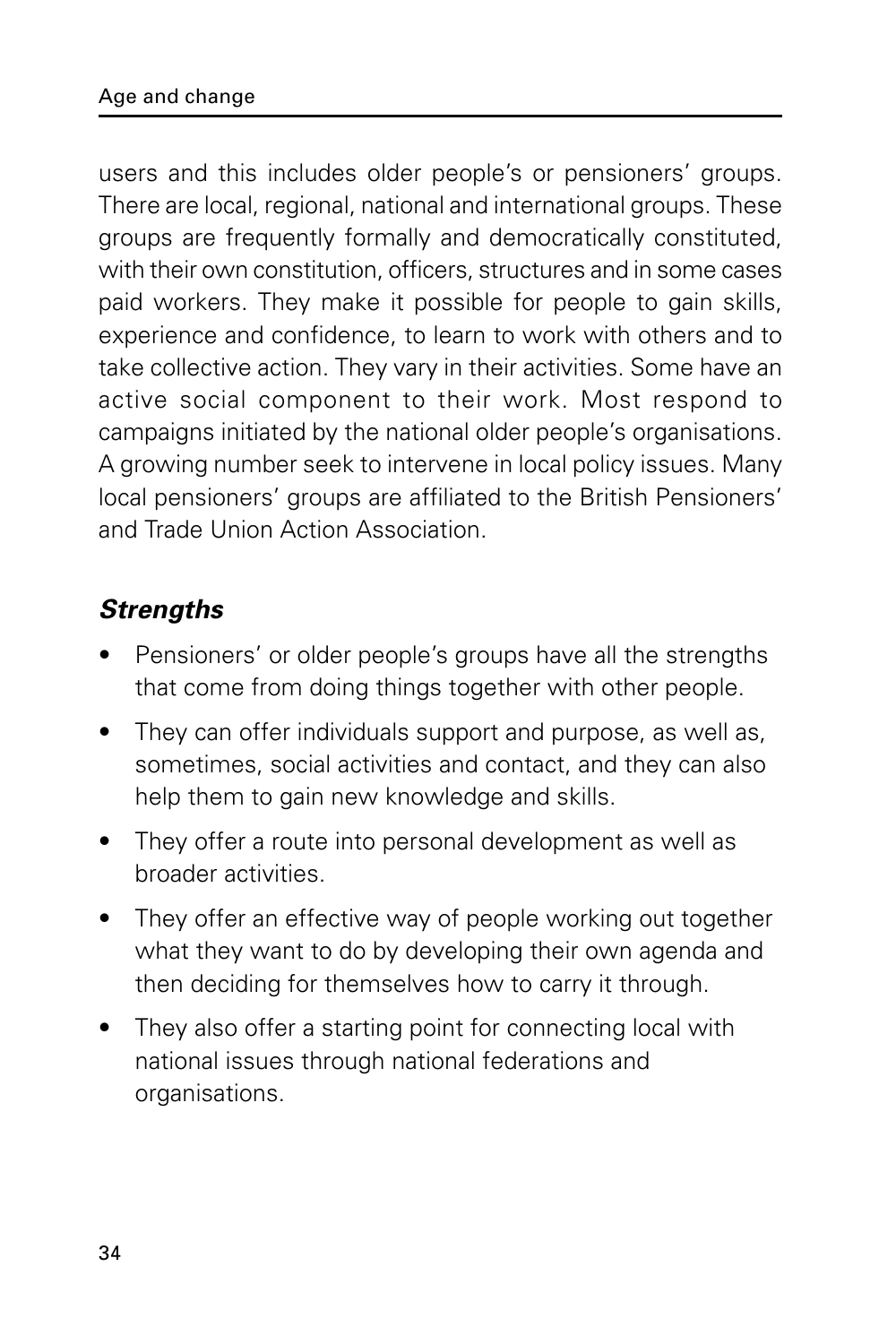#### **Weaknesses**

- Many people are reluctant to get involved in groups. User groups are frequently under-resourced and have difficulty reaching out to involve as wide a range of people as they would wish, particularly members of minority ethnic groups.
- User groups are sometimes set up by non-service users, for example non-older people. When this happens, their independence and the degree to which older people are actually in control become unclear. This can be damaging and divisive.
- Being involved in a user or pensioners' group can be demanding, which may or may not be what an older person wants.

## **6 User-led services**

User-led services, that is to say support services that service users play a central role in running and shaping, have attracted increasing interest in recent years. In some cases, user groups and organisations have set up their own user-controlled or userled services; in others, they have been able to persuade mainstream service providers to increase the involvement of service users in their own services.

### **Strengths**

• Where services are more heavily influenced by service users, they tend to reflect service users' preferences more closely and provide what they want more closely.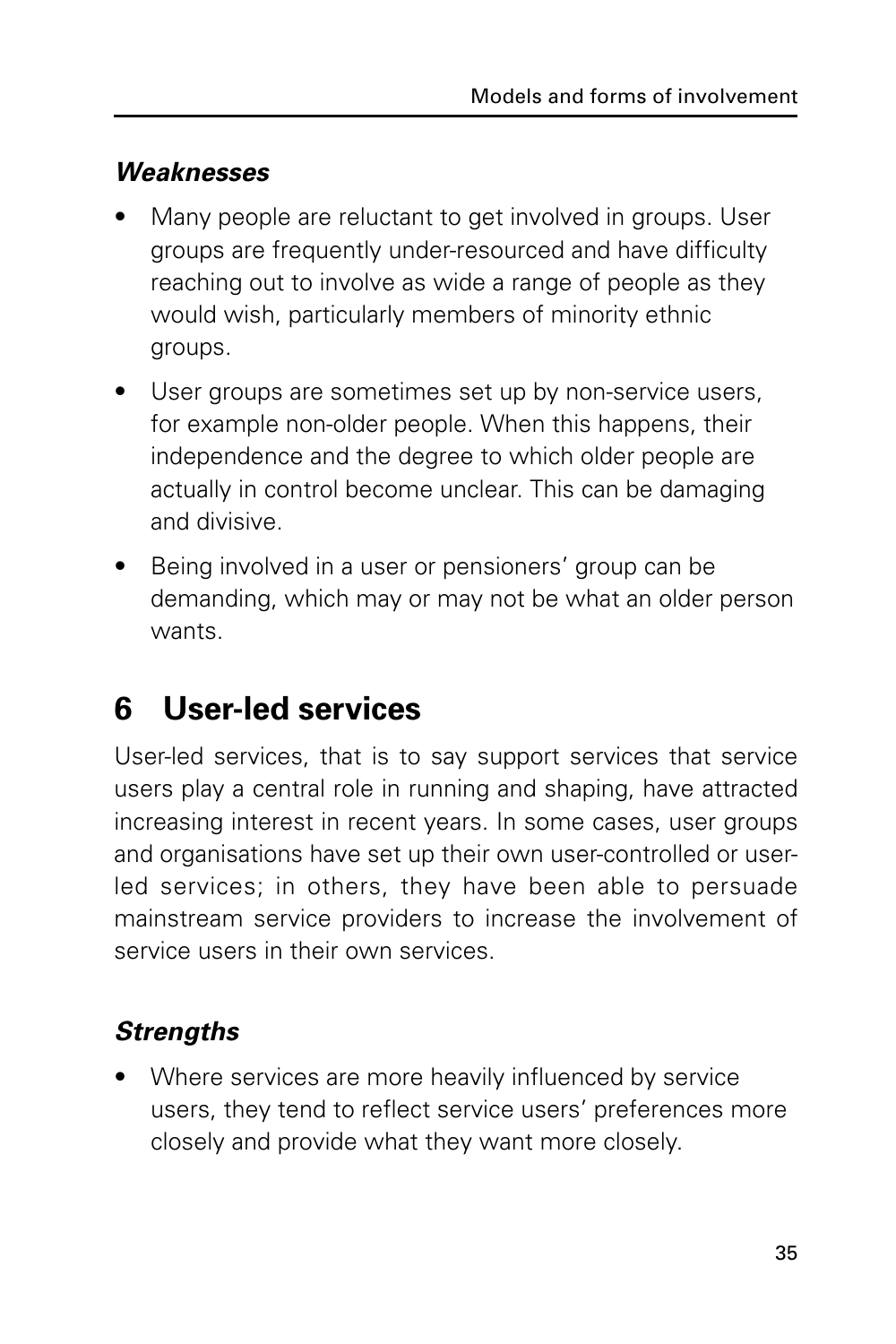User-led services avoid waste and duplication because they are much less likely to result in inappropriate services that people do not want to use.

#### **Weaknesses**

- There is considerable resistance to a strong user influence in many services and service agencies.
- General financial constraints can place serious limits on the degree to which services are able to be user-led.

## **7 Direct payments**

The idea and practice of direct payments was pioneered by the disabled people's movement. It means that disabled people have direct control of finances and purchase their own package of support, hiring and firing their own personal assistants. They decide on what kind of support they want and when and who provides it. The idea is for recipients of direct payments to receive assistance from local organisations controlled by service users.

#### **Strengths**

- Research by disabled people indicates that people with direct payments are particularly satisfied with the support they receive.
- Direct payments put people in overall control of their services/support and effectively 'cut out the middle man'.
- With suitable support, information and advice from local service user organisations, it looks as though almost anyone could benefit from direct payments.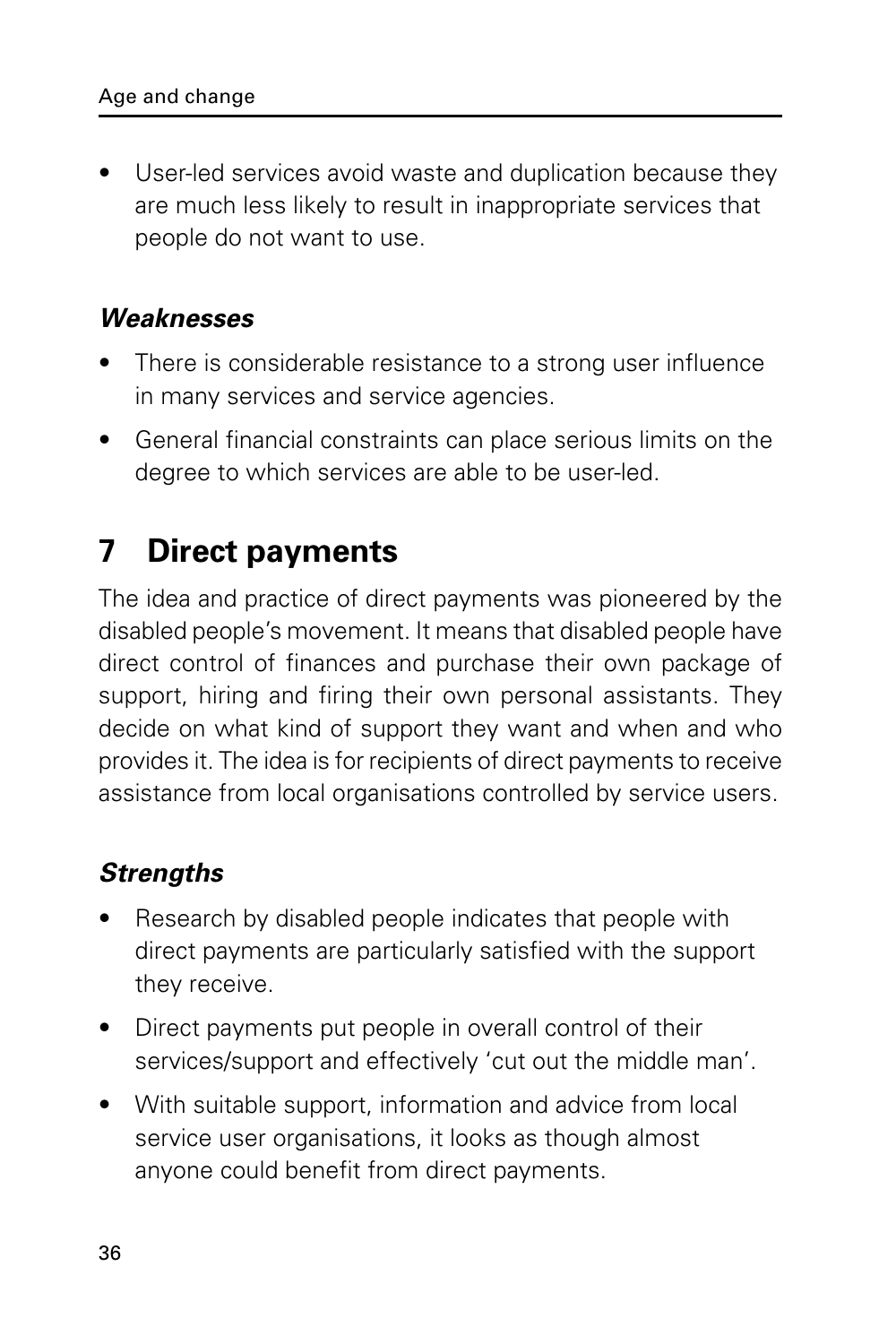#### **Weaknesses**

- So far, older people have not been included in legislation for direct payments. Further government action is expected and it is likely that at least some older people will be eligible in the future.
- The imposition of individual cash limits/ceilings restricts the support to which people are entitled, with adverse effects.
- Government has yet to offer adequate funding to service user organisations to support direct payments schemes and there has been a widespread lack of enthusiasm from local authorities for direct payments because of the competition they represent to their role as a service providers.
- Some older people worry that they could not manage or cope with employing someone, even with support.
- Traditional professionals, who tend to think of service users in terms of what they can't do rather than what they can do, are still likely to be involved in the assessment process, sometimes bringing to it an approach based on highlighting older people's deficits rather than their abilities.

## **8 Networks**

An approach to involvement that takes the idea of user groups a step further is that of networks. These tend to include a range of different service users, for example older and disabled people, people with learning difficulties and mental health service users/ survivors. They also tend to operate at county or regional level, feeding into and linking with local service providers.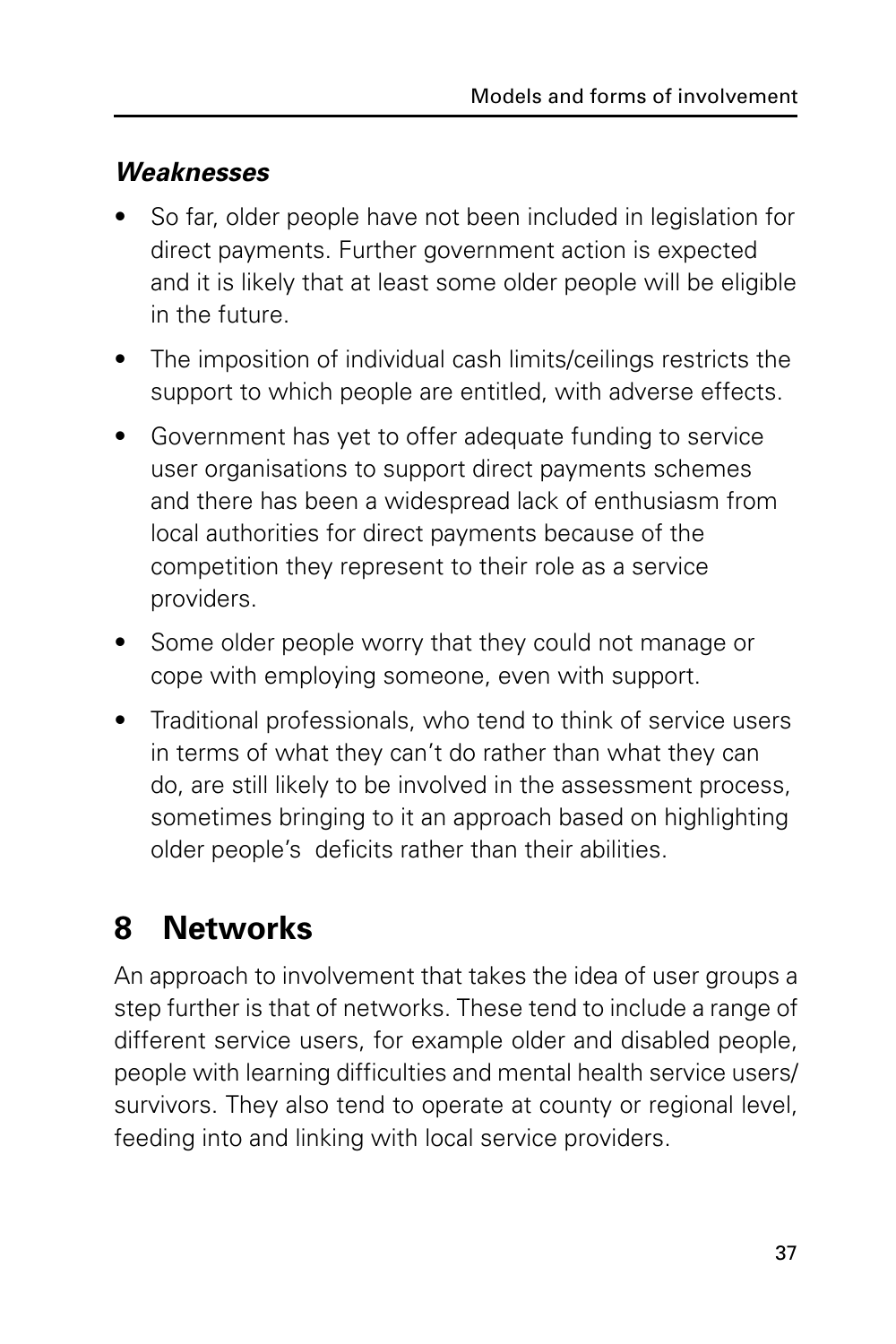Wiltshire and Swindon Users' Network's objective is to 'promote user involvement in community care purchasing, provision and evaluation' (Mission Statement). The Network was set up about seven years ago and, with both individuals and organisations in the membership, has expanded the scope of its work. It now has 25 paid workers, including six fulltime. It involves and works with a wide range of groups and service users, including older people. Funding comes from social services, health authorities and donations.

Its activities fall into two broad categories: development work and projects. Development work is geographically based, with a worker in each area. The work is varied and includes working with groups of people, meetings with statutory agencies, passing on views of groups to service providers and training. Examples include working with a disability forum in Swindon; working with professionals in Salisbury to write a self-harm policy; starting a cyber cafe for disabled people in Trowbridge; working with a mental health forum in Malmesbury. Not all the activity is community care or narrowly defined health. The 1998/99 annual report refers to work on transport issues and adult education.

There are currently five projects supported by joint finance, three developing advocacy work, two direct payments and transport in North and West Wiltshire. Other work includes a housing group, a social services inspection advisory panel, meetings about changing policy, meetings of service users with social services committee members and training.

#### **Strengths**

Networks can be an effective way of developing and maintaining involvement at regional and county level, while maintaining local links.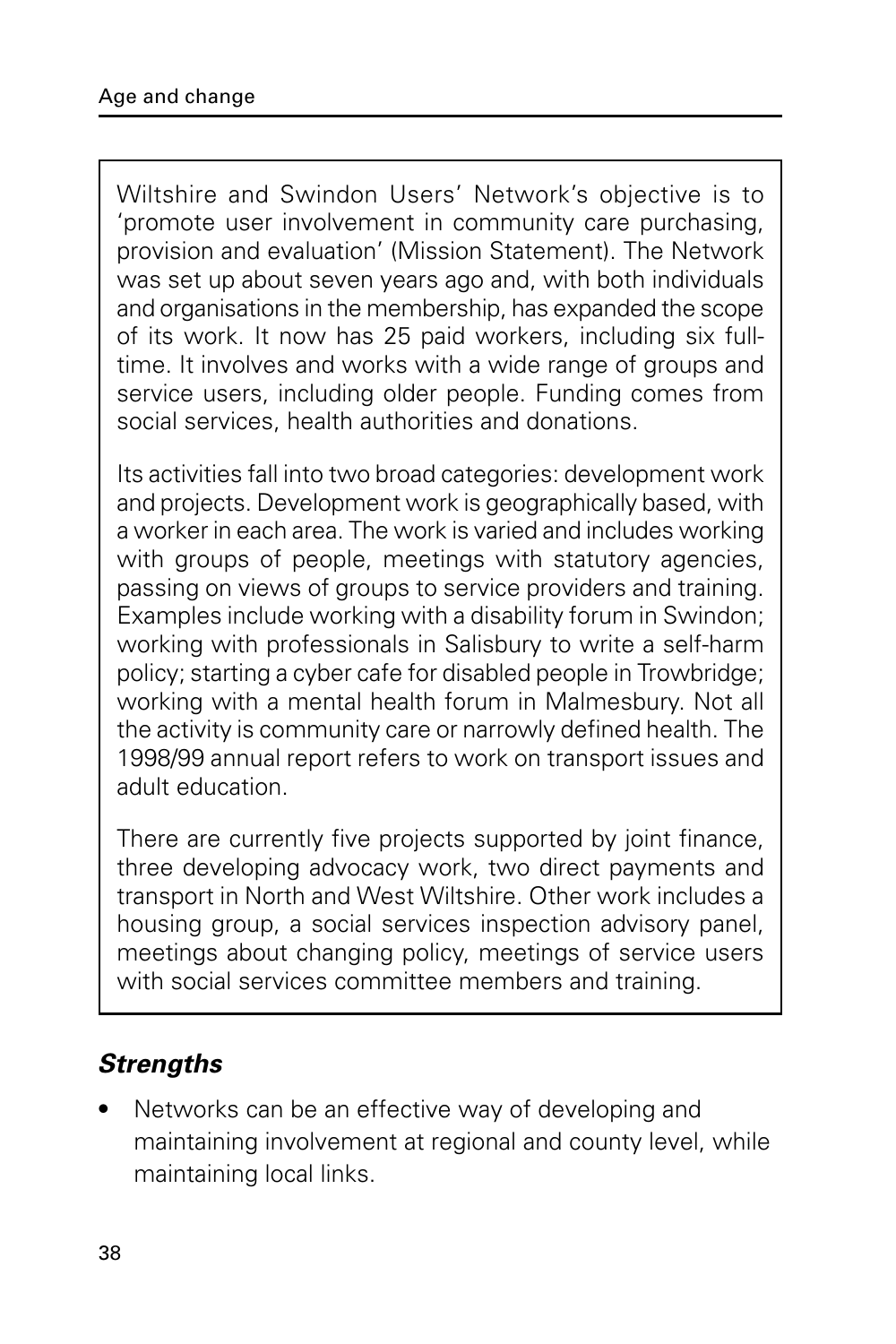- They are invaluable in forging links, alliances and understanding between different groups of social care service users, which makes it much more difficult for agencies and services to play them off against each other.
- They can be independent but can also maintain close links and good communication with official agencies.
- They make it possible for groups like older people and mental health service users to learn from each other's experience and to develop new skills and ways of working.

#### **Weaknesses**

- Links with service providers, particularly financial links and dependence, can weaken the independence of such networks.
- Networks are sometimes seen as an alternative to fully independent user groups by local authorities and services and are set up accordingly as a safer alternative.

## **9 Campaigning and direct action**

Campaigning and direct action may take a variety of forms. They may include demonstrations, pickets, marches, media events and so on. Campaigning and direct action can be based on a *conflict*rather than consensus-based form of involvement. When no door is open, they represent a form of banging on the door – of officialdom and authority. They represent a form of involvement that may be used by people as part of another form, for example by forums or user groups as part of their campaigning activity. Pensioners' groups and senior citizen forums are both actively involved in campaigning, which sometimes includes direct action. The older people's, disabled people's and mental health service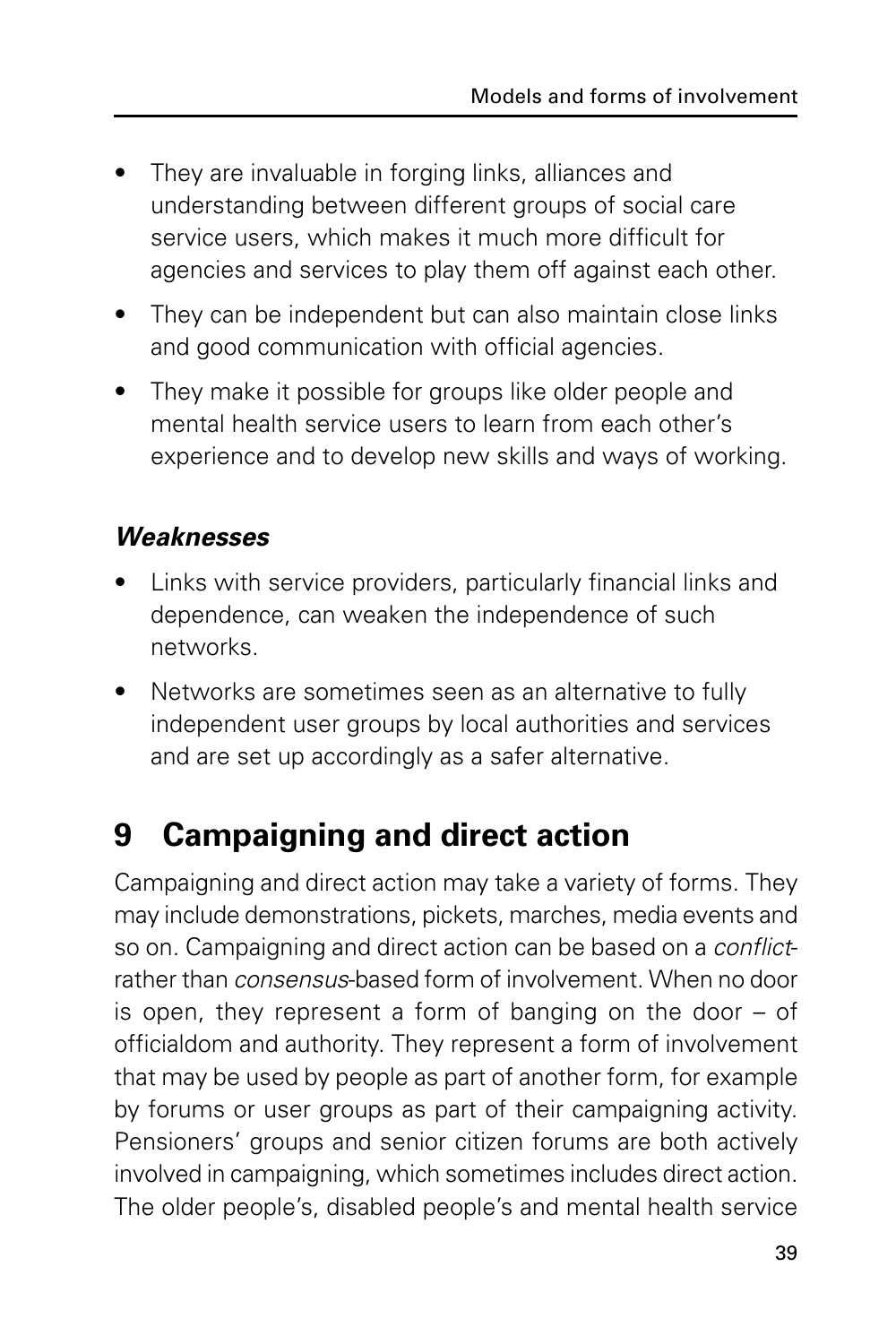users' movements have all developed forms of campaigning and direct action which take account of the particular circumstances and abilities of their members and are based on suitable and accessible forms of involvement.

"Campaigning is involvement." (Joe Simmons, President of the British Pensioners and Trade Union Action Association and active campaigner on local issues)

#### **Strengths**

- Campaigning and direct action can be very effective in bringing about change, especially when they are properly linked with media and other forms of activity.
- They can generate among those taking part strong feelings of solidarity and strength, which have a lasting effect beyond the immediate situation.

#### **Weaknesses**

- Some people are unhappy with the conflict and confrontation that can be part of campaigning and direct action.
- Direct action can lead to hostility, arrest and even violence.

"There wasn't a pedestrian crossing. We sat in the road. Two weeks later there was a crossing. I thought it was very good. It was encouraging. This is what could happen."

(Member of the Steering Group of the Older People's Programme)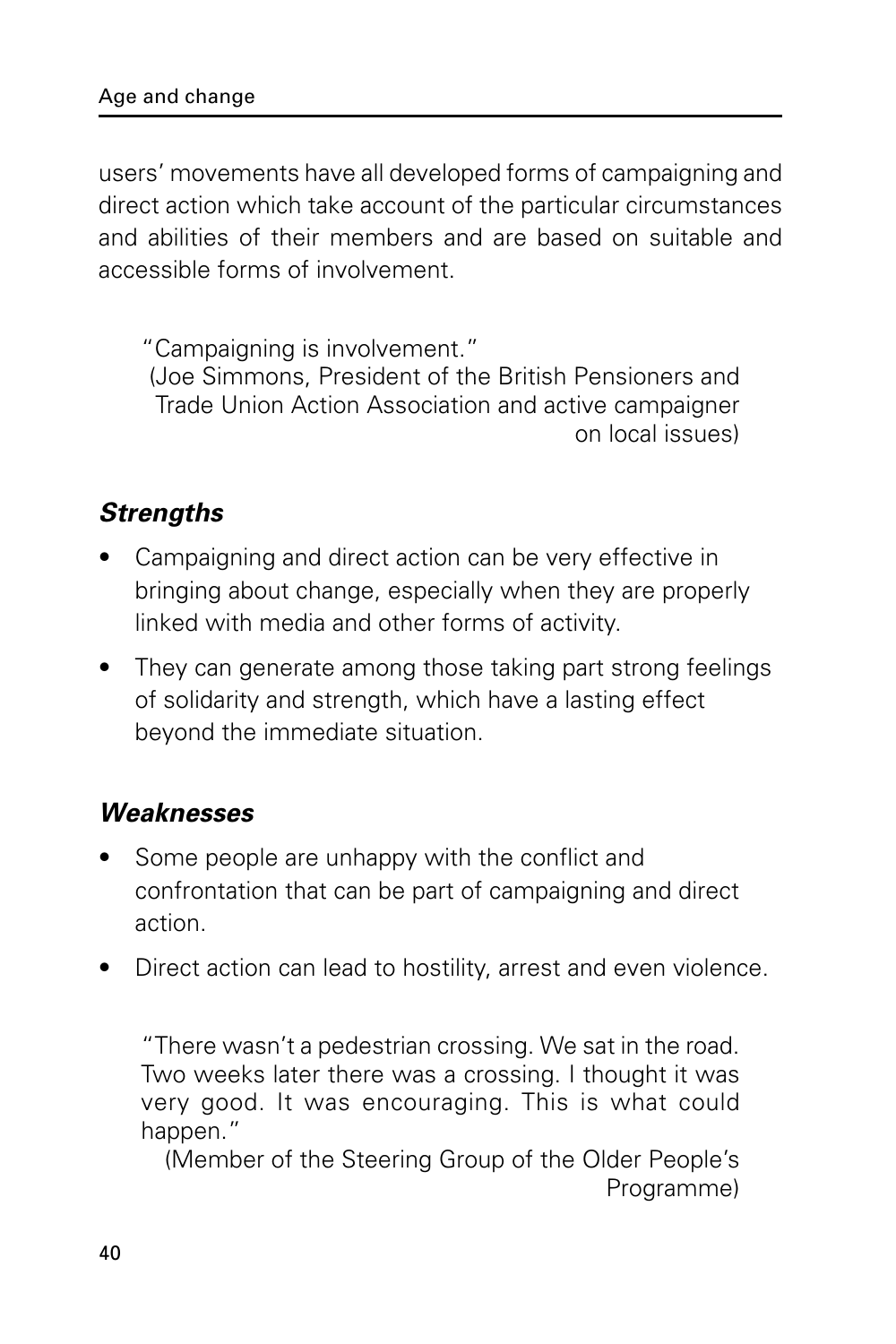## **10 Initiatives in other countries**

There are equivalents of forums elsewhere in Europe. These are senior councils and they are common in Scandinavia, the Netherlands, Belgium and Germany and are growing in number in Italy and Spain. (In France, a somewhat similar structure exists, relating to the local government structure.) Senior councils exist by law in Denmark and Norway, with a legal right of reply to representations; elsewhere, they receive official encouragement.

#### **The Netherlands**

There are some 500 municipalities, 280 of them with senior councils. A national network holds an annual conference every two years. The network is to be government funded. It runs Seniorweb, a website on older issues, financed by the Government, the state bank and the telecommunications corporation. An Internet network of senior councils is being set up. The senior councils include the local branches of the three main pensioners' national organisations (two religious, one secular) and welfare organisations, also mainly denominational; their competence includes any issue appropriate to the local authority (information from an unpublished paper by Cecil Scholten, Utrecht).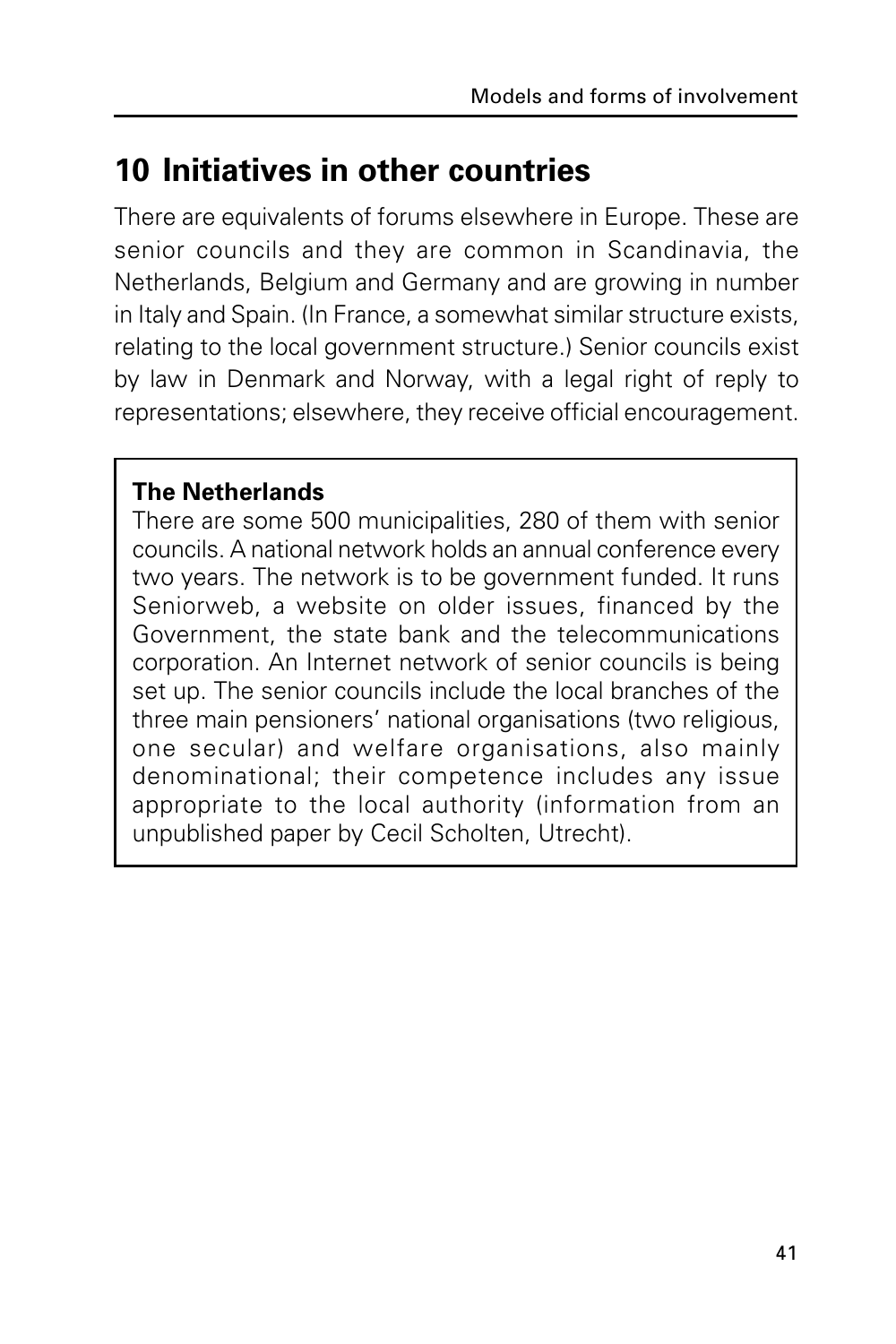## **3 ISSUES FOR FURTHER EXPLORATION**

Existing experience highlights the importance of forms of involvement that have some potential for bringing about real and direct changes and improvements in people's lives and the conditions in which they live. It also places some large question marks over agency-led initiatives for involvement. New forms of involvement are developing. Indeed, older people are among those developing them. There does seem to be a tension between effectiveness and inclusion with different forms of participation. For example, small and experienced user groups can be very effective and so can direct action, but both can leave out a lot of people. On the other hand, consultative arrangements can draw in a wide range of views but can then be ignored or used to legitimate an agency's own pre-set agenda. From this initial work, we have identified some possible priorities that older people's organisations (as well as policy makers and funders) may want to consider and use to inform their own priorities for action.

## **Suggested priorities**

More work is required on collective forms of involvement which are independently based and have the capacity to bring about change, but which are inclusive of as wide a range of older people as possible, including those who are physically and mentally frail (including older people with dementia), communicate differently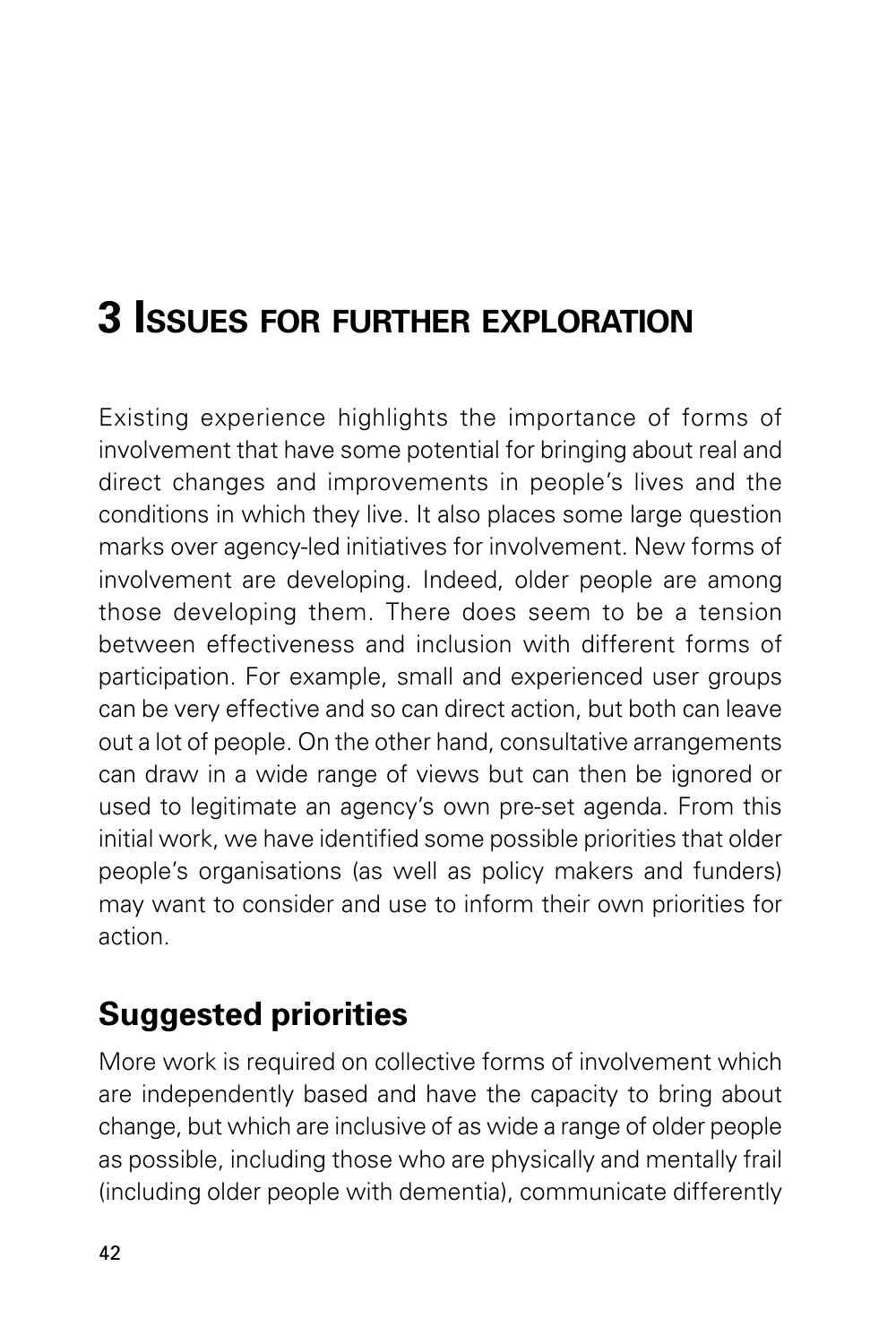and whose mobility is restricted.

At another level, more work is required on enabling as wide a range of older people as possible to be able to have more control over the individual support, services and professional input that they receive, to ensure it is as helpful, sensitive and appropriate as possible.

We have also been struck by the lack of evidence of older people's and disabled people's groups and organisations working together in a major way. Bearing in mind the fact that older people make up the largest group of disabled people, further work to explore working relations between older and disabled people and their organisations to share and exchange their different knowledge, skills and experience is likely to be helpful.

There is clearly more work needing to be done to explore and support the involvement of black and minority ethnic older people in both user-led and agency-led arrangements to involve older people. This clearly needs to be done in concert with black and minority ethnic organisations, elders and organisations like the REU (Race Equality Unit).

Groups identified by social care, like people with learning difficulties, mental health service users and people with physical and sensory impairments, face additional issues and challenges as they grow older. More work needs to be done to support and maintain their involvement to ensure that they can participate on equal terms with other older people, and that difficulties and discriminations which they have experienced are not reinforced as they become older.

While most older people live in their own homes, a large number do enter residential services. The nature and quality of such provision vary enormously, but living in residential services raises particular issues and problems in ensuring that people have the choices, opportunities and say that may be taken for granted when they are living independently.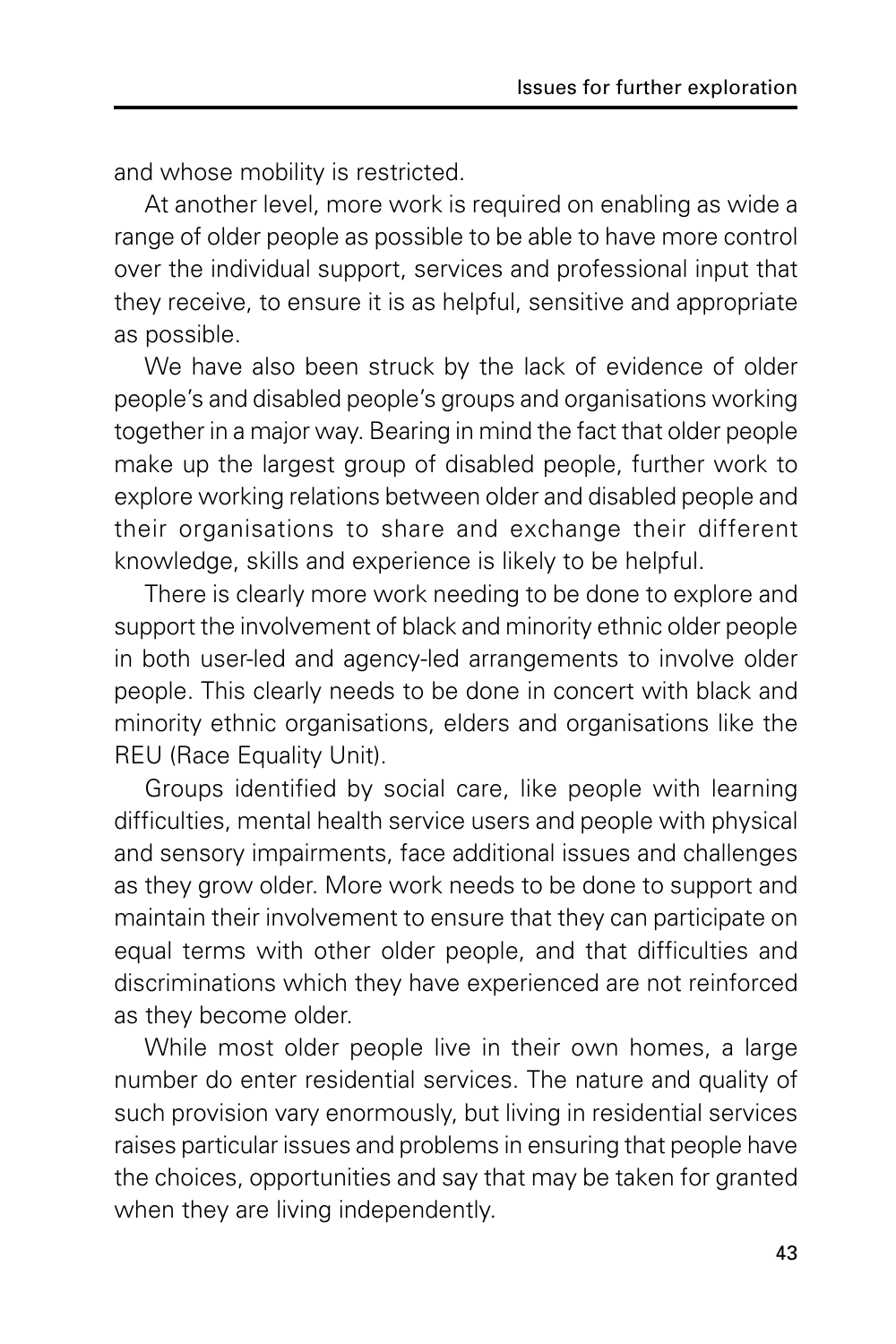## **RESOURCES**

We have drawn on a number of reports, books and other material in preparing this report. We include details below. This list is not intended to be exhaustive, but it will hopefully be helpful for people seeking further information on this subject.

- Barker, J., Bullen, M. and de Ville, J. (1999) Reference Manual for Public Involvement. Bromley Health, West Kent Health Authority, Lambeth, Southwark and Lewisham Health Authority
- Beresford, P. and Croft, S. (1993) Citizen Involvement: A Practical Guide for Change. Macmillan
- Better Government for Older People Programme (1999) Making it Happen: Report of the First Year of the Programme. (See also the occasional bulletin of the Programme, Strategem.) Cabinet Office
- Carter, T. and Nash, C. (1992) Pensioners' Forums: An Active Voice, The First Study of Senior Citizens' Forums. Pre-retirement Association
- Carter, T. and Nash, C. (2000) Senior Citizens' Forums: A Guide to Get you Started. Help the Aged and National Pensioners' Convention
- Croft, S. and Beresford, P. (1993) Getting Involved: a Practical Manual. Open Services Project
- Dunning, A. (1998) 'Advocacy, empowerment and older people', in M. Bernard and J. Phillips (eds) The Social Policy of Old Age: Moving into the 21st Century. Centre for Policy on Ageing
- Dunning, A. (1999) 'The participation of older people in policy making', Generations Review, Journal of the British Society of Gerontology, Vol. 9, No. 4, December, p. 19
- Evers, A. (1996) 'Traditions, changes and innovations in the representation of the elderly: status reports from five EU countries', paper presented at a conference in Bonn, Germany
- Greater London Forum for the Elderly (2000) Annual Report, 1999–2000. Greater London Forum for the Elderly